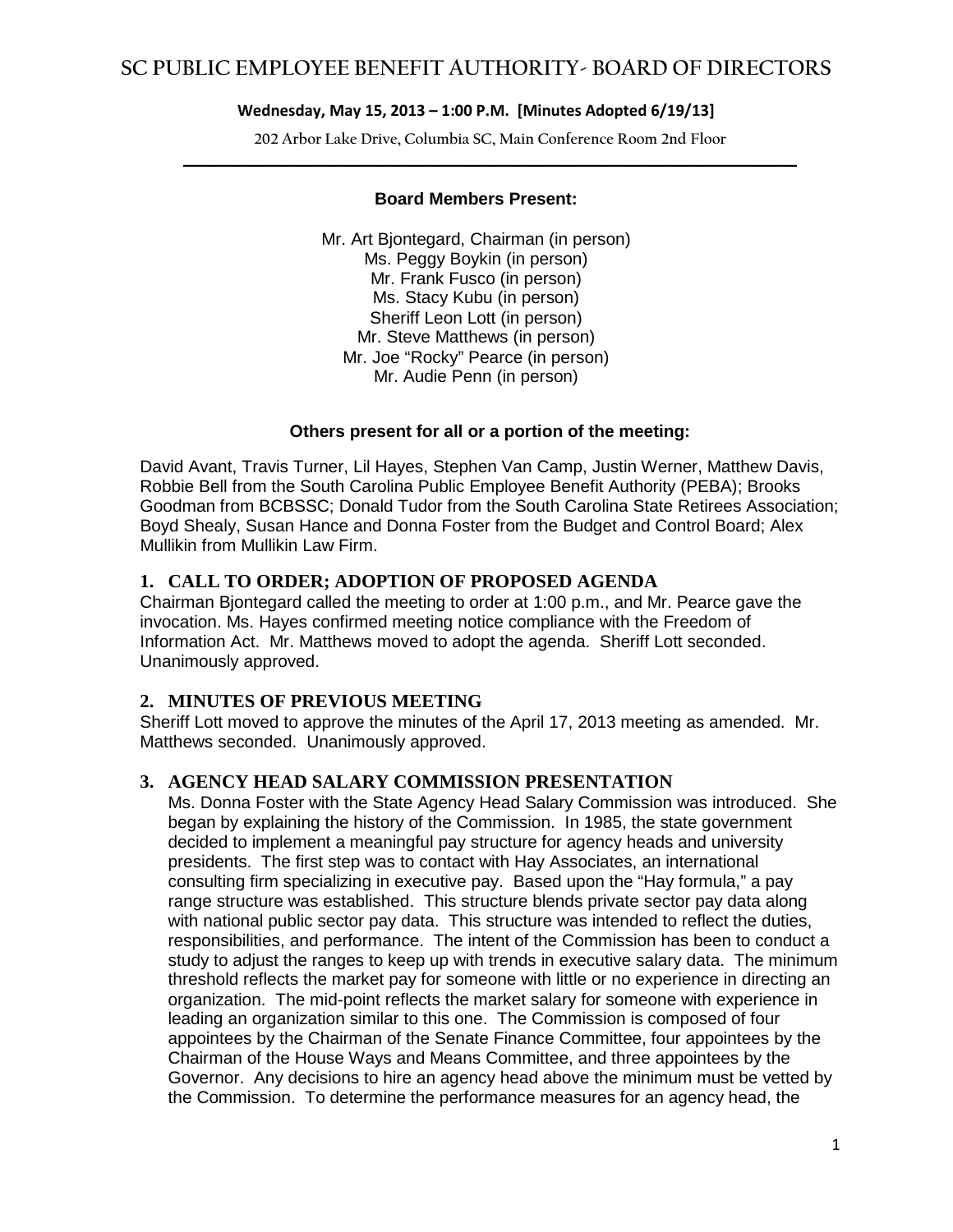**202 Arbor Lake Drive, Columbia SC, Main Conference Room 2nd Floor \_\_\_\_\_\_\_\_\_\_\_\_\_\_\_\_\_\_\_\_\_\_\_\_\_\_\_\_\_\_\_\_\_\_\_\_\_\_\_\_\_\_\_\_\_\_\_\_\_\_\_\_\_\_\_\_\_\_\_\_\_\_\_\_\_\_\_\_\_\_\_\_**

director proposes objectives to be approved/amended by the Board. The Board is responsible for determining whether the objectives have been met. The agency director submits a report to the Board explaining whether/how the objectives have been met, not met, or exceeded. The Board then compiles a report using this information and provides it to the AHSC. The Commission makes decisions to reward success of all agency heads based upon performance. There have been no increases for 6 years. A performance planning document would normally be created. The evaluation is good to do even when/if it is not required by the Commission. The crucial element to the process is to have Board members continually communicate progress to the agency head whether or not objectives are being met. She added that there is a benefit to successes being reflected in this process in that the agency's successes are brought to the attention of the House and Senate members with whom the agency may have business. Chairman Bjontegard introduced the process that will be used by PEBA. It is threepronged. The Board will evaluate the agency head, the agency head will evaluate the Board, and the Board will evaluate itself. More on this will be discussed in executive session. He asked Ms. Foster whether there are mechanisms being used by other agencies to supplement the agency head's salary, such as grants. Ms. Foster responded that some do. For example, ETV has such a supplement. The entities that use this mechanism more are colleges and universities. The main goal of avoiding overuse of these mechanisms is to ensure the agency head is performing in the best interest of the state of South Carolina, not his own interests or those of a private party. Mr. Penn asked whether the two dates—the August 15 deadline for filing the Agency Head Evaluation document/survey composite score and the September 15 deadline for submitting the planning document—mentioned in the presentation are the only deadlines for the AHSC. Ms. Foster responded they are.

### **4. HIPAA TRAINING**

Robbie Bell gave a brief explanation of the requirements of HIPAA Privacy and Security standards.

### *Health Policy Committee Report*

### **5. STATE HEALTH PLAN BUDGET PROCESS**

Mr. Pearce asked Mr. Avant to report on the status of the State Budget process. Mr. Avant explained that the Senate approved the administrative budget. For the Health Plan, they also required a 6.8% increase in the employer contribution and a 0.0% increase in the employee contribution. He added that they also included the provision that the PEBA Board may increase copays and/or deductibles by up to 20%, just as the House did.

Mr. Penn asked how the 20% increases to copays and deductibles affect grandfathering under ACA. Mr. Avant responded that this is the upper limit of increases while maintaining grandfathered status.

Mr. Van Camp then briefed the Board about the results of the Supreme Court case between employee associations and the B&C Board. He explained the budget process for the 2013 plan year resulted in a 6.8% increase to employer contributions with no employee contribution increase. The Governor approved the budget with this provision in it by not vetoing the item. When the State Health Plan went to the BC Board for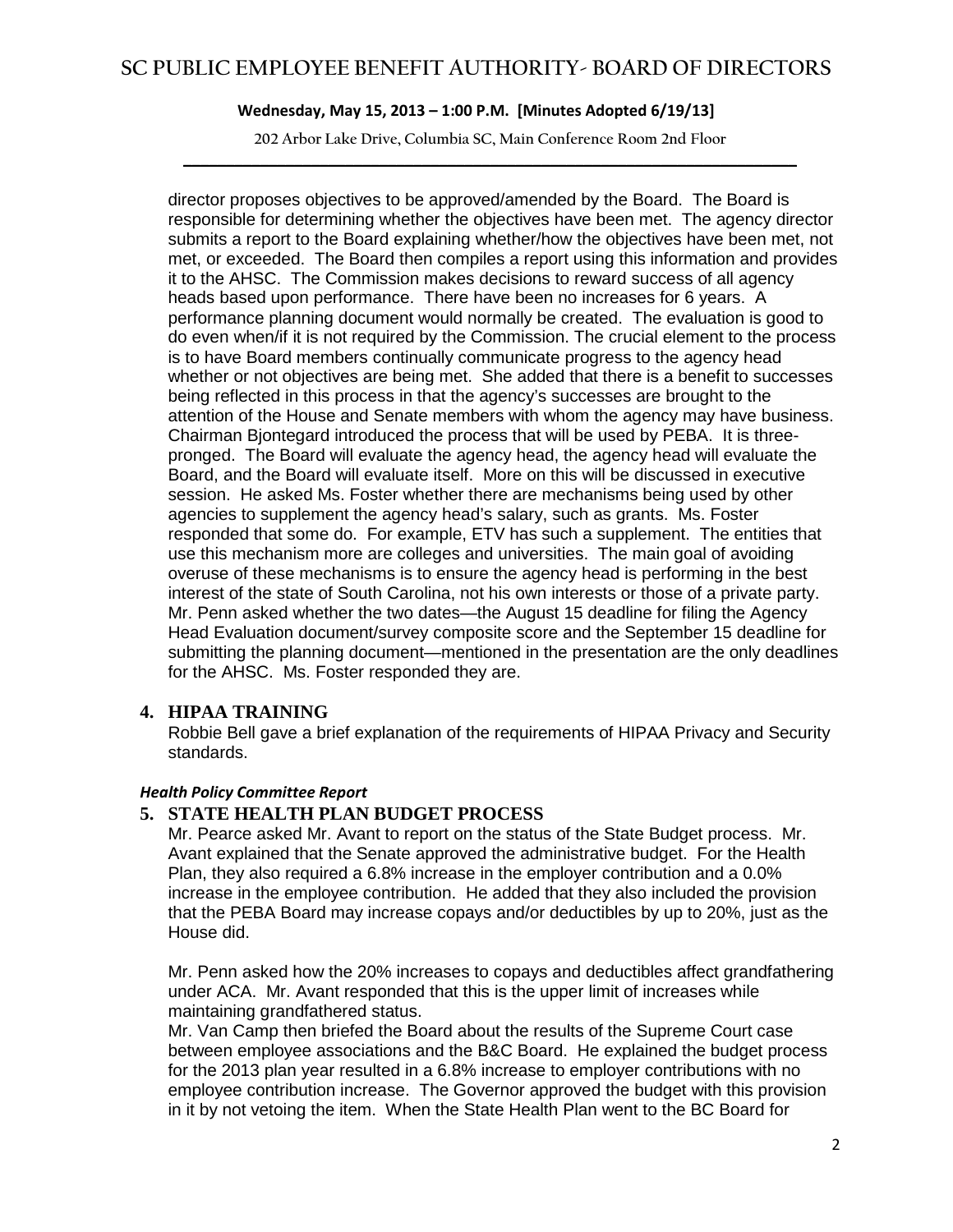**202 Arbor Lake Drive, Columbia SC, Main Conference Room 2nd Floor \_\_\_\_\_\_\_\_\_\_\_\_\_\_\_\_\_\_\_\_\_\_\_\_\_\_\_\_\_\_\_\_\_\_\_\_\_\_\_\_\_\_\_\_\_\_\_\_\_\_\_\_\_\_\_\_\_\_\_\_\_\_\_\_\_\_\_\_\_\_\_\_**

approval of the Plan, the Board voted to change the contribution increase to a 4.6% increase on both employer and employee contributions. The Supreme Court ordered a stay on collecting the increase to employee contributions. They ultimately ruled that the B&C Board violated separation of powers by attempting to change what the legislature had done with regard to appropriations. He noted that this more clearly draws the bounds within which the PEBA Board may work with regard to premiums. Mr. Fusco asked how much money was not collected as a result of the stay. Mr. Van Camp responded that this was about \$6M. Mr. Fusco then asked what PEBA is doing to collect those premiums retroactively. Mr. Van Camp responded that PEBA will begin collecting these back employer premiums around July or August. Mr. Avant added that employer groups were advised early on in the lawsuit that they should not count on the contribution increase not being 6.8%, so they would not spend this money. Mr. Matthews asked whether the final sentence of the proviso would allow the PEBA Board to change not only copays and deductibles but premiums midyear in the event of a catastrophic shortfall. Mr. Van Camp responded that the discussions between PEBA staff and the General Assembly involved this representing potential premium increases as well as plan feature changes. Ms. Kubu asked whether this means that copays and deductibles would jump much higher once the Plan losses grandfathered status. Mr. Van Camp responded that it could, but that the Board will be the ultimate decision-maker as to how the plan design will change to accommodate the added costs of ACA compliance. Mr. Penn added that he and Mr. Pearce had discussed developing a longrange plan to allow the Board to state where it would like to see the Plan in future years so it could be communicated to the GA in time to affect the budgeting process. Mr. Fusco agreed, adding that he believed the Board should be ready to provide a detailed proposal to the GA by October of the year prior to the start of the fiscal year. Mr. Van Camp agreed. Mr. Pearce then asked whether there had been a three-year proposal, like the one being developed now. Mr. Fusco responded that when he was the BC Board's Executive Director, EIP had begun a strategic plan to develop the three-year proposal process. Mr. Van Camp added that once this was decided on, ACA happened and made it difficult to make many changes. Mr. Pearce added that he believes changes needed to be contemplated to not only address increases in cost, but to drive costs down in the form of improved health outcomes. Mr. Fusco agreed, adding that this is one of the reasons for his suggestion to submit the proposal in October. Chairman Bjontegard concluded this discussion by directing the Health Policy Committee to work on having the proposal ready by October.

Mr. Turner then discussed the Pharmacy Benefit Manager Request for Proposal. He noted that the original RFP was cancelled because none of the responders met the requirements of the RFP. He added that it will be possible to get this finished before the plan year. Mr. Avant noted that the dates for this new RFP are designed such that, even with a protest, the new PBM will be in place by the beginning of the plan year. He mentioned that certain components of the RFP can implemented regardless of which responder is awarded the contract.

Mr. Pearce then introduced a proposal by MUSC to conduct a pilot project. This would be a Patient Centered Medical Home for just MUSC employees. Mr. Turner explained that a meeting was conducted with PEBA staff and MUSC executives to discuss this about two months ago. He continued by saying that there would need to be more details from MUSC before this can be considered.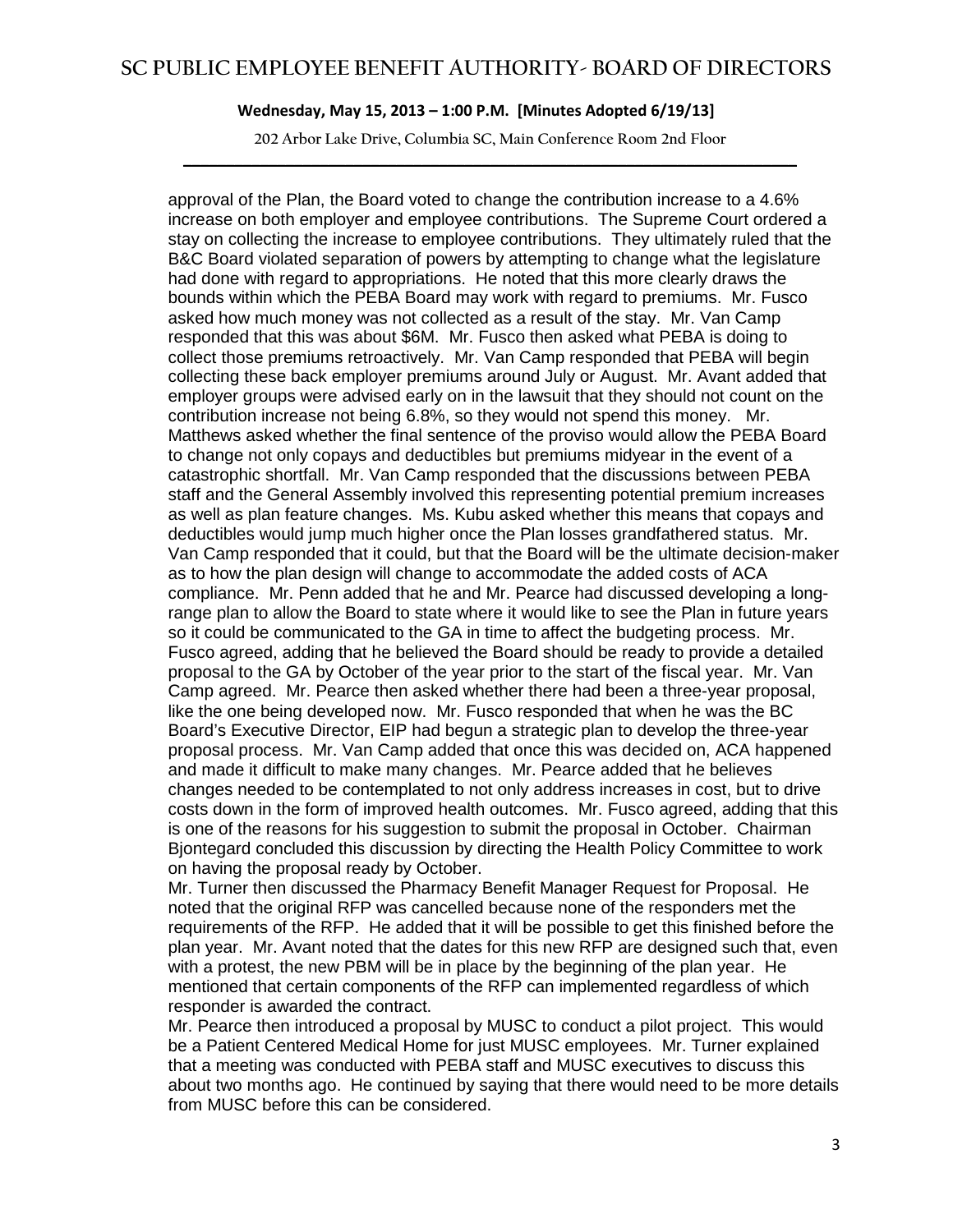**202 Arbor Lake Drive, Columbia SC, Main Conference Room 2nd Floor \_\_\_\_\_\_\_\_\_\_\_\_\_\_\_\_\_\_\_\_\_\_\_\_\_\_\_\_\_\_\_\_\_\_\_\_\_\_\_\_\_\_\_\_\_\_\_\_\_\_\_\_\_\_\_\_\_\_\_\_\_\_\_\_\_\_\_\_\_\_\_\_**

He then began a discussion regarding S.290, which is proposed legislation begun by MUSC. Mr. Turner explained that the bill would require the SHP to pay for services rendered within a telemedicine program. Mr. Avant added that PEBA staff is consulting with the Senate to address issues PEBA may have with the bill. Mr. Pearce added that the Board does not need to perform any action today, but would like to refer the issue to the HCP. Ms. Boykin commented that this appears to potentially address the issue of improving the overall health of SHP members by increasing access to care in rural areas where specialists or a larger number of providers are not available. Mr. Matthews asked what the reasons might be for not wanting this bill to pass. Mr. Avant responded that it was more along the lines of the fee structure for such services and the fact that a new board would be created that would potentially overlap PEBA Board functions in certain areas.

### *FAAC Committee Report*

Mr. Matthews noted that the Governor signed the Indemnification Bill.

He then mentioned that the Internal Auditor position is being worked on by the FAAC Committee and will be taken up in the next meeting.

The third matter he explained was the fact that many PEBA IT personnel will likely soon begin to retire and a need to bring in replacements will arise. He noted this is a concern because the IT job market is highly competitive. Mr. Penn asked whether any consideration had been given to outsourcing IT functions. Mr. Avant explained this is one of the considerations being made in the IT strategic plan. Mr. Bjontegard asked about the Governor's proposal for a statewide IT setup. Mr. Avant noted that there is still a lot of uncertainty regarding how this will look.

### *Retirement Policy Committee Report*

Mr. Fusco reported that on May 8, 2013, the BC Board approved the five retirement system valuations.

He reminded the Board that the Deferred Compensation Program will come under the authority of the PEBA Board on January 1, 2014 and the Board needs to be educated on the DC program and what its duties will be.

He explained that the RCP received a briefing on the Optional Retirement Program (ORP) at its last meeting and will bring information to the Board regarding its responsibilities.

Mr. Avant added that the RCP asked him to continue efforts on behalf of PEBA to impress upon the SCRSIC to have a standard protocol in place to ensure after an investment has been approved that the agreed funding is made. He noted that these are discussions that have been had in the past, but he continues to communicate with the RSIC to make this happen.

### **6. DIRECTOR'S REPORT**

Mr. Avant mentioned the internal auditor position is not an effort to fill an empty position. He explained that there is currently an internal auditor, who is conducting auditing functions. He explained that the staff is highly credentialed and qualified, and works on auditing investment information from RSIC. PEBA also brings in external auditors to assess certain areas of operation. He also mentioned that there is a staff of four or five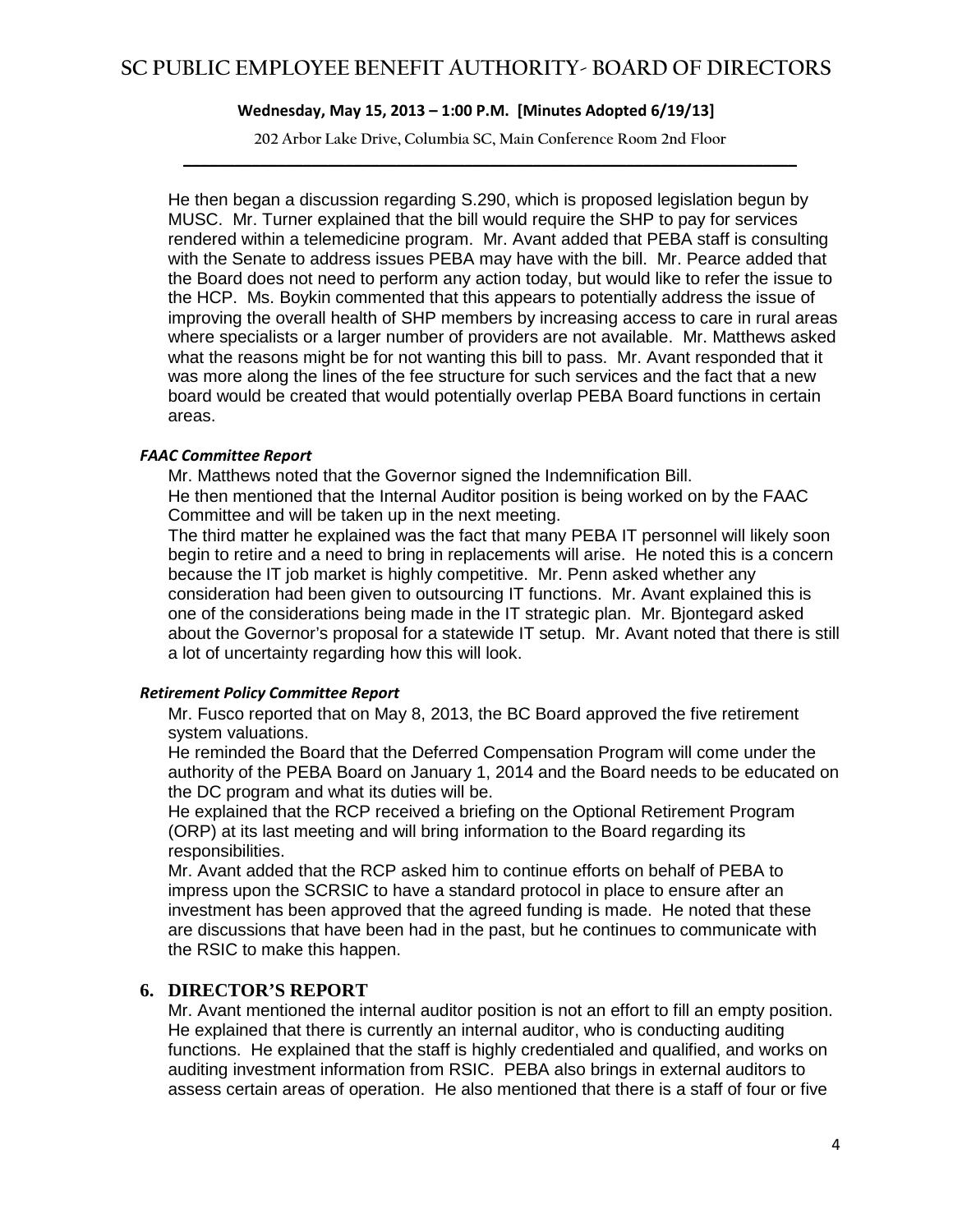**202 Arbor Lake Drive, Columbia SC, Main Conference Room 2nd Floor \_\_\_\_\_\_\_\_\_\_\_\_\_\_\_\_\_\_\_\_\_\_\_\_\_\_\_\_\_\_\_\_\_\_\_\_\_\_\_\_\_\_\_\_\_\_\_\_\_\_\_\_\_\_\_\_\_\_\_\_\_\_\_\_\_\_\_\_\_\_\_\_**

field auditors who travel to employers to ensure compliance with PEBA guidelines for administration of the insurance and retirement programs.

Mr. Avant then went on to discuss the Strategic Planning process. He invited the Board to participate in the planning process to ensure the agency's proposed plan does not conflict with the Board's goals.

Mr. Avant explained that the Accountability Report is due by September 13. He explained that the report is to help an agency assess itself. He added that the Board will be able to review the report before it is submitted to the Legislature. Chairman Bjontegard asked Mr. Avant for a deadline for the things he wants the Board to address. Mr. Avant responded that he would like to have them before the June meeting. He asked that these responses be submitted to staff by June 10.

### **7. ROUND TABLE COMMENTS**

Ms. Boykin asked about progress regarding changing the monthly meeting requirement for the full Board to reduce the burden on staff and shift the responsibility to the committees. Mr. Avant responded that legislative staff advised him it would be better to focus on getting the Indemnification Bill passed before addressing such other issues. Mr. Matthews mentioned that the FAAC Committee will also pursue a rider on the liability insurance for the Board.

Mr. Penn had nothing to add.

Chairman Bjontegard noted that the Board will finish its first year on June 30, 2013 and that would be a fitting time to resign, if they desired.

Mr. Pearce thanked PEBA staff and members of the HCP Committee for their patience while he acclimated himself to his position as Committee Chair.

Sheriff Lott had nothing to add.

Ms. Kubu had nothing to add.

Mr. Fusco explained that he has had difficulty using the Board's Extranet—both with the technical connection and finding specific documents. Mr. Avant acknowledged his concern, noting that staff is working with IT to attempt to improve the organization of the Extranet and to provide meaningful support to Board members in the use of the site.

### **8. EXECUTIVE SESSION PURSUANT TO S.C. CODE OF LAWS**

At 3:04 p.m., upon motion by Mr. Pearce and second by Sheriff Lott, the Board voted unanimously to enter into executive session.

Open meeting resumed at 3:15 p.m. following the Executive Session. No action was taken by the Board while in Executive Session.

There being no further business, Chairman Bjontegard adjourned the meeting at 3:16 p.m.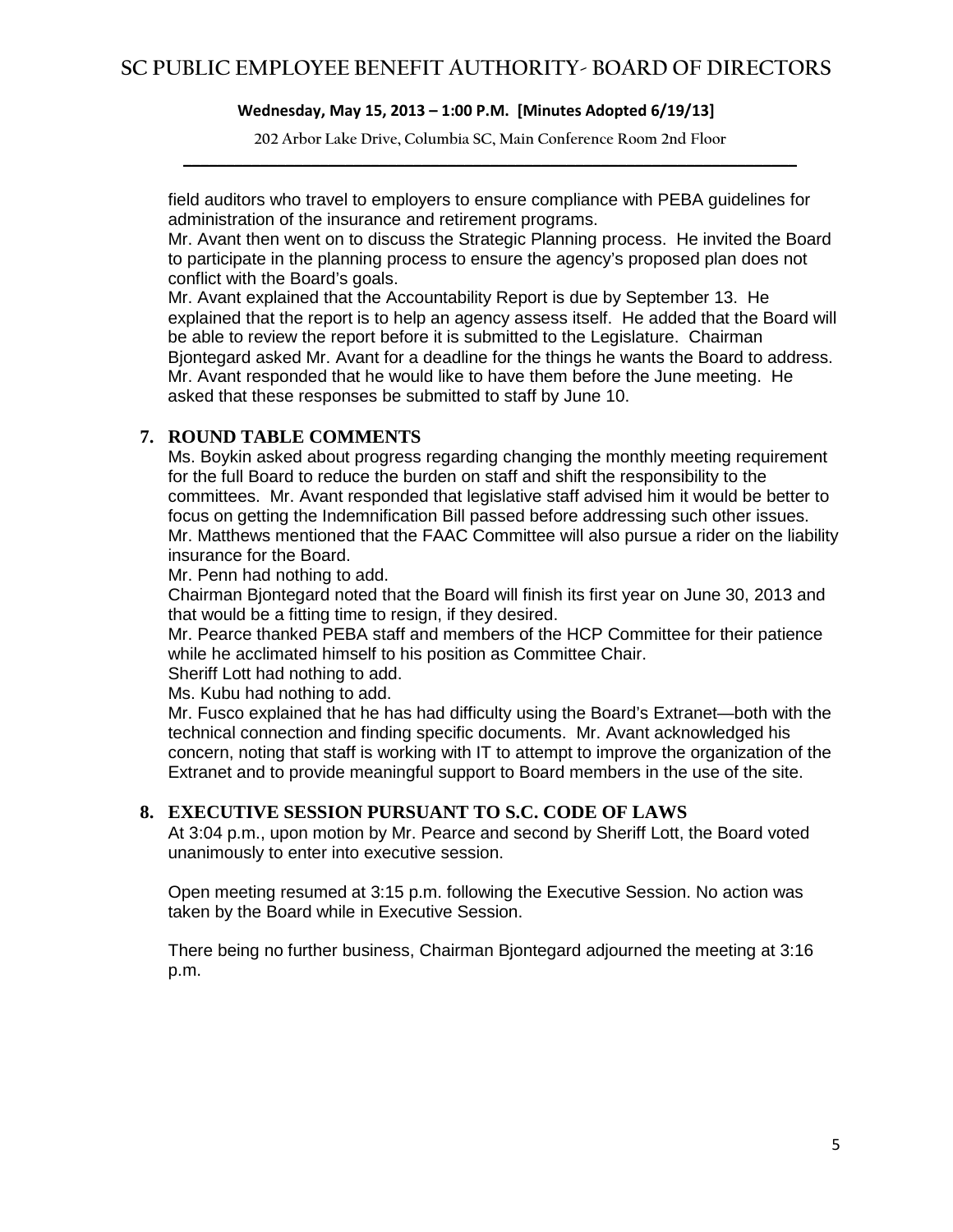### **SC Public Employee Benefit Authority - Board of Directors Wednesday, May 15, 2013 – 1:00 P.M.**

202 Arbor Lake Drive, Columbia SC, 29223 s Main Conference Room **\_\_\_\_\_\_\_\_\_\_\_\_\_\_\_\_\_\_\_\_\_\_\_\_\_\_\_\_\_\_\_\_\_\_\_\_\_\_\_\_\_\_\_\_\_\_\_\_\_\_\_\_\_\_\_\_\_\_\_\_\_\_\_\_\_\_\_\_\_\_\_\_**

### **AGENDA**

- **1) Adoption of Proposed Agenda**
- **2) Minutes of Previous Meeting**

**New Business** 

- **3) Agency Head Salary Commission Presentation, Ms. Donna Foster**
- **4) HIPAA Training - Mr. Robert Bell, PEBA**

**Committee Reports**

- **5) Health Policy Committee**
- **6) Finance, Administration, Audit & Compliance Committee**
- **7) Retirement Policy Committee**
- **8) Round Table Discussion**
- **9) Executive Session (if needed)**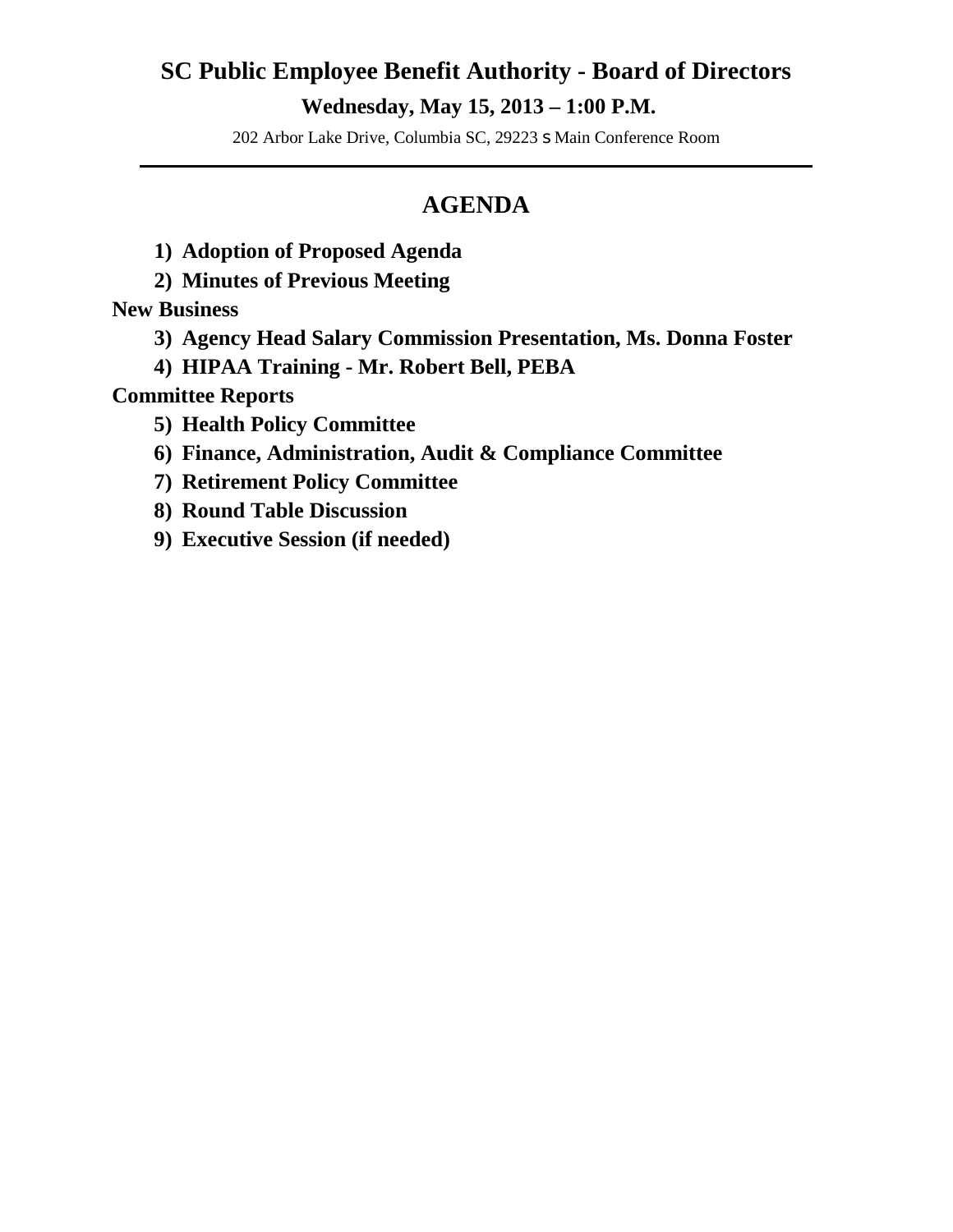### **SC PUBLIC EMPLOYEE BENEFIT AUTHORITY- BOARD OF DIRECTORS**

### **DRAFT MINUTES**

### **Wednesday, April 17, 2013 – 1:00 P.M.**

**202 Arbor Lake Drive, Columbia SC, Main Conference Room 2nd Floor**  $\mathcal{L} = \{ \mathcal{L} \mid \mathcal{L} \in \mathcal{L} \}$ 

### **Board Members Present:**

Mr. Art Bjontegard, Chairman (in person) Ms. Peggy Boykin (in person) Mr. Frank Fusco (in person) Sheriff Leon Lott (in person) Mr. Steve Matthews (in person) Mr. Joe "Rocky" Pearce (in person) Mr. Audie Penn (in person) Mr. John Sowards (in person) Mr. David Tigges (in person)

### **Others present for all or a portion of the meeting:**

David Avant, Lil Hayes, Stephen Van Camp, Justin Werner, Robbie Bell, Matthew Davis, and Travis Turner from the South Carolina Public Employee Benefit Authority (PEBA); Carlton Washington and Roger Smith from the State Employees Association; Brooks Goodman from BlueCross BlueShield of South Carolina, Wayne Pruitt from the State Employees Retiree Association, and Linda Gamble from the State Treasurer's Office.

### **AGENDA**

### **1. Call to Order; Adoption of Proposed Agenda**

Chairman Bjontegard called the meeting to order at 1:00 p.m. Mr. Penn gave the invocation. Ms. Hayes confirmed meeting notice compliance with the Freedom of Information Act. Chairman Bjontegard then asked for a motion to adopt the agenda, noting that the Treasurer—at the last minute—declined to attend the meeting. Mr. Sowards moved to adopt the agenda with this amendment. Mr. Tigges seconded. Unanimously approved.

### **2. Minutes of Previous Meeting**

Chairman Bjontegard requested a motion to adopt the minutes from the March 20, 2013 meeting. Mr. Sowards moved to adopt. Mr. Lott seconded. Unanimously approved. Chairman Bjontegard noted that Ms. Kubu and new member, Mr. Steve Heisler, were not in attendance. He also commended the Board members for submitting their *Statements of Economic Interest* by the April 15 deadline.

### **3. Budget and Control Board and PEBA: Curtis Loftis, State Treasurer**

Chairman Bjontegard explained that the Treasurer was scheduled to speak to the Board about his perspective on the relationship between the PEBA Board and the Budget and Control Board. He added that he had requested that the Treasurer refrain from discussing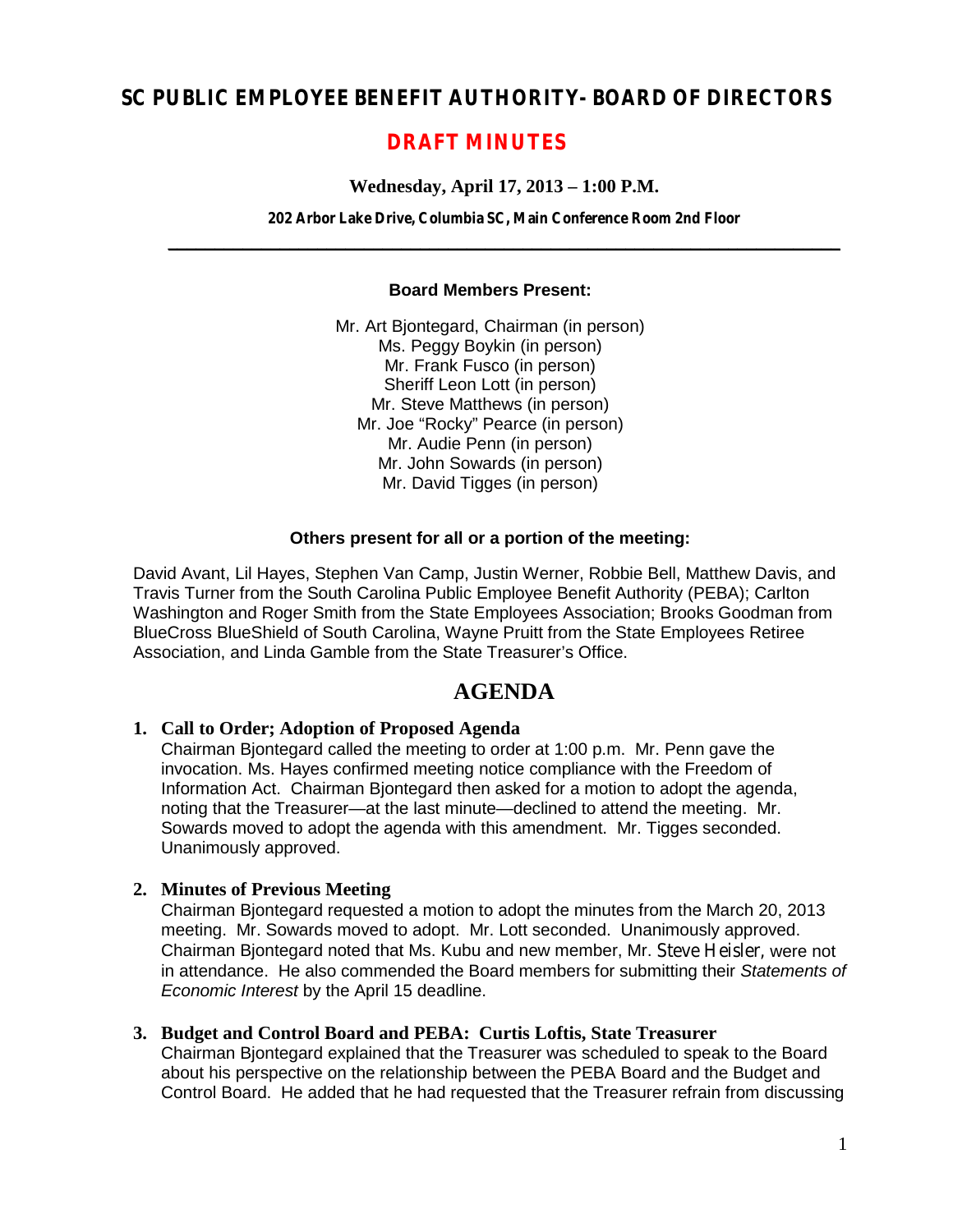the impending Supreme Court case concerning the B&C Board's decision to split funding increases for the 2013 State Health Plan premiums in equal percentages between employers and employees. He then asked Mr. Avant to comment on the Treasurer's decision to decline to attend. Mr. Avant explained that he was in the Health Policy Committee meeting when the Treasurer emailed him with a letter declining his attendance. Mr. Avant added that he would respond to the Treasurer's letter.

### *Retirement Policy Committee Report*

### **4. Update on Hutto v. SCRS**

Mr. Sowards asked Mr. Avant to provide the Board with the background on the *Hutto v. SCRS case.* He explained that the lawsuit was the final case in a matter relating to Act 153 of 2005, which required working retirees to pay employee contributions to the system just as any other employee would make. Mr. Avant added that this case is the third in a trilogy of cases regarding this new requirement. The first two cases—both related to individuals who retired prior to the effective date of the change—were Layman v. SCRS and Arnold v. PORS. These both had been resolved within a few years. He continued by explaining that the Hutto case—initiated by a retiree who retired after the effective date of Act 153—was brought before a federal court in 2010, charging that the requirement of withholding employee contributions from a working retiree's paycheck without giving a corresponding increase to that retiree's pension benefit violated the Takings and Due Process clauses of the U.S. Constitution. SCRS responded with a motion to dismiss. Judge Chiles, the Federal District Court judge overseeing the case, dismissed the case on the grounds that—according to the Eleventh Amendment of the U.S. Constitution—the State of South Carolina could not be sued in a federal court over this matter without its consent. The litigants requested a reconsideration, which was denied. Mr. Avant added that the deadline for the plaintiffs to submit an appeal of this decision is May 6, after which time (if no appeal has been filed) the matter would be put to rest. Chairman Bjontegard recommended to the Board to accept Mr. Avant's explanation as information.

### **5. Update on Disability Retirement Study**

Mr. Sowards then presented staff's additional research regarding the General Assembly's request for information regarding the effect and/or propriety of the changes to Act 278 which required disability retirees to meet Social Security's *any occupation* standard of disability in order to be approved for disability retirement benefits. He asked Mr. Avant to give a brief explanation of the update. Mr. Avant began by explaining that there was presently a bill being considered by the GA which would repeal the portion of Act 278 that implemented this change in standard for PORS and keep the previous *own occupation* standard. He noted that it would have a minimal impact on the unfunded liability, but could have a significant impact on valuations moving forward—possibly requiring increases to contributions as high as 12 percentage points.

Mr. Werner then explained that the Retirement Policy Committee requested PEBA staff to continue efforts to conduct comparative research related to disability retirement to get a better understanding of how South Carolina's disability retirement process and criteria measures against other states in the region and country. Staff will be reporting these findings to the RPC in the coming months.

Chairman Bjontegard mentioned the strategic plan for PEBA and the committee charters. Mr. Avant added that PEBA is in a process of developing a collective strategic plan, using the various plans developed by each component entity—Employee Insurance Program, Retirement Systems, and Deferred Compensation. He explained that PEBA has entered into a *Memo of Understanding* with the University of South Carolina's Institute of Public Policy and Research to facilitate the strategic planning process. He added that management would hope to enlist the input of Board members to develop the plan. PEBA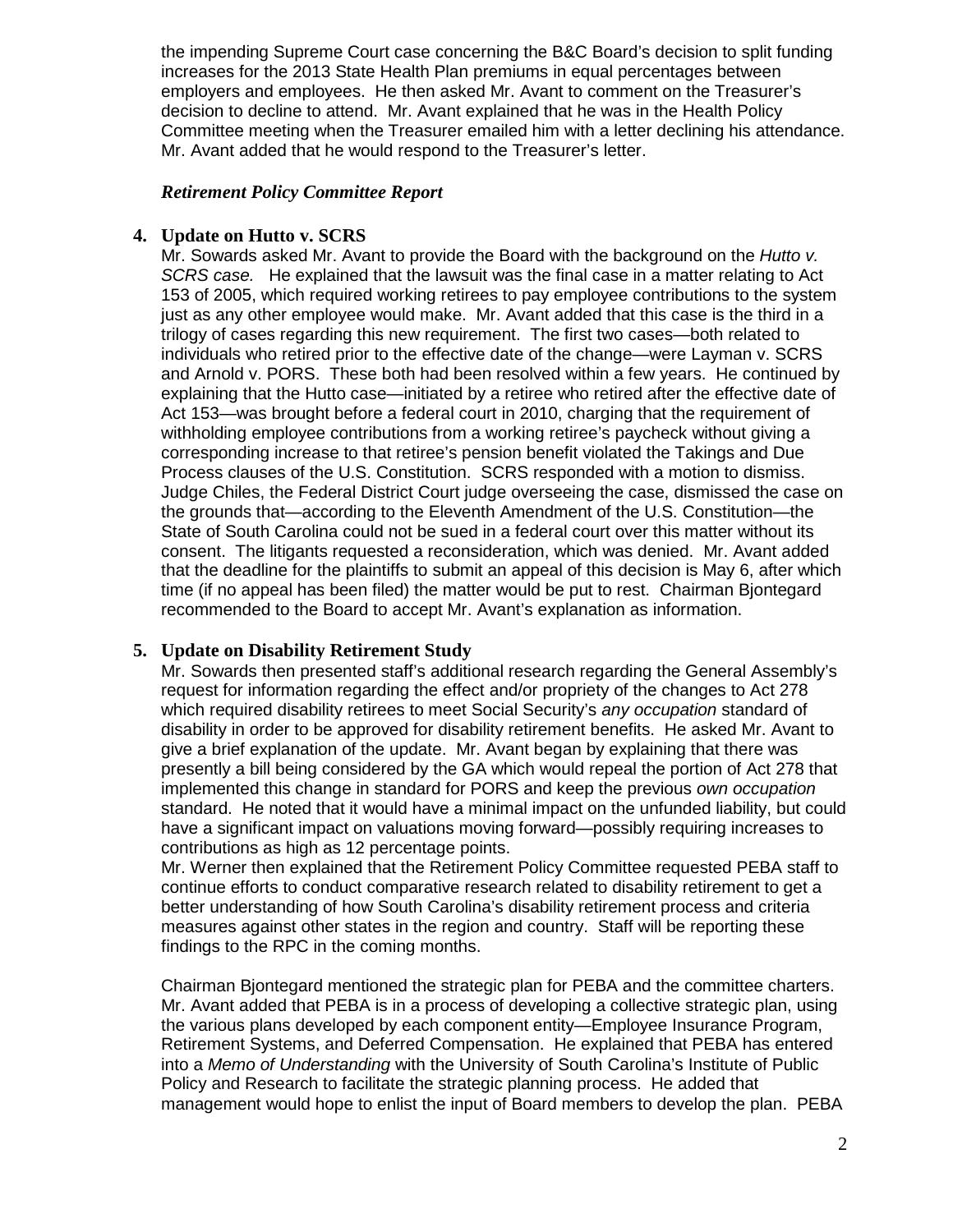will stream the plan components as they are developed to the Board via the Finance, Administration, Audit, and Compliance (FAAC) Committee.

Chairman Bjontegard added that he hopes to have a strategic plan for the Board to review and approve for the June 2013 Board meeting.

### *FAAC Committee*

Mr. Matthews explained that a great deal of discussion has occurred with regard to consolidating EIP and Retirement staff into one facility or complex. He added that there are possibilities to provide for space and parking, including asking the SCRSIC to purchase land and rent it to PEBA to provide additional parking necessary to accommodate the staff consolidation. He added that PEBA has purchased several new computer terminals through Dell to update obsolete technologies.

### **6. Internal Auditor**

Mr. Matthews then introduced the position description for an auditor position which would report to the Board on processes, finances, and other matters related to the functions of the PEBA agency. He added that the position will be finalized and advertised in the coming weeks both internally and externally.

Chairman Bjontegard added that the SCRSIC owns part of the building at 1201 Main St. Mr. Avant added that the 202 Arbor Lake Drive property is owned by PEBA as an operating asset.

Mr. Matthews also added that all Board members must attend a briefing conducted by the Agency Head Salary Commission. This is required by statute and will be conducted on May 15. He added that the Board is not required to evaluate Mr. Avant because of his interim status, but the Board wishes to conduct a preliminary evaluation anyway. Chairman Bjontegard noted that Mr. Avant will also conduct an evaluation of the Board. Mr. Fusco stated that he had previously constructed auditor positions for evaluating efficiency and performance measures and suggested the Board consider adding this function to the description for this Internal Auditor position. He also explained that he believed technology should be a large component of the auditing process. He added that the state has, in the past, used external consulting firms via DSIT for evaluations of technology.

Mr. Matthews asked Mr. Avant to report on the progress of the indemnification bill for the Board. Mr. Avant responded that the bill passed out of Senate Finance Committee on April 9. 2013, with discussion about staggering terms for Board members—although the bill was not amended. He added that the proposed bill to disband the PEBA Board and/or move its functions under a Department of Administration has not changed from what has previously been communicated to the Board.

### *Health Policy Committee Report*

### **7. MUSC Proposal**

Mr. Pearce began by introducing a proposal by MUSC. Mr. Avant explained that MUSC executives contacted PEBA regarding a way to recoup losses that will be incurred as a result of decreased revenue through the health care reform legislation. They proposed a pilot in which they would operate a patient-centered medical home for all of their covered lives—employees and dependents. He estimated this would impact about 12,000 covered lives. He opined that the pilot could be a beneficial test-run for the proposed PCMHs the Board has heard about in past meetings. Mr. Pearce agreed that it could help provide metrics and data regarding the actual savings to be realized through such a program. He then moved that the Board approve this pilot and any steps necessary to implement it. Mr. Matthews asked whether MUSC is ready to begin this program. Mr. Avant responded that PEBA needs to present its concerns to MUSC before moving ahead. Mr. Sowards added that there are a number of details still to be worked out. He proposed that the motion be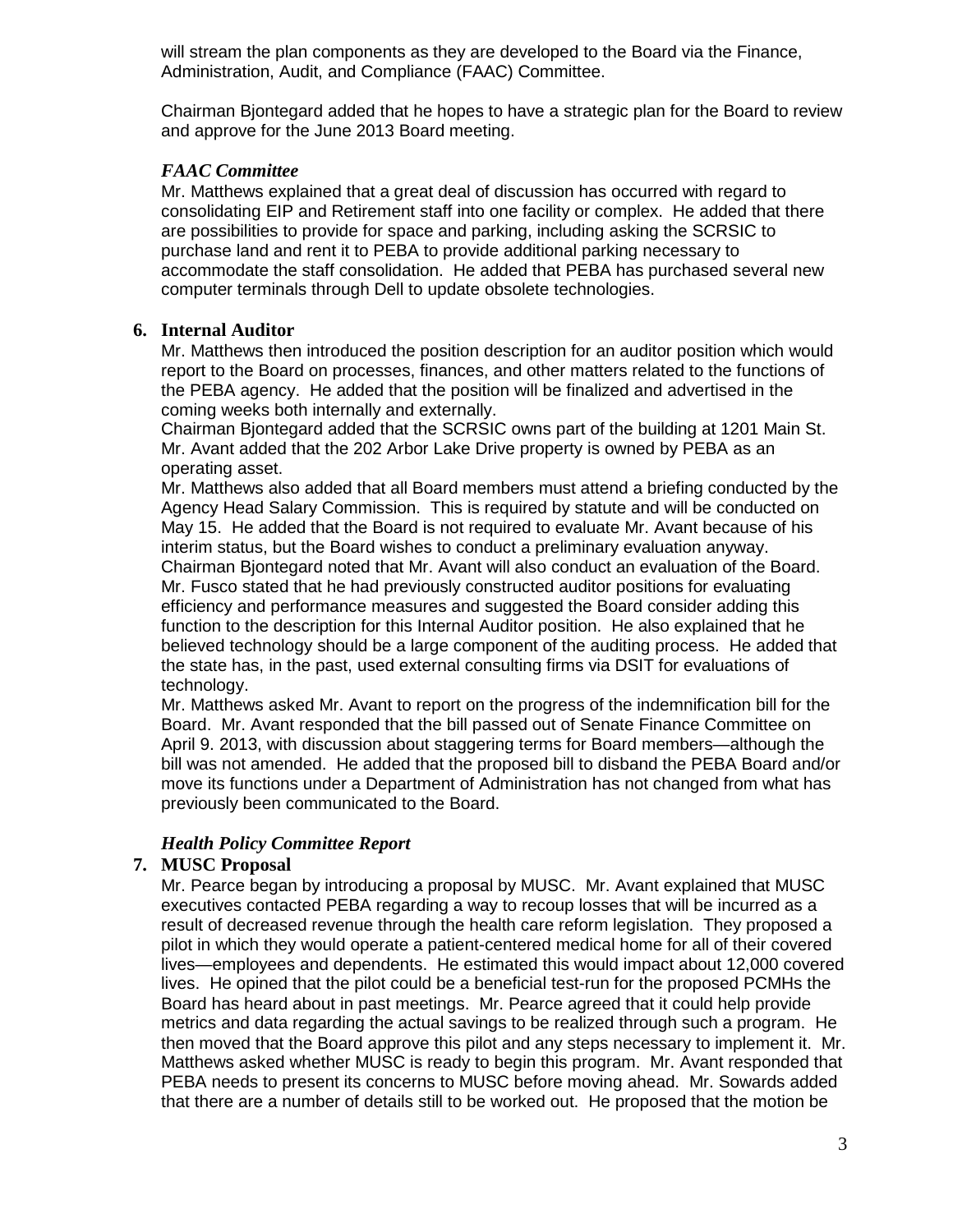tabled until more details are available. Mr. Pearce responded that staff stated a motion is required. Mr. Avant clarified that the motion is really to allow PEBA staff and the HPC to pursue more information on the pilot and bring that information back to the Board at a later date.

### **8. SHP Options continued research**

Mr. Pearce began by explaining that for 2014 the Plan will remain grandfathered based upon the General Assembly's instruction. He continued by explaining that the plan options must be considered long term for after 2014. Wellness benefits and other related initiatives must become priorities for the Board moving forward to defray increasing costs for health care. He stated that improving wellness benefits under the Plan may be one way to reduce costs, as long as they do not cost the Plan any more money. He also proposed that the Board consider changes to the Plan on a longer-term schedule than annually. He concluded by stating that there is nothing that can be done for 2014. Mr. Penn added that this requires the Board to be more diligent in developing plans for the future years. Mr. Sowards asked what the cycle is. Mr. Avant explained that the process requires having a proposed budget to the GA about 14 or 15 months in advance and that August is the self-imposed deadline for the Board to submit the proposed plan changes. Mr. Fusco interjected that the 2014 Plan approval by the PEBA Board must happen no later than the July meeting to allow the B&C Board time to approve the plan by its legallyimposed August 15 deadline.

### **9. Pharmacy Benefits Manager RFP Update**

Mr. Pearce asked Mr. Avant to discuss the RFP for the Pharmacy Benefits Manager. Mr. Avant explained that the RFP was put out in mid-February. March 1 a pre-proposal conference was conducted to advise the potential proposers the opportunity to discuss the expectations of the RFP. He concluded that the rest of the information regarding the PBM would be discussed in executive session.

Chairman Bjontegard commended PEBA staff for working hard to conduct four meetings in a single week.

### **10. Director's Report**

Mr. Avant suggested scheduling committee meetings well in advance of the scheduled PEBA meetings to aid staff in preparing and to give the Board the opportunity to review information before full Board meetings. Chairman Bjontegard added that formally scheduling these meetings will increase the likelihood of them taking place in advance of the meetings.

### **11. Executive Session Pursuant to SC Code of Laws §30-4-70(a)(2)**

Chairman Bjontegard stated that he would postpone the round table discussion until after the executive session to provide members the opportunity to comment on information heard in the executive session. He then asked for a motion to enter executive session. Mr. Matthews moved to enter executive session. Mr. Sowards seconded. The Board unanimously voted to enter executive session at 1:53 p.m.

The Board re-entered general session at 2:40 p.m.

### **12. Round Table Discussion**

Chairman Bjontegard then asked each Board member to provide any additional comments or input.

Ms. Boykin commented that determining what the Board's role is will be the most difficult challenge it faces.

Mr. Sowards had nothing to add.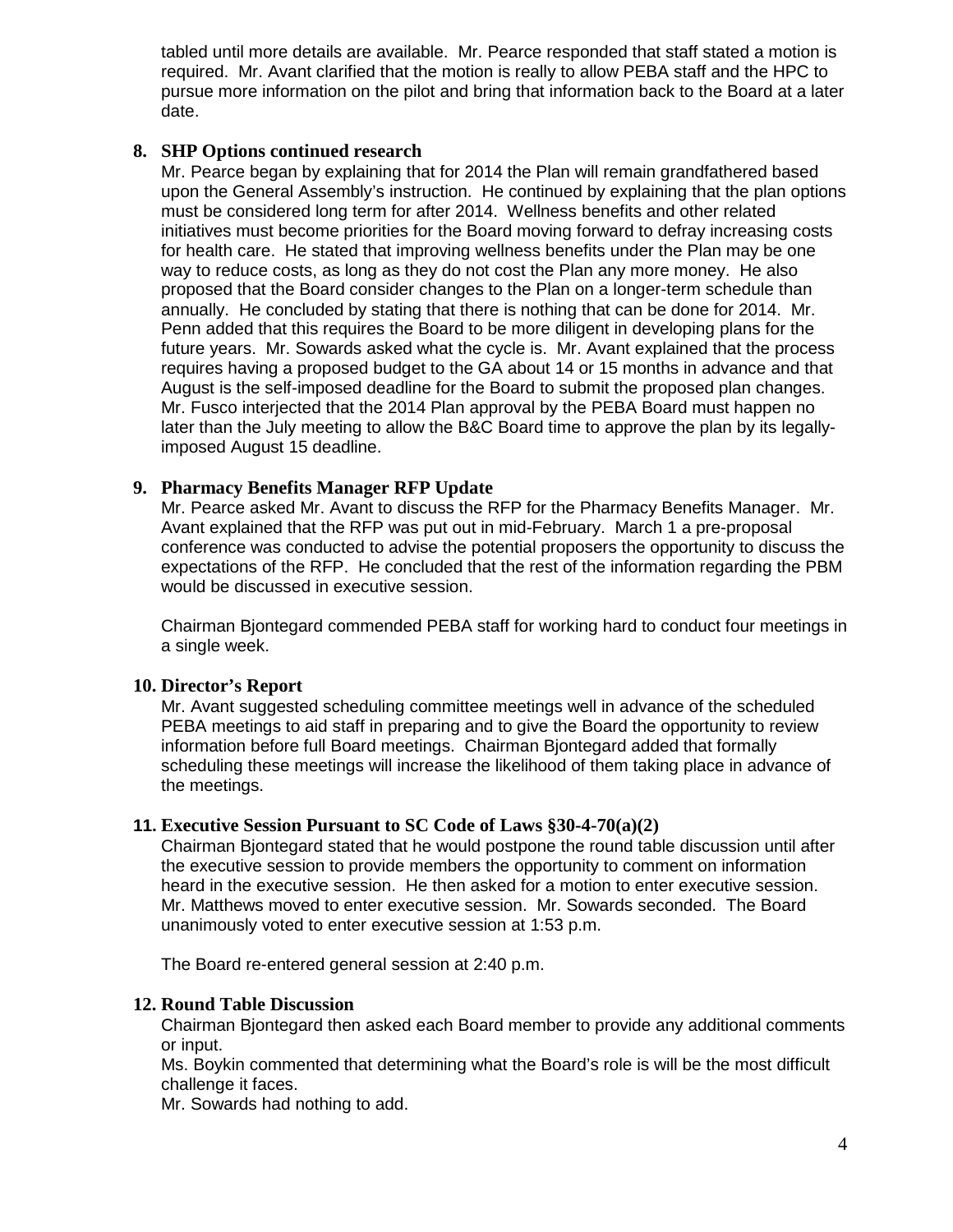Sheriff Lott had nothing to add.

Mr. Pearce had nothing to add.

Mr. Fusco commented that committees should try hard to meet well in advance to reduce the burden on staff. He also suggested that Board members speak to their sponsors to establish the Board's role.

Mr. Tigges suggested that a bill be proposed to reduce the requirement of monthly Board meetings to less frequently and conduct most of the Board's business in committee meetings.

Chairman Bjontegard commented that staff is working on bills addressing meeting frequency and staggered terms.

With nothing further to discuss, Chairman Bjontegard adjourned the meeting at 2:50 p.m.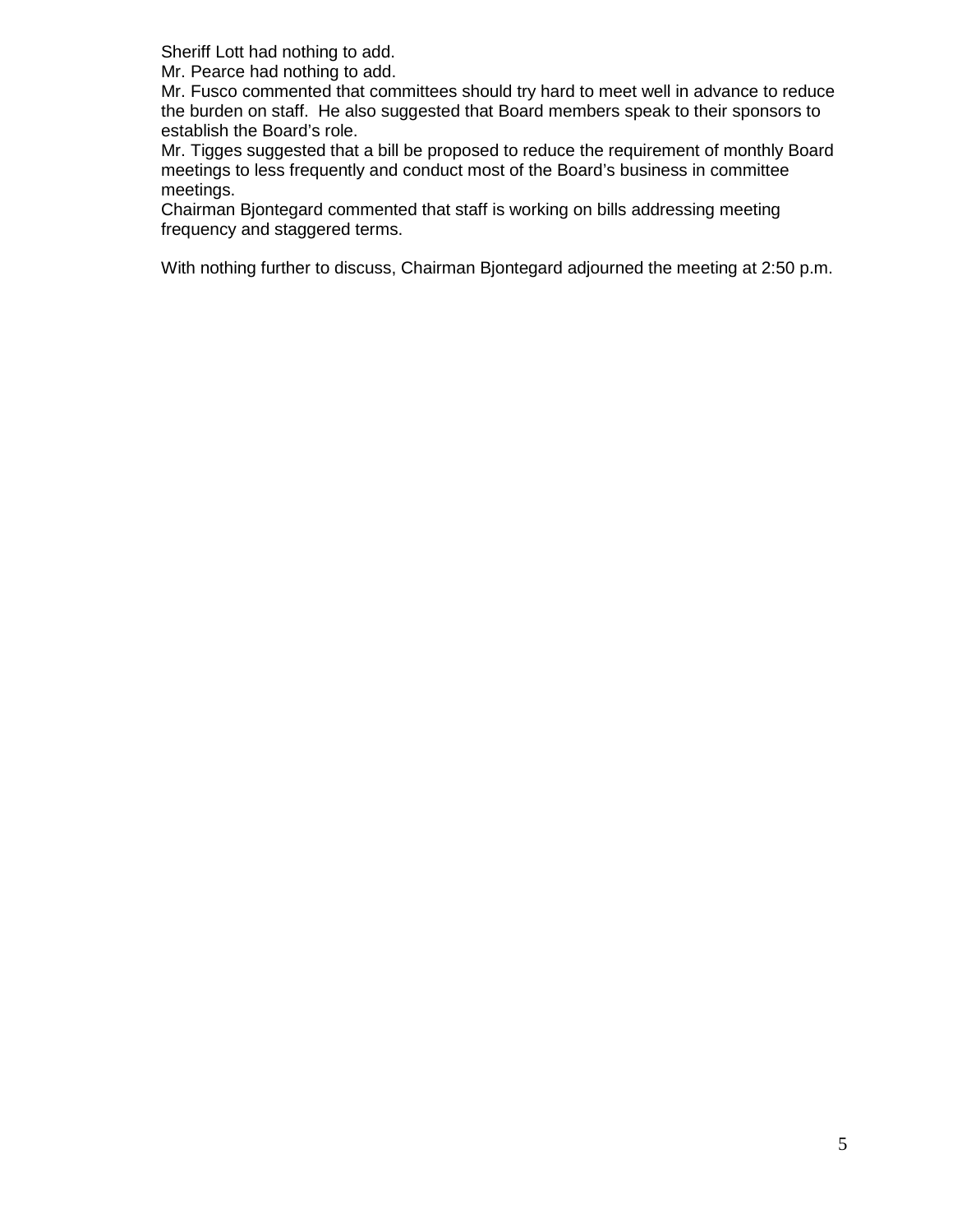### **PUBLIC EMPLOYEE BENEFIT AUTHORITY AGENDA ITEM**

### **Wednesday, May 15, 2013 Agenda 3**

**1. Subject:** Agency Head Salary Commission

**2. Summary:** Agency Head Salary Commission laws and processes

**Background Information**: Pursuant to §8-11-165, all new members appointed to a governing board of an agency must attend Agency Head performance appraisal training provided by the commission within the first year of their appointment unless specifically excused by the chairman of the Agency Head Salary Commission.

**3. What is Board asked to do?** Receive training as required by §8-11-165

### **4. Supporting Documents:**

- (a) Attached:
	- 1. Agency Head Salary Commission Presentation
	- 2. Agency Head Salary Commission Statutes
	- 3. Agency Head Survey for Board/Commission Members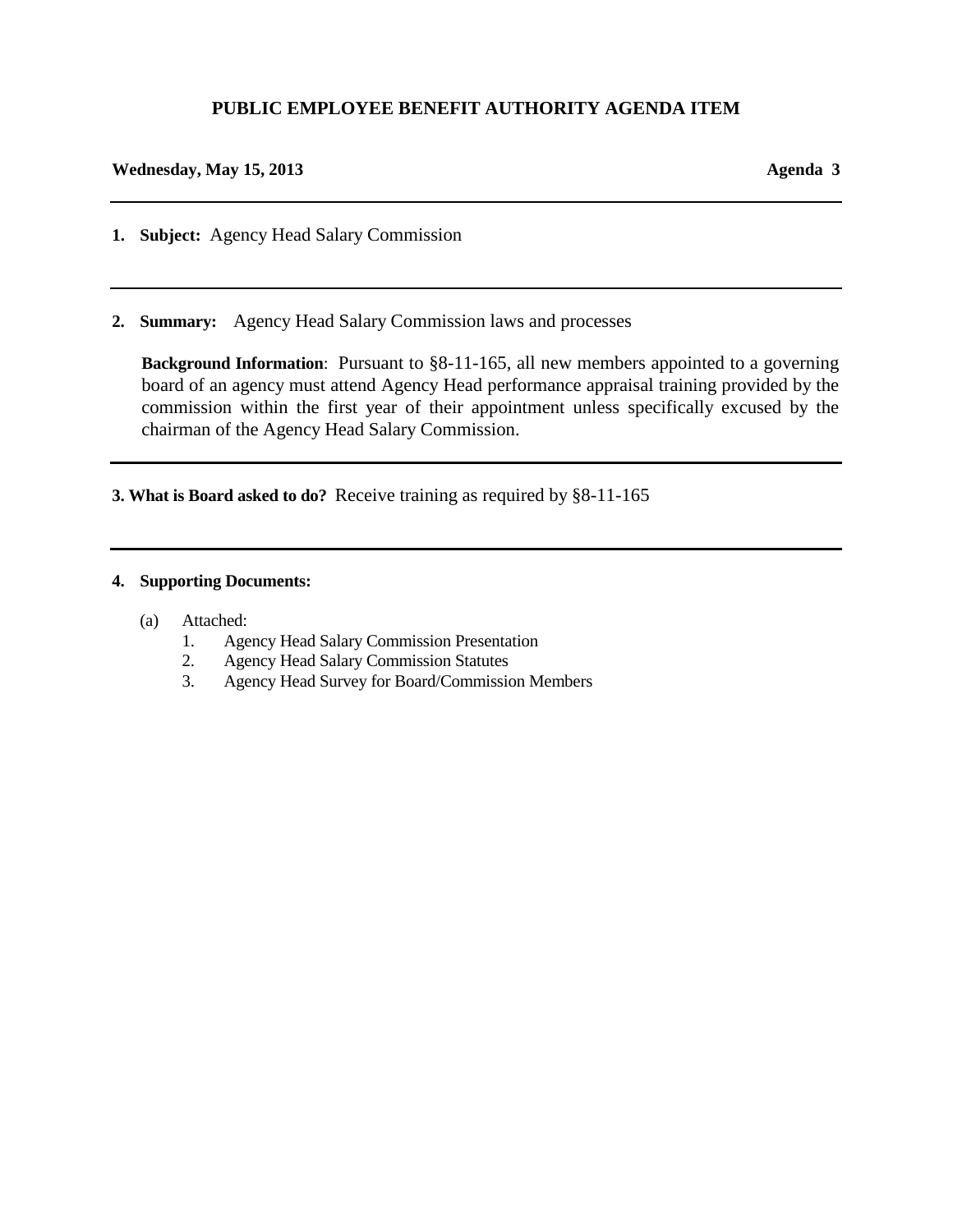## Agency Head Salary Commission **Boards and Commissions** Training for the

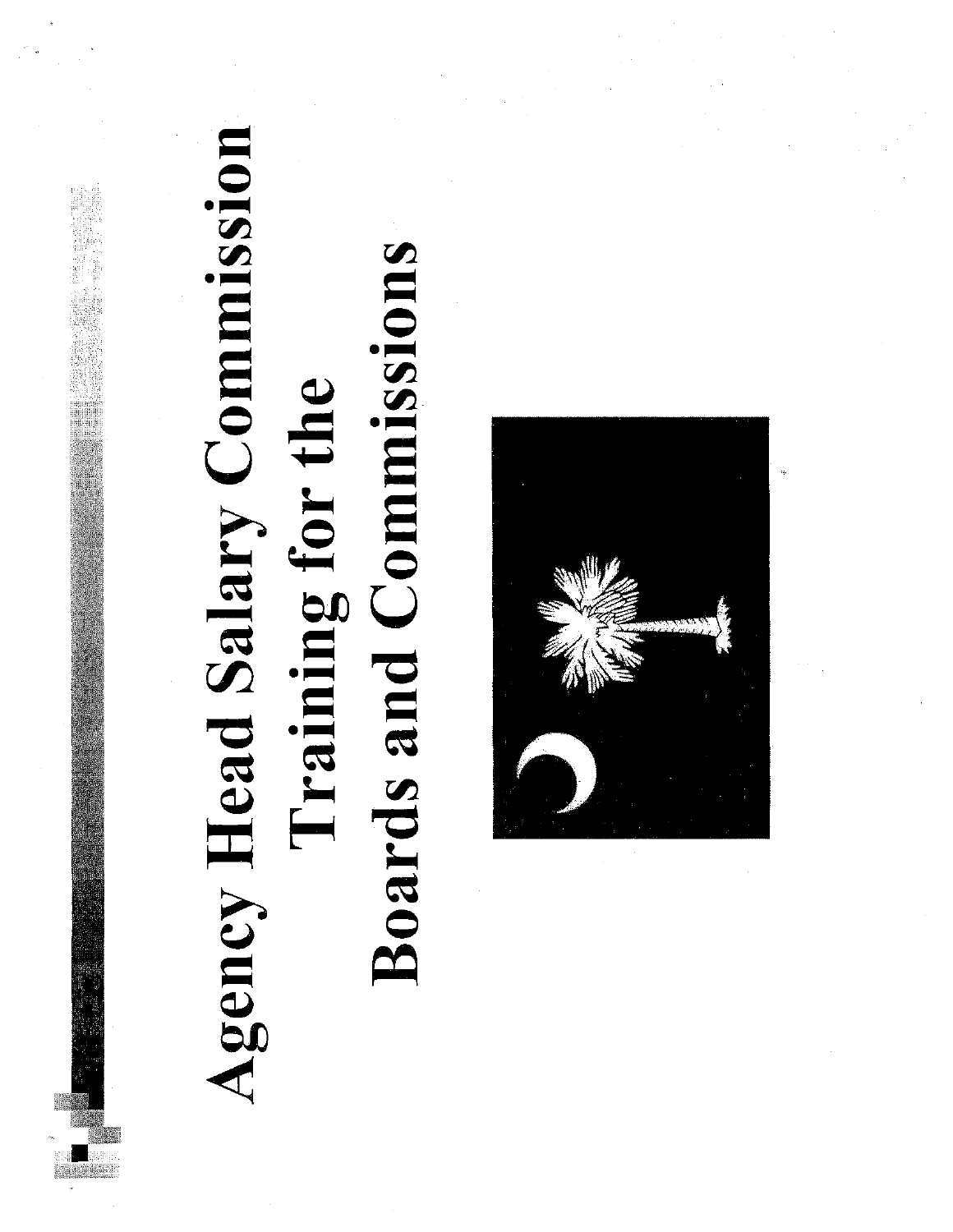| Who are the Agency Head Salary<br>ssion members? | Appointees of the<br>Mr. Newman<br>Mr. Hatfield<br>Governor<br>Ms. Sokol<br>$\hat{\Phi}$<br>ø<br><b>Appointees House</b><br>Ways and Means<br>Rep. Barfield<br>Rep. Skelton<br>Rep Howard<br>Rep. Pitts |  |
|--------------------------------------------------|---------------------------------------------------------------------------------------------------------------------------------------------------------------------------------------------------------|--|
| $\mathbf{Comm}$                                  | Sen. Leatherman<br>Senate Finance<br>Appointees<br>Sen. O'Dell<br>Sen. Hayes<br>Sen. Ford<br>(Chair)<br>ø<br>澹<br>紼                                                                                     |  |

 $\mathcal{F}^{\text{max}}_{\text{max}}$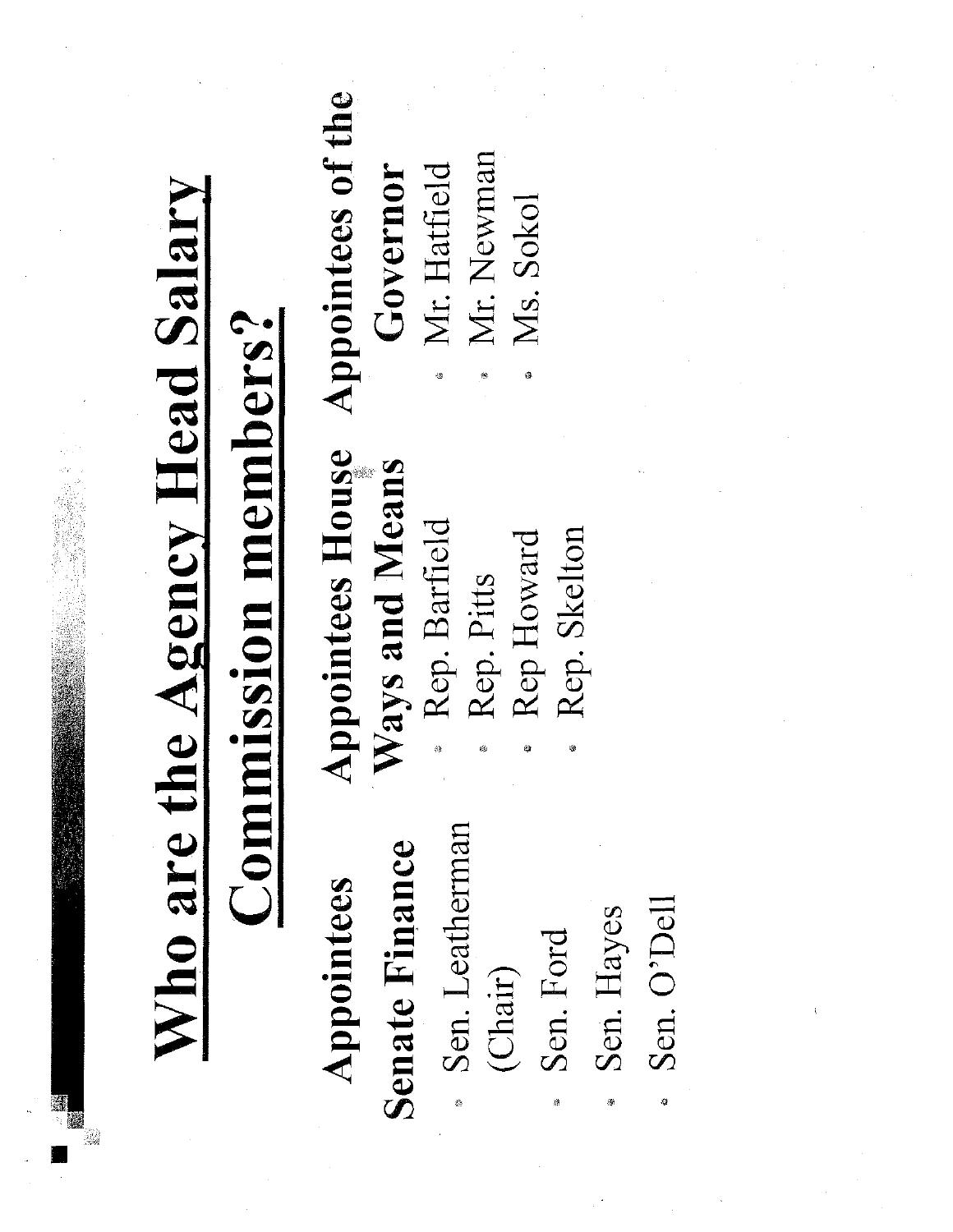# **History of the Agency Head Salary**

## Commission

- Created by Legislature in 1984
- First Commissioners appointed in 1985
- Developed performance evaluation process for agency heads
- Implemented salary structure including ranges for each position
- Conducted periodic comprehensive job analysis studies
- Awarded pay increases over the years based on a variety of factors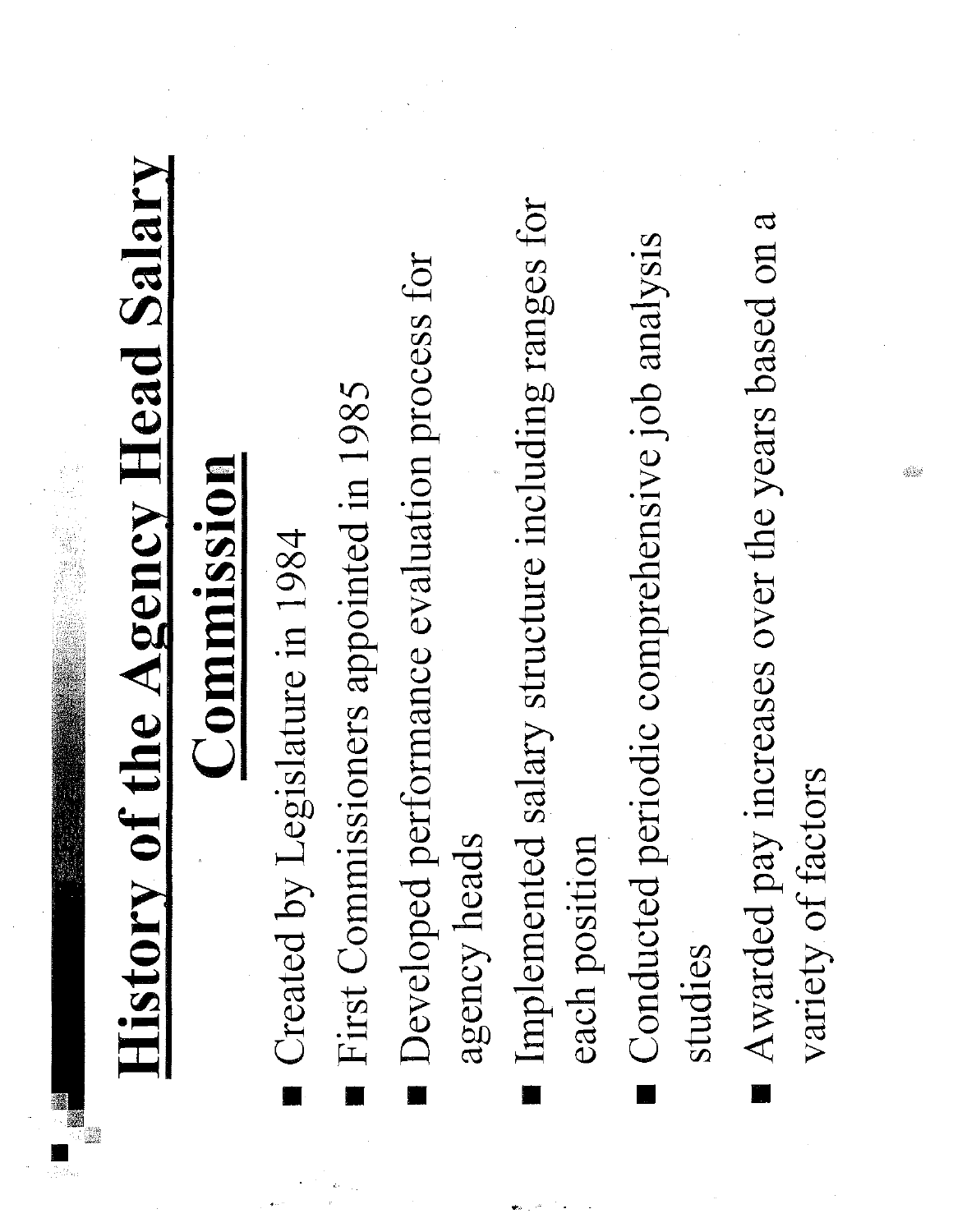| of the Commission<br>The Roles | Develops pay policies and monitors market<br>trends | at exceeds the minimum of the<br>of the Commission to offer a<br>have the prior favorable<br>The agency must<br>recommendation<br>salary at a rate th<br>range. | Recommends salary increases for<br>implementation | Conducts comprehensive job analysis and market<br>studies |  |
|--------------------------------|-----------------------------------------------------|-----------------------------------------------------------------------------------------------------------------------------------------------------------------|---------------------------------------------------|-----------------------------------------------------------|--|
|                                |                                                     |                                                                                                                                                                 |                                                   |                                                           |  |

 $\label{eq:2.1} \mathcal{L}(\mathcal{L}^{\text{max}}_{\mathcal{L}}(\mathcal{L}^{\text{max}}_{\mathcal{L}})) \leq \mathcal{L}(\mathcal{L}^{\text{max}}_{\mathcal{L}}(\mathcal{L}^{\text{max}}_{\mathcal{L}})) \leq \mathcal{L}(\mathcal{L}^{\text{max}}_{\mathcal{L}}(\mathcal{L}^{\text{max}}_{\mathcal{L}}))$ 

 $\mathcal{L}^{\text{max}}_{\text{max}}$  is the contract of  $\mathcal{L}^{\text{max}}_{\text{max}}$  is the contract of  $\mathcal{L}^{\text{max}}_{\text{max}}$  is the contract of  $\mathcal{L}^{\text{max}}_{\text{max}}$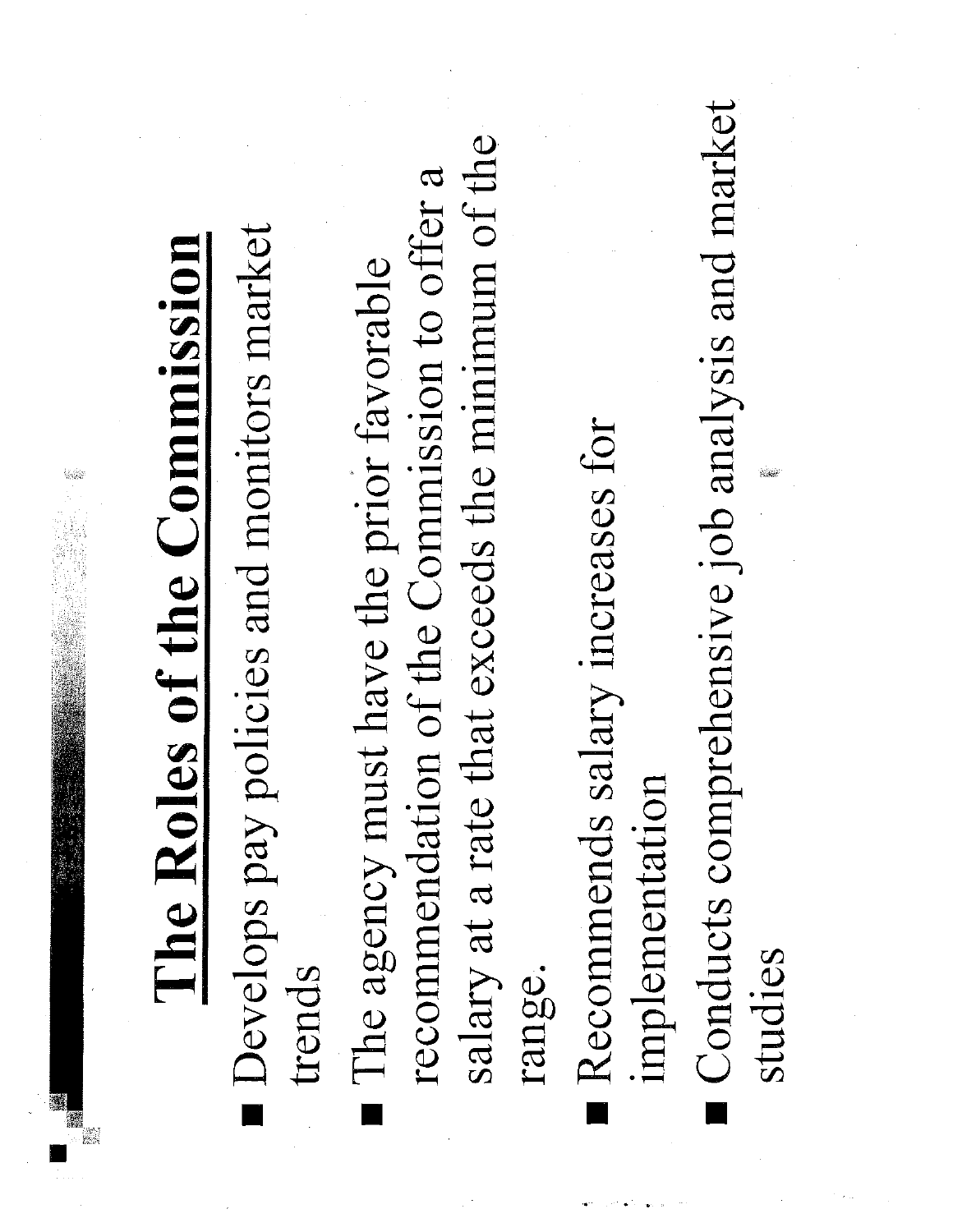## The Role of the

## Staff of the Commission

- Provides training on performance evaluation process
- Assists in preparation of requests to the Commission
- Assists in pay policy development
- Maintains records and salary histories
- Performs other research and administrative duties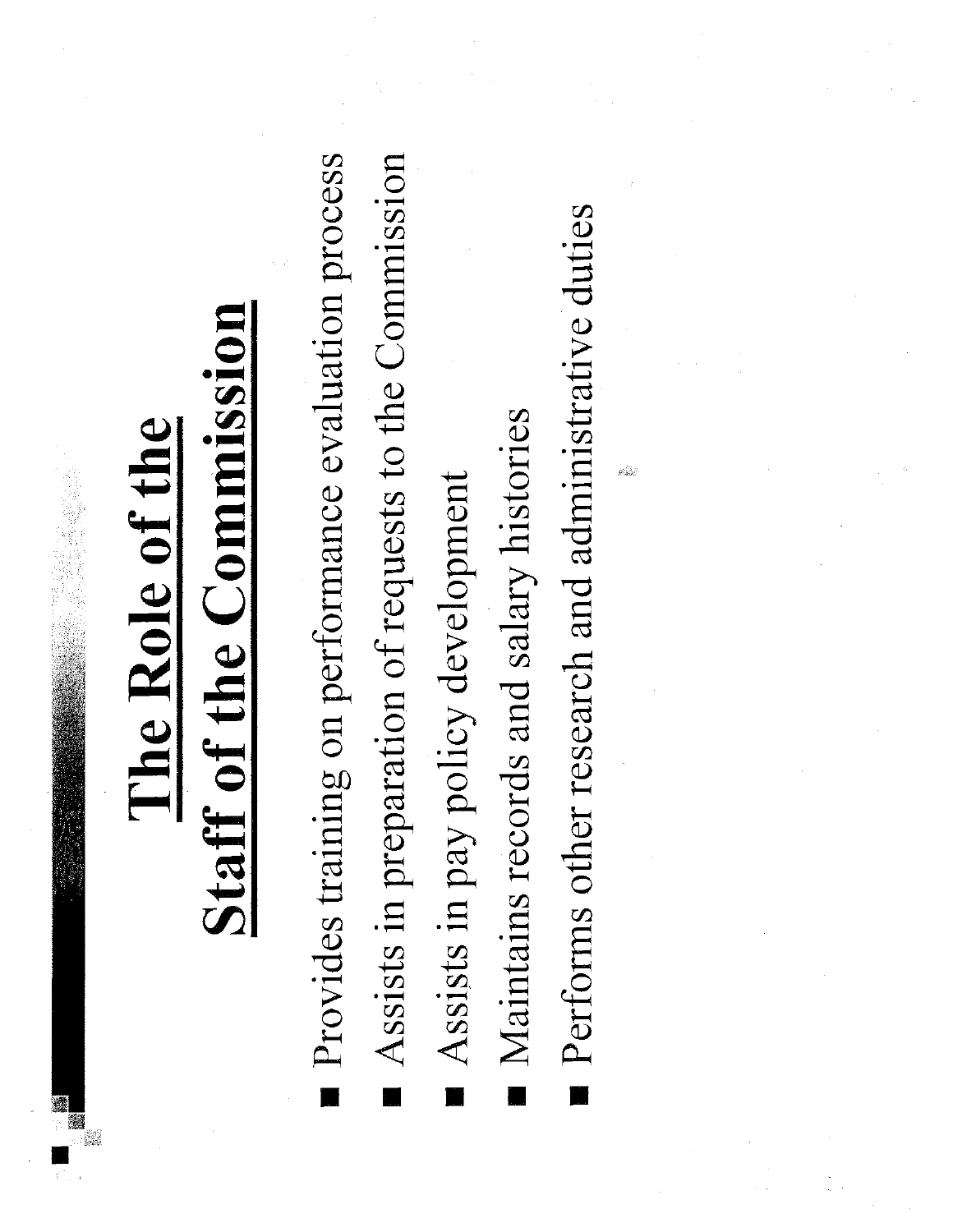**AHSC Related Provisos and Laws** 

- Pay within Range
- Hire Above Minimum
- Salary Increases
- Bonuses Prohibited
- Reporting of Salary Supplements
- Dual Employment-Requires Prior Approval
- Moving Expenses
- Training of New Board/Commission Members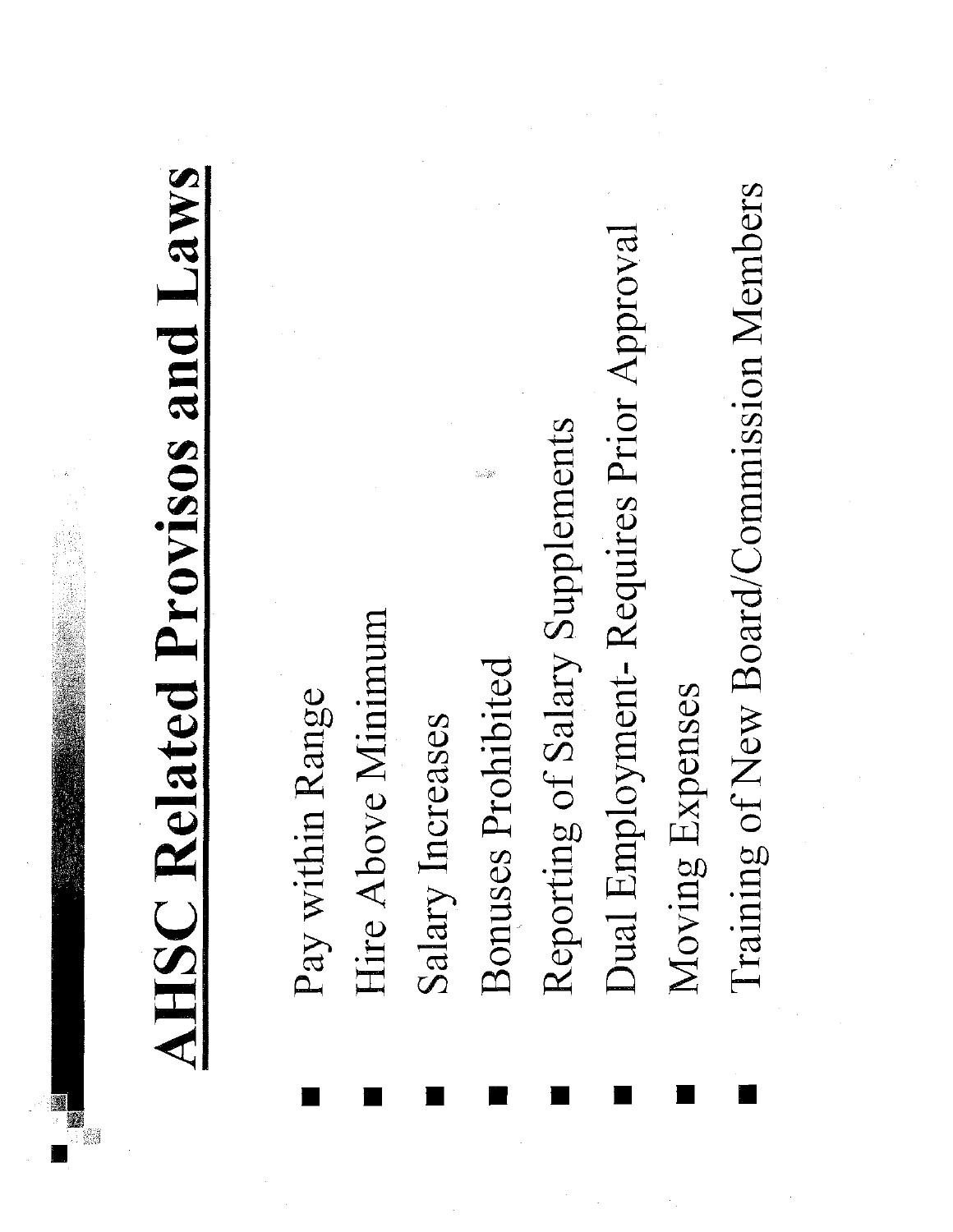**Comprehensive Job Analysis:** 

### Hay Study

- Required by law
- Contracts with The Hay Group to study all agency head positions
- Requires updated position descriptions
- Interviews each agency director
- Reviews job content for re-evaluation of salary ranges
- Analyzes current compensation practices for internal pay equity and external market competitiveness
	- Recommends an effective compensation program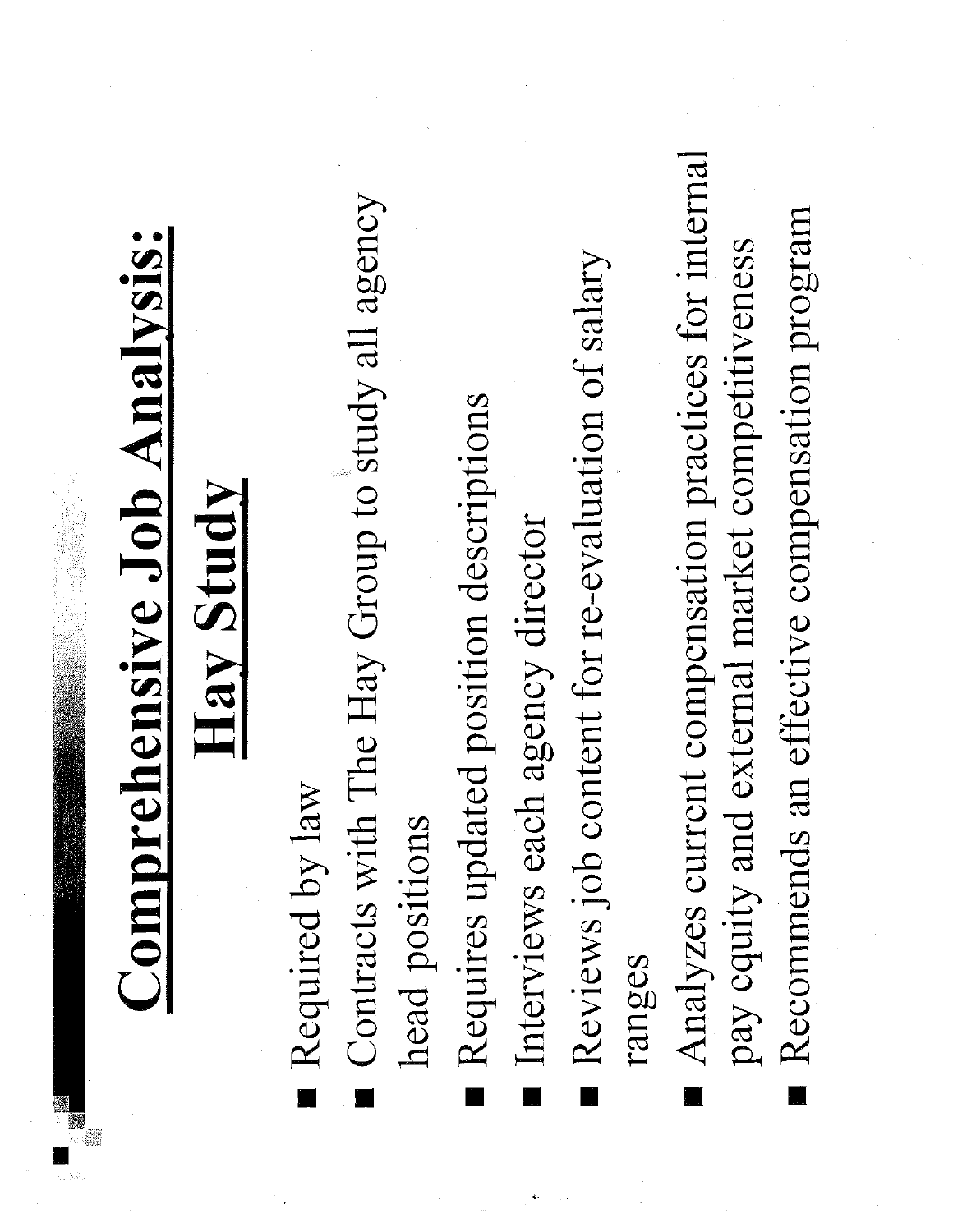

### $(4 \,$ Stages)

- Planning Stage
- Interim Performance Conference
- III. Pre-Appraisal Interview

## IV. Evaluation Stage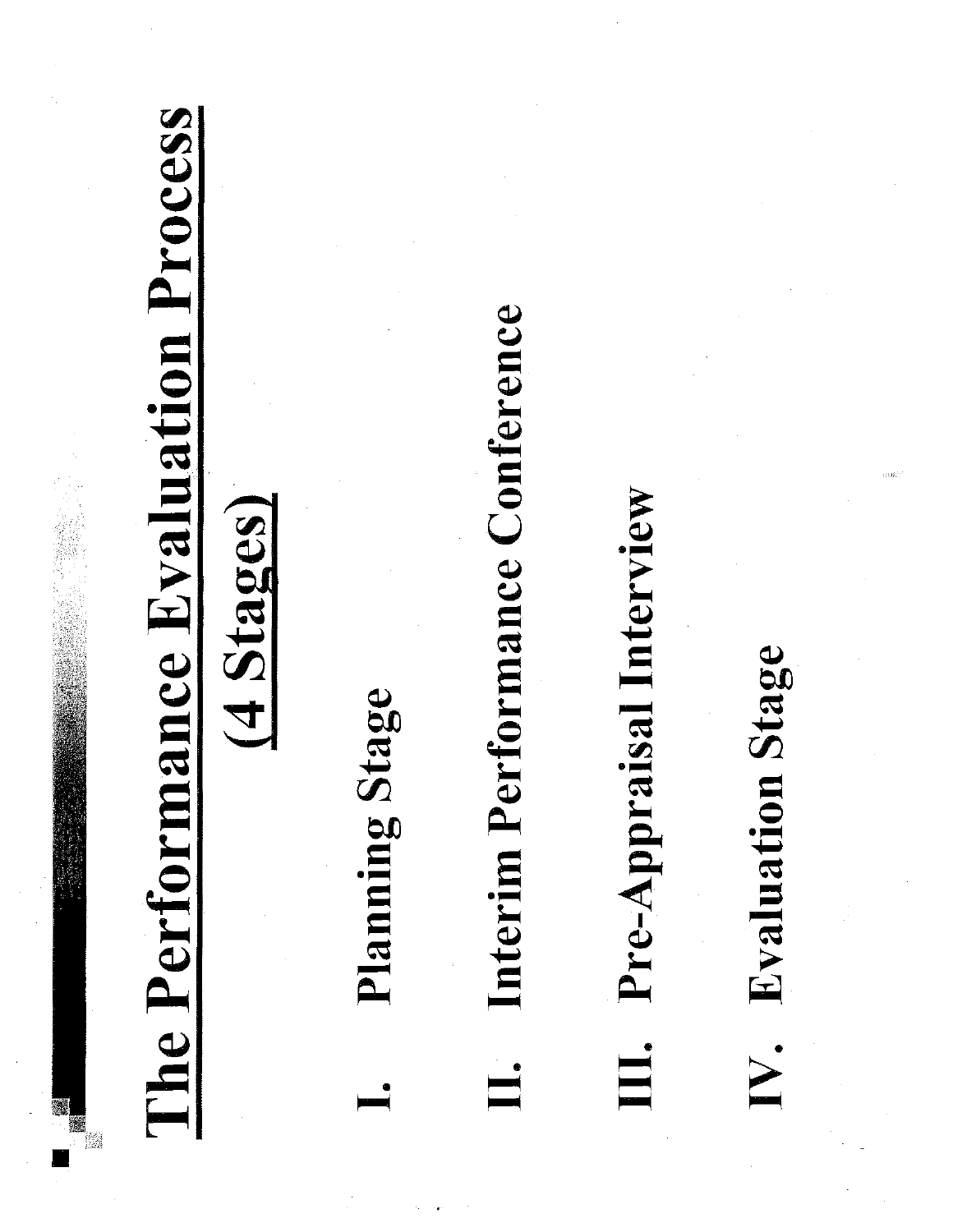ł,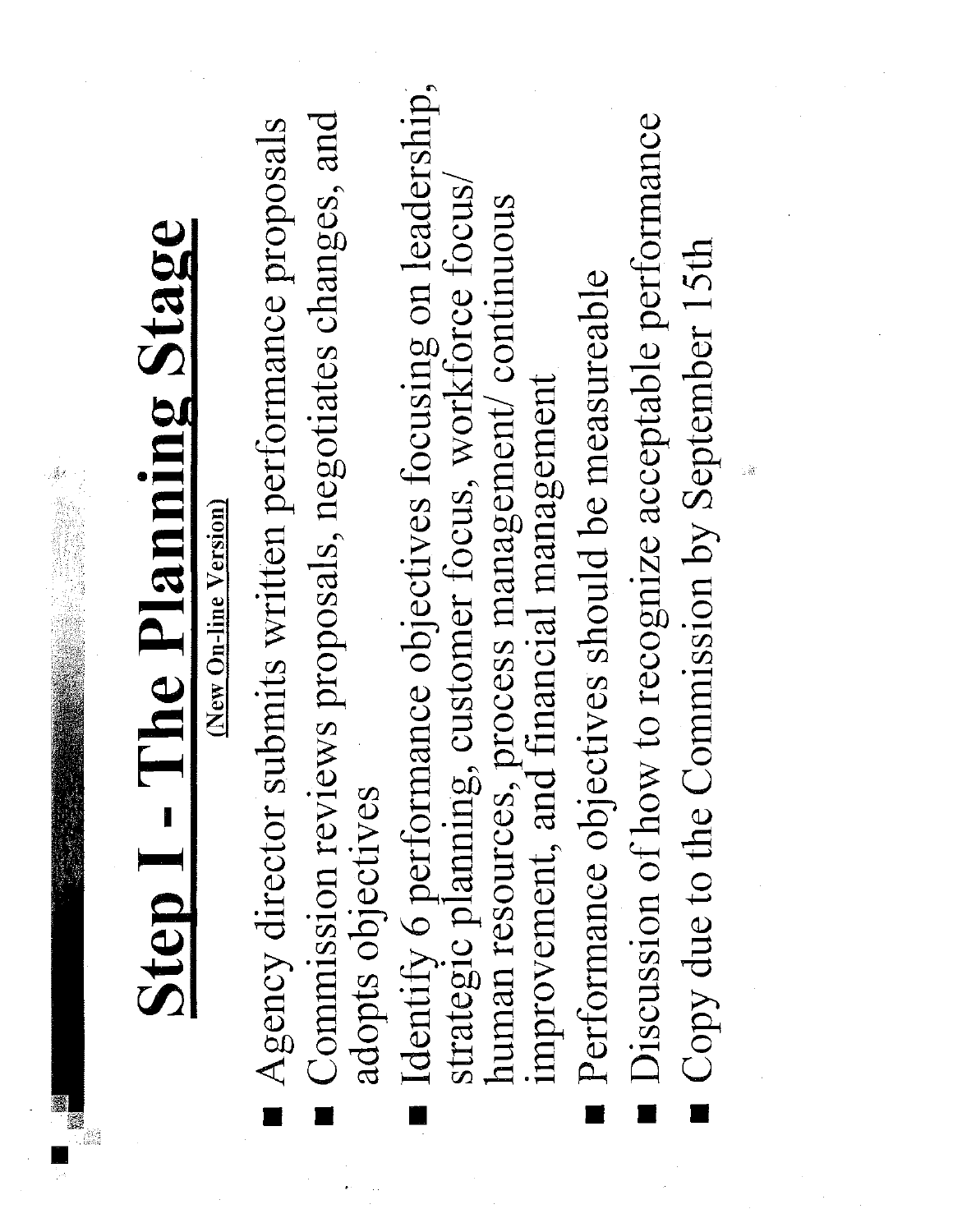# Step II – Interim Performance

## Conferences

- Discussion of progress toward objectives
- Notification of new or adverse trends
- (economic, legislative, or other)
- Renegotiation of objectives (loss of funds, legal requirements, program changes)
- Held at least once during year, but usually on
	- an as needed basis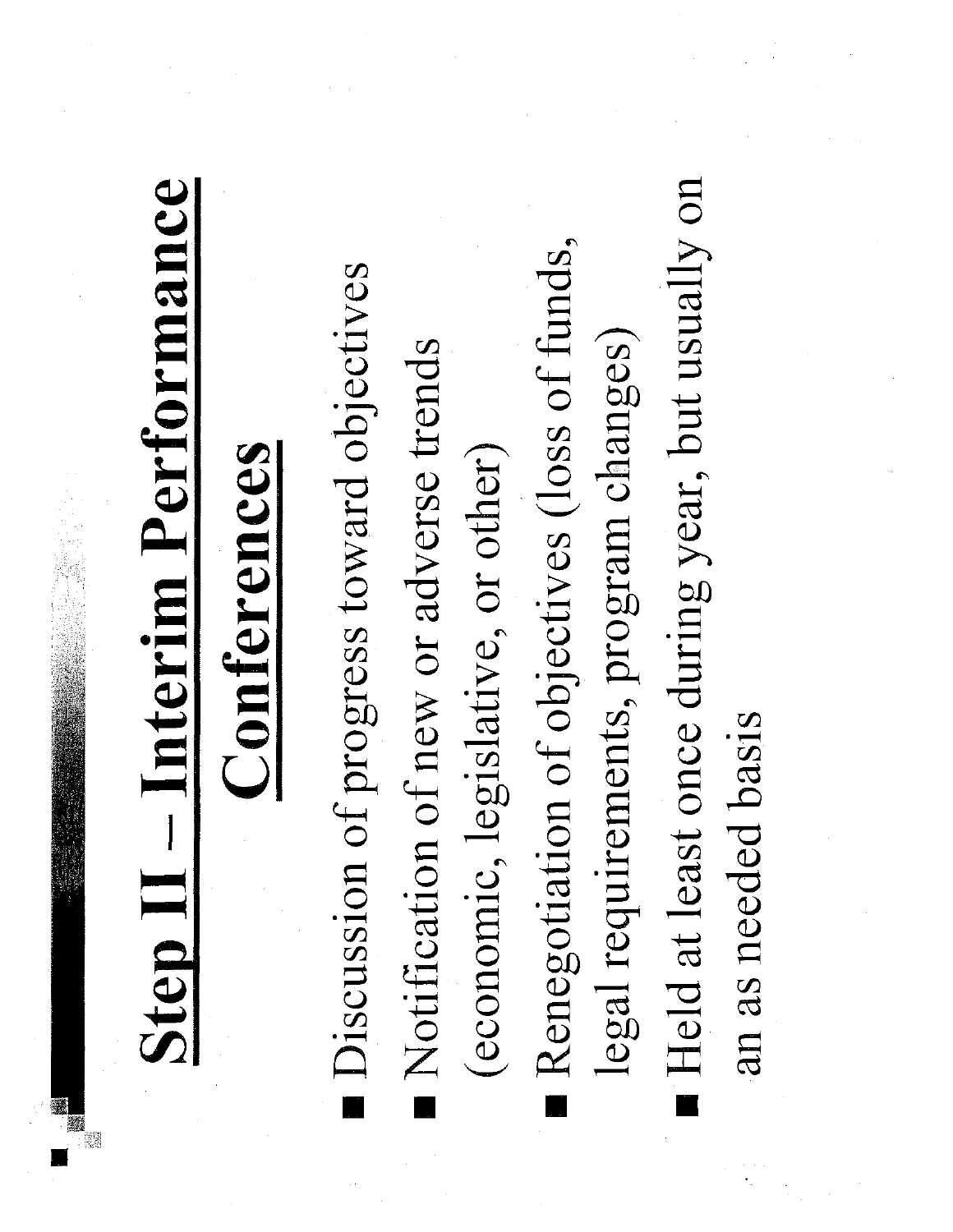## Step III – Pre-Appraisal

## Interview

- Agency director presents information to Board
- Board discusses objectives and how agency director met or exceeded expectations  $\overline{C}$
- Board asks questions to obtain sufficient information to evaluate performance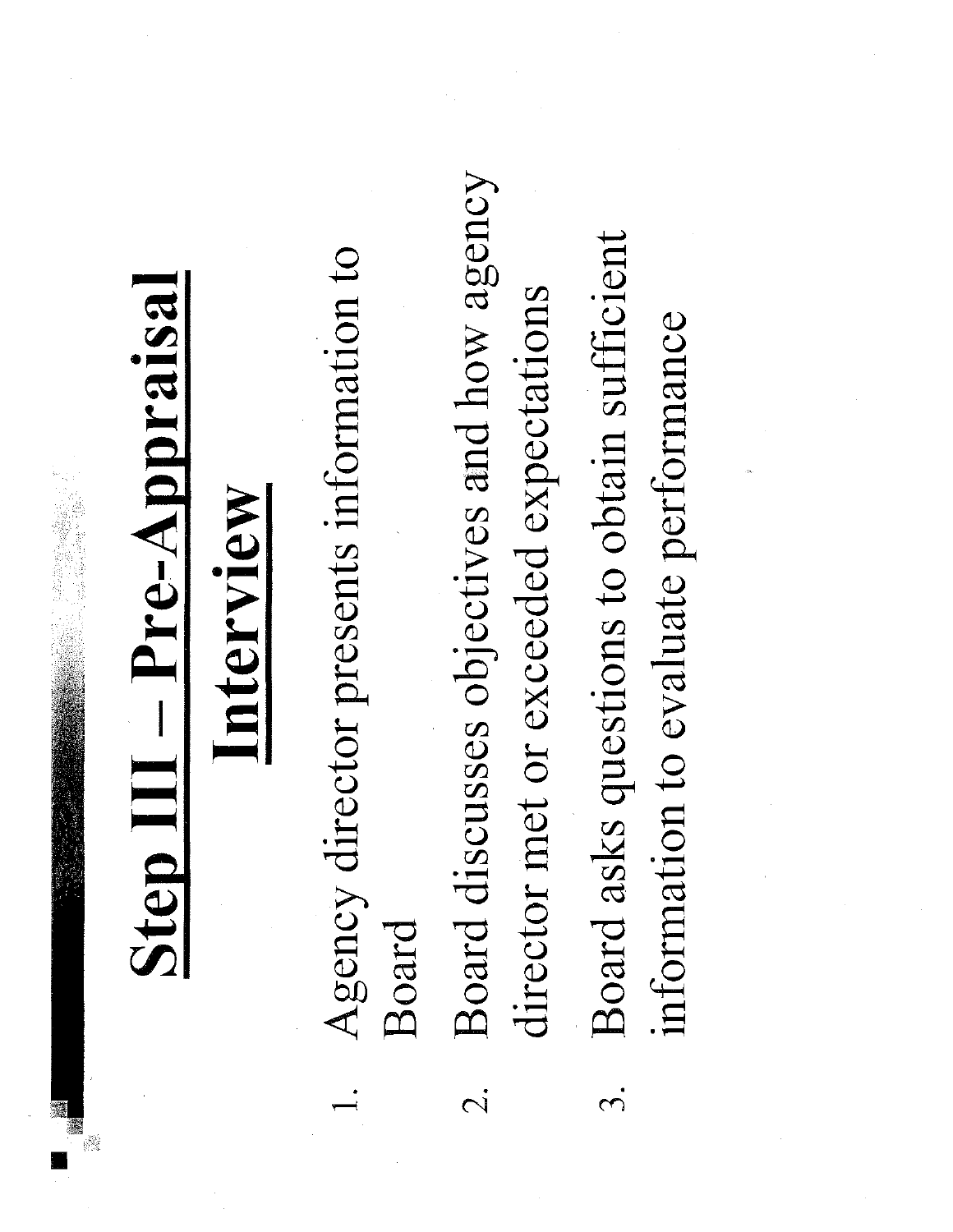# Step IV – The Evaluation Stage

- Evaluation survey for Board members
- Composite score from surveys
- Preparation of final evaluation document and additional evaluation question(s)
- Review with agency director
- Significance of signatures (Approval from majority of Board)
- Original document due to the Commission by August 15th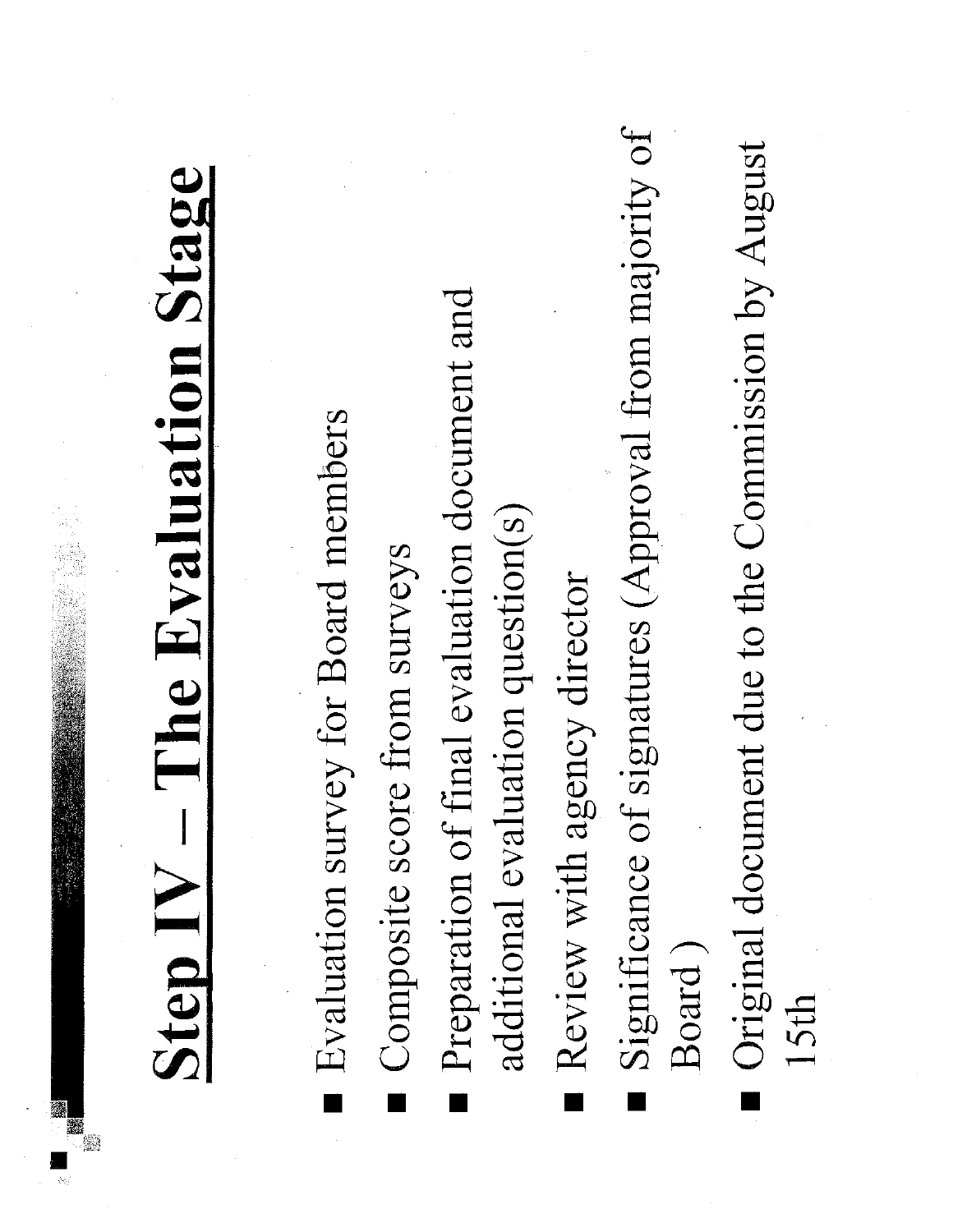

- Remember to discuss performance evaluation in executive session
- Change objective at mid-year if necessary
- Answer all questions
- Include recognitions received
- Include impact of objectives
- Be thorough in providing information
- Not evaluated based on weight (do not send in bulky attachments)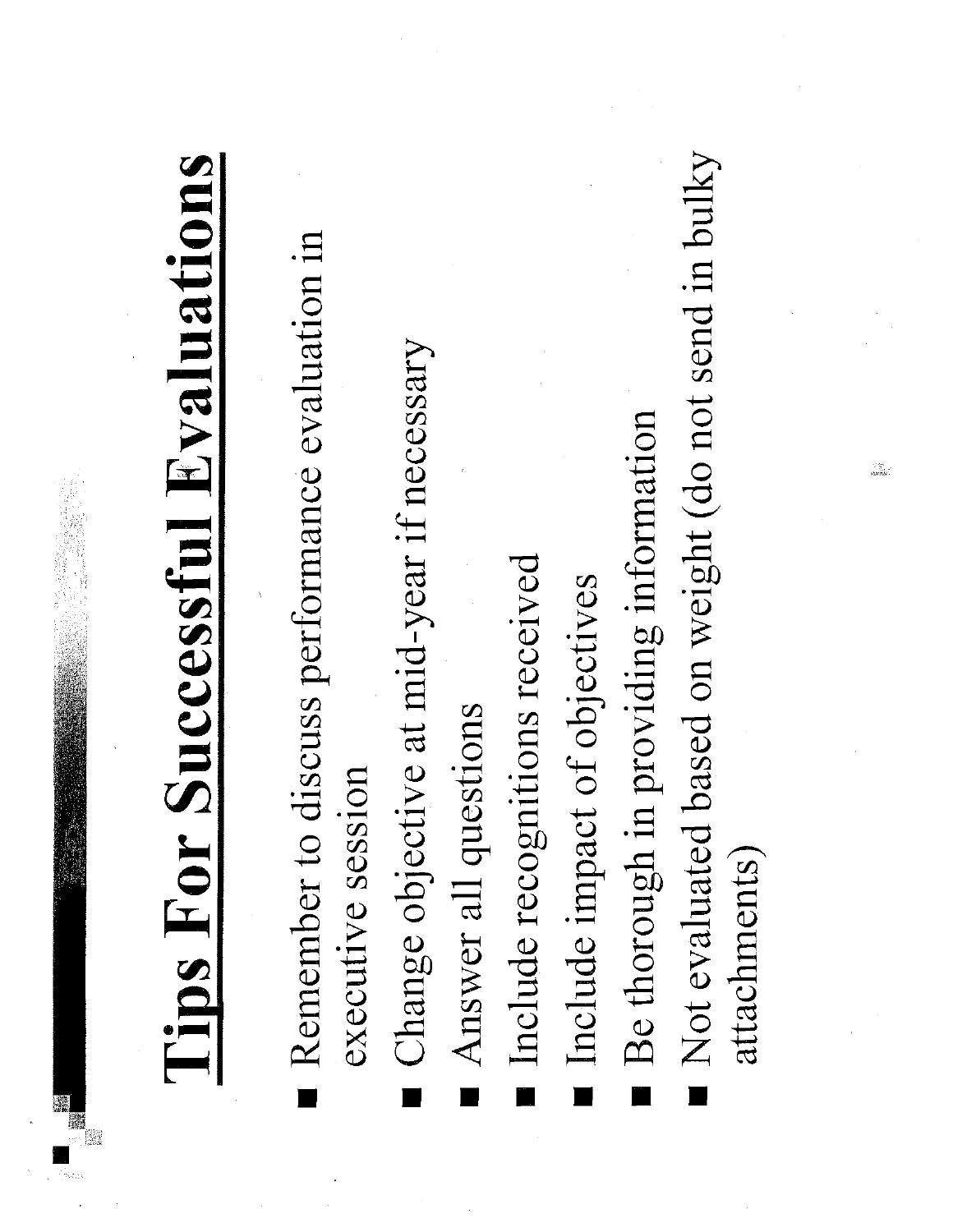

Donna (Traywick) Foster

803-737-0901

Boyd Shealy

Susan Hance

803-896-5064

803-896-5130

rangen.<br>Alba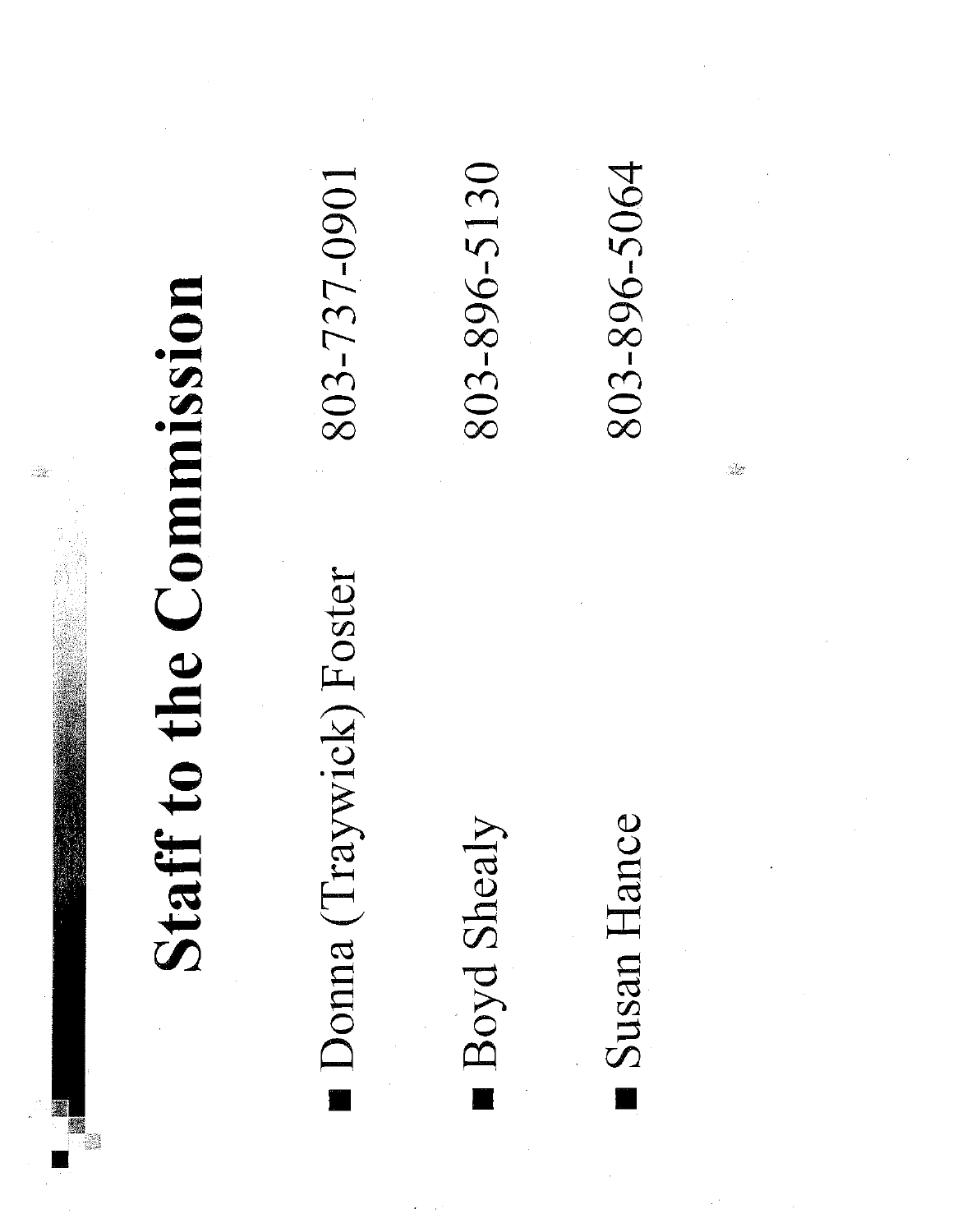

 $\begin{array}{l} \stackrel{3\rightarrow\infty}{\partial_1\partial_2\partial_3} \nu \\ \stackrel{3\rightarrow\infty}{\partial\partial_1\partial_2\partial_3} \end{array}$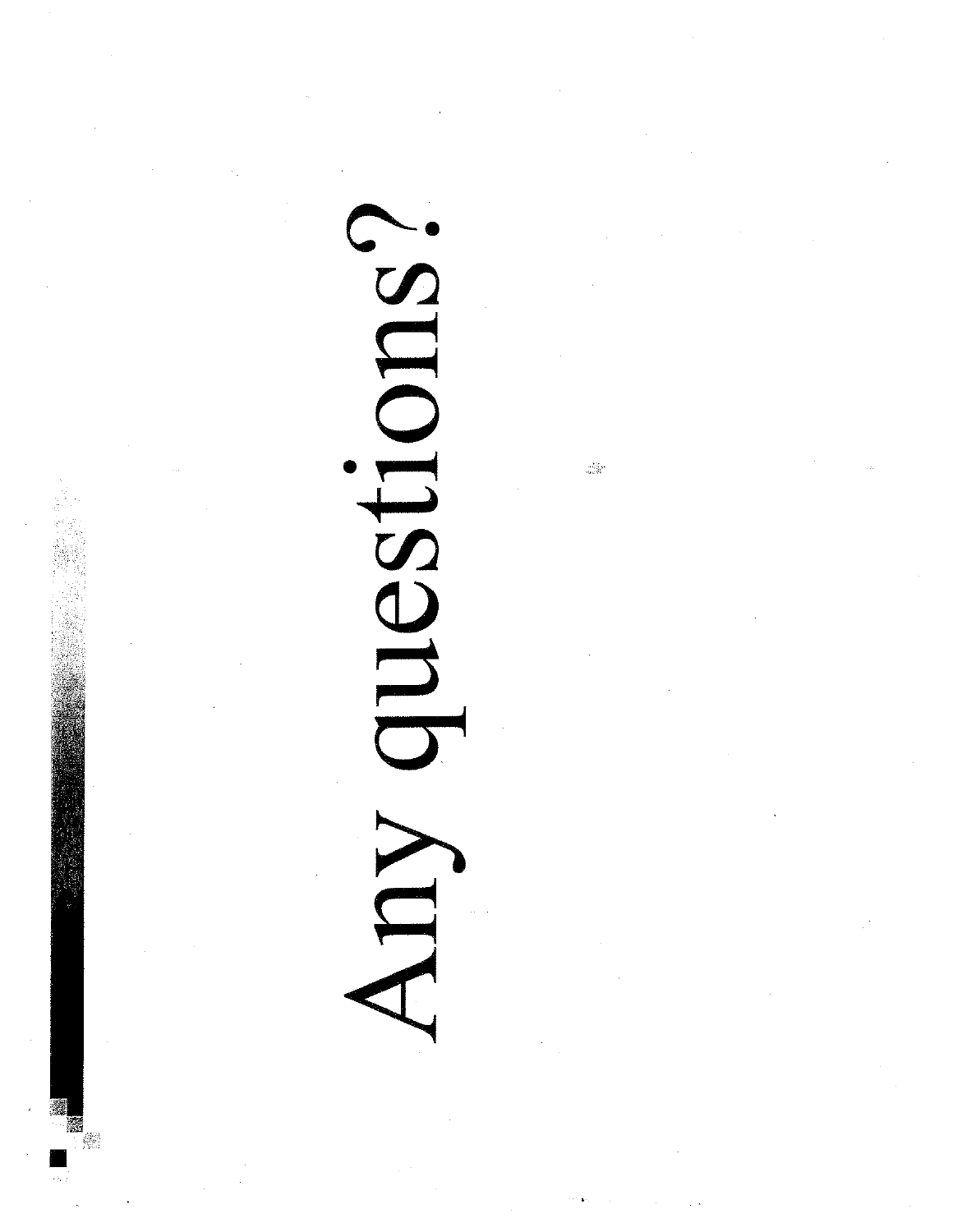**Agency Head Salary Commission** 

### **INSTRUCTIONS FOR COMPLETING SURVEY COMPOSITE**

After each Board/Commission member has completed a survey as part of the evaluation of the agency head, please complete the reverse side of this sheet. The composite scoresheet will yield the average score for the survey that the agency head received and that average score must be indicated on the Agency Head Evaluation Document in question five on page 10. The composite scoresheet must be attached to the evaluation document when it is submitted to the Agency Head Salary Commission for review.

- Record the number of responses that the agency head received in each category of the five-point rating scale.  $\mathbf{1}$ .
- Multiply the number of responses in each category by the weight given to each rating. 2.
- Divide the total number of points for each question by the number of respondents who completed the survey  $3<sub>1</sub>$ or, if a question was skipped, the number of respondents to the question.
- Total the average scores for Questions 1-15 and record the figure in the Subtotal space.  $4.$
- 5. Divide the Subtotal by 15 to obtain an average score received by the agency head for the survey.

### For Example:

A Board with 10 members completes the survey evaluating their agency head.

| $\lambda$  | <b>Strongly</b><br>Agree |                   | Agree          |        | Neutral |               | <b>Disagree</b> | <b>Strongly</b><br>Disagree | Average<br>Score |
|------------|--------------------------|-------------------|----------------|--------|---------|---------------|-----------------|-----------------------------|------------------|
|            |                          |                   | $\overline{A}$ |        | 3       |               | $\overline{2}$  |                             |                  |
| Question 1 |                          |                   | 4              |        |         |               |                 |                             | 4,4              |
|            | 5(5)                     | $\qquad \qquad +$ | 4(4)           | $^{+}$ | 1(3)    | $\equiv$      | $\mathbf{X}$    |                             |                  |
|            | 25                       | $+$               | 16             | $+$    | 3       | $\equiv$      | 44              |                             |                  |
|            |                          |                   |                |        | 44/10   | $\frac{1}{2}$ | 4.4             |                             |                  |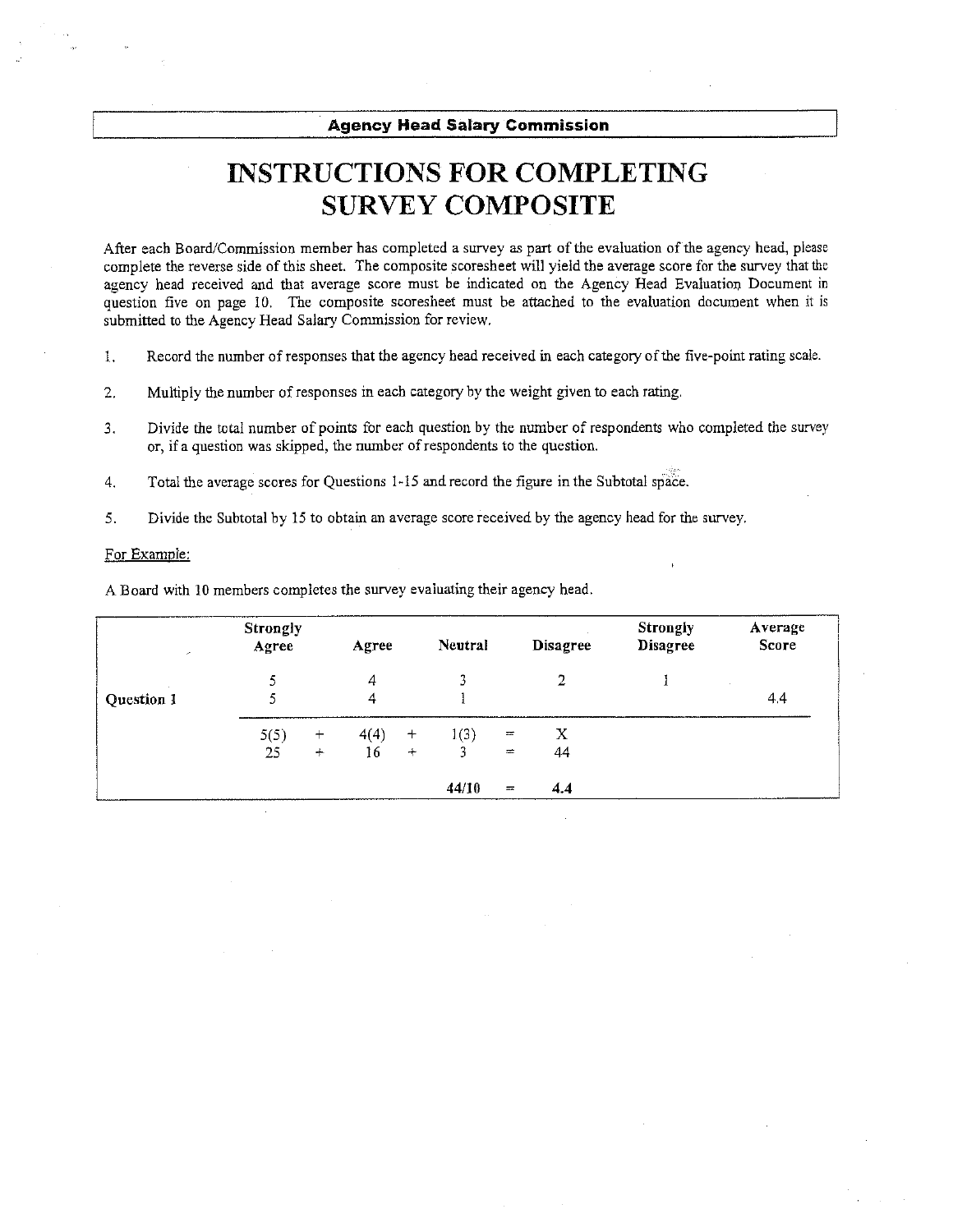### **Agency Head Salary Commission**

**For Board/Commission Members** 

|             | <b>Strongly</b><br>Agree | Agree                   | Neutral    | <b>Disagree</b> | <b>Strongly</b><br><b>Disagree</b> | Average<br><b>Score</b> |  |  |
|-------------|--------------------------|-------------------------|------------|-----------------|------------------------------------|-------------------------|--|--|
|             | 5                        | $\overline{\mathbf{4}}$ | 3          | $\overline{2}$  | 1                                  |                         |  |  |
| Question 1  |                          |                         |            |                 |                                    |                         |  |  |
| Question 2  |                          |                         |            |                 |                                    |                         |  |  |
| Question 3  |                          |                         |            |                 |                                    |                         |  |  |
| Question 4  |                          |                         |            |                 |                                    |                         |  |  |
| Question 5  |                          |                         |            |                 |                                    |                         |  |  |
| Question 6  |                          |                         |            |                 |                                    |                         |  |  |
| Question 7  |                          |                         |            |                 |                                    |                         |  |  |
| Question 8  |                          |                         |            |                 |                                    |                         |  |  |
| Question 9  |                          |                         | $\pm$ 1.42 |                 |                                    |                         |  |  |
| Question 10 |                          |                         |            |                 |                                    |                         |  |  |
| Question 11 |                          |                         |            |                 |                                    |                         |  |  |
| Question 12 |                          |                         |            |                 |                                    |                         |  |  |
| Question 13 |                          |                         |            |                 |                                    |                         |  |  |
| Question 14 |                          |                         |            |                 |                                    |                         |  |  |
| Question 15 |                          |                         |            |                 |                                    |                         |  |  |

Subtotal (Total Average Scores for Questions 1-15)

Final Average Score for Survey (Subtotal / 15)

I acknowledge that the above composite represents the scores from the individual surveys of the Board/Commission members.

Date:

### For use by the Agency Head Salary Commission only.

\*Pursuant to S.C. Code Ann. Section 30-4-70 (a) (1) (1976), the Agency Head Salary Commission plans to discuss this employment matter in a meeting closed to the public. Therefore, this Agency Head Evaluation Survey Composite should be considered a document which will be used in a closed meeting.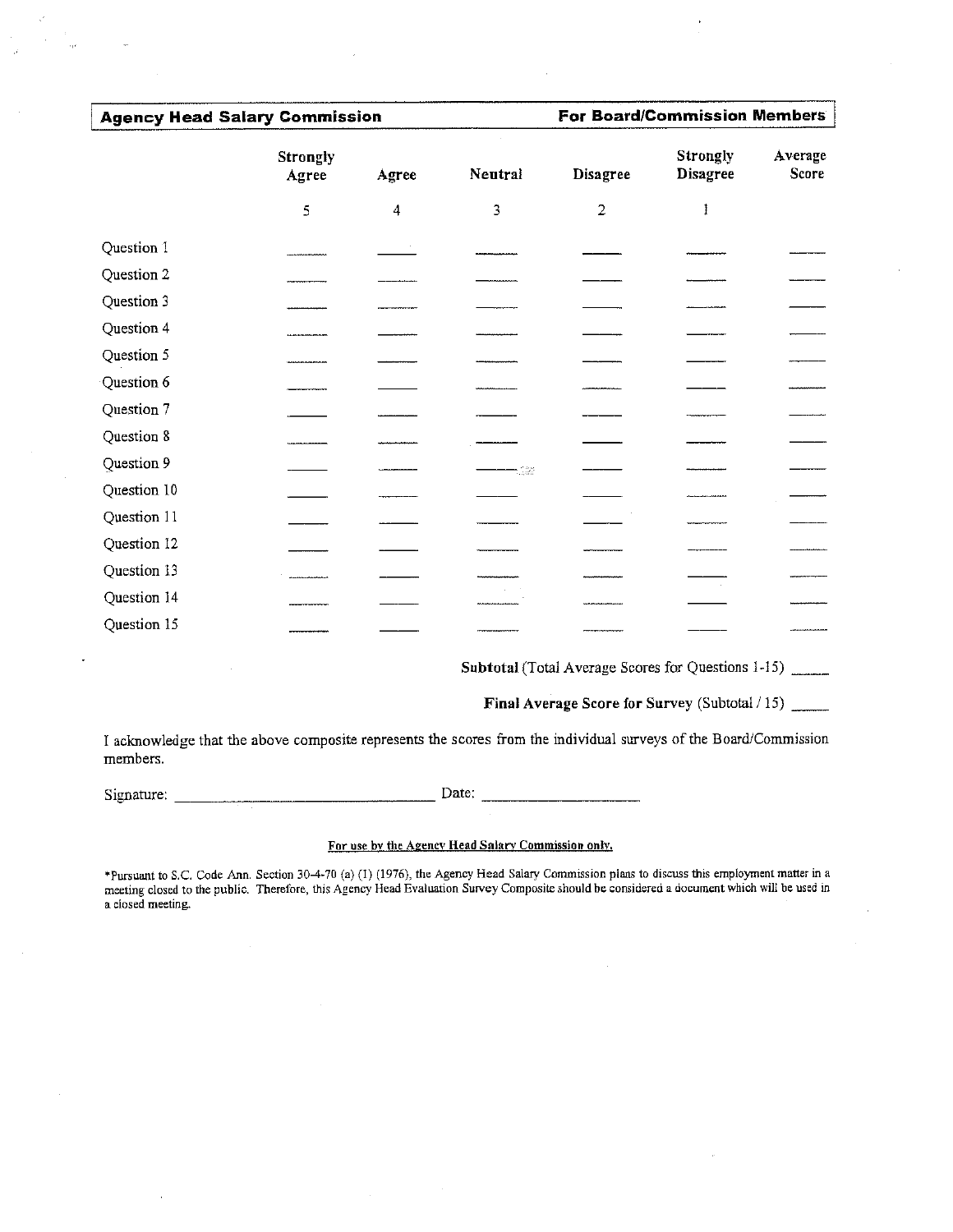### **Agency Head Survey for Board/Commission Members**

Indicate the extent to which you agree or disagree with the following statements about your agency<br>head. Answer each question by drawing a circle around the number which comes closest to describing your assessment.

|                                                                                                                                                                              | Strongly<br>Agree       | Agree | Neutral | Disagree       | Strongly<br>Disagree |
|------------------------------------------------------------------------------------------------------------------------------------------------------------------------------|-------------------------|-------|---------|----------------|----------------------|
| 1. The agency head reflects the core values of the<br>agency.                                                                                                                | 5                       | 4     | 3       | $\overline{2}$ | $\mathbf{1}$         |
| 2. The agency head keeps the board/commission<br>informed about matters affecting the agency<br>including legislative initiatives.                                           | S.                      | 4     | 3       | 2              | $\mathbf{1}$         |
| 3. The agency head communicates and<br>demonstrates a clear understanding of the goals<br>and mission of the agency.                                                         | 5                       | 4     | 3       | $\overline{2}$ | $\mathbf{1}$         |
| 4. The agency head is well prepared, informed,<br>and offers solutions when presenting budgetary and<br>programmatic request/reports to the<br>board/commission.             | 5                       | 4     | 3       | $\overline{2}$ | 1                    |
| 5. The quality of customer service and the programs<br>administered by the agency head equals or exceeds<br>the needs of the community.                                      | S                       | 4     | з       | $2$ .          | $\mathbf{1}$         |
| 6. The agency head ensures that his decisions,<br>actions, and customer interactions are ethical.                                                                            | 5                       | 4     | 3       | $\overline{2}$ | 1.                   |
| 7. The agency head anticipates needs and problem<br>areas and makes sound decisions regarding the<br>solutions.                                                              | 5                       | 4     | 3       | $\overline{2}$ | 1                    |
| 8. The agency head makes customer service a high<br>priority for the agency.                                                                                                 | 5.                      | 4     | 3       | $\overline{2}$ | $\mathbf{1}$         |
| 9. The Agency head effectively aligns organizational<br>strategy, structure, and processes in order to become<br>more responsive to external and internal change<br>demands. | 5                       | 4     | 3       | $\overline{2}$ | 1                    |
| 10. The agency head ensures the workforce represents<br>diversity in recruitment, promotions, and placement.                                                                 | 5                       | 4     | з       | $\overline{2}$ | $\mathbf{1}$         |
| 11. The agency head's leadership has a positive<br>influence on employee morale and performance.                                                                             | $\overline{\mathbf{5}}$ | 4     | 3       | $\overline{2}$ | 1                    |
| 12. The board/commission trusts and has confidence<br>in this director.                                                                                                      | 5                       | 4     | з       | 2              | $\mathbf 1$ .        |
| 13. The agency head effectively collaborates with<br>other agencies and entities.                                                                                            | 5                       | 4     | 3       | $\overline{2}$ | 1                    |
| 14. The agency head has established a good working<br>relationship with the General Assembly.                                                                                | 5                       | 4     | 3       | 2              | $\mathbf{1}$         |
| 15. The agency head is effective in managing the<br>financial resources of the agency.                                                                                       | 5                       | 4     | 3       | $\overline{2}$ | $\mathbf{1}$         |

Signature: Signature:

### For use by the Agency Head Salary Commission only.

\*Pursuant to S.C. Code Ann. Section 30-4-70 (a) (1) (1976), the Agency Head Salary Commission plans to discuss this employment matter in a meeting closed to the public. Therefore, this Agency Head Evaluation Survey Composite should be considered a document which will be used in a closed meeting.

 $\sim$   $\sim$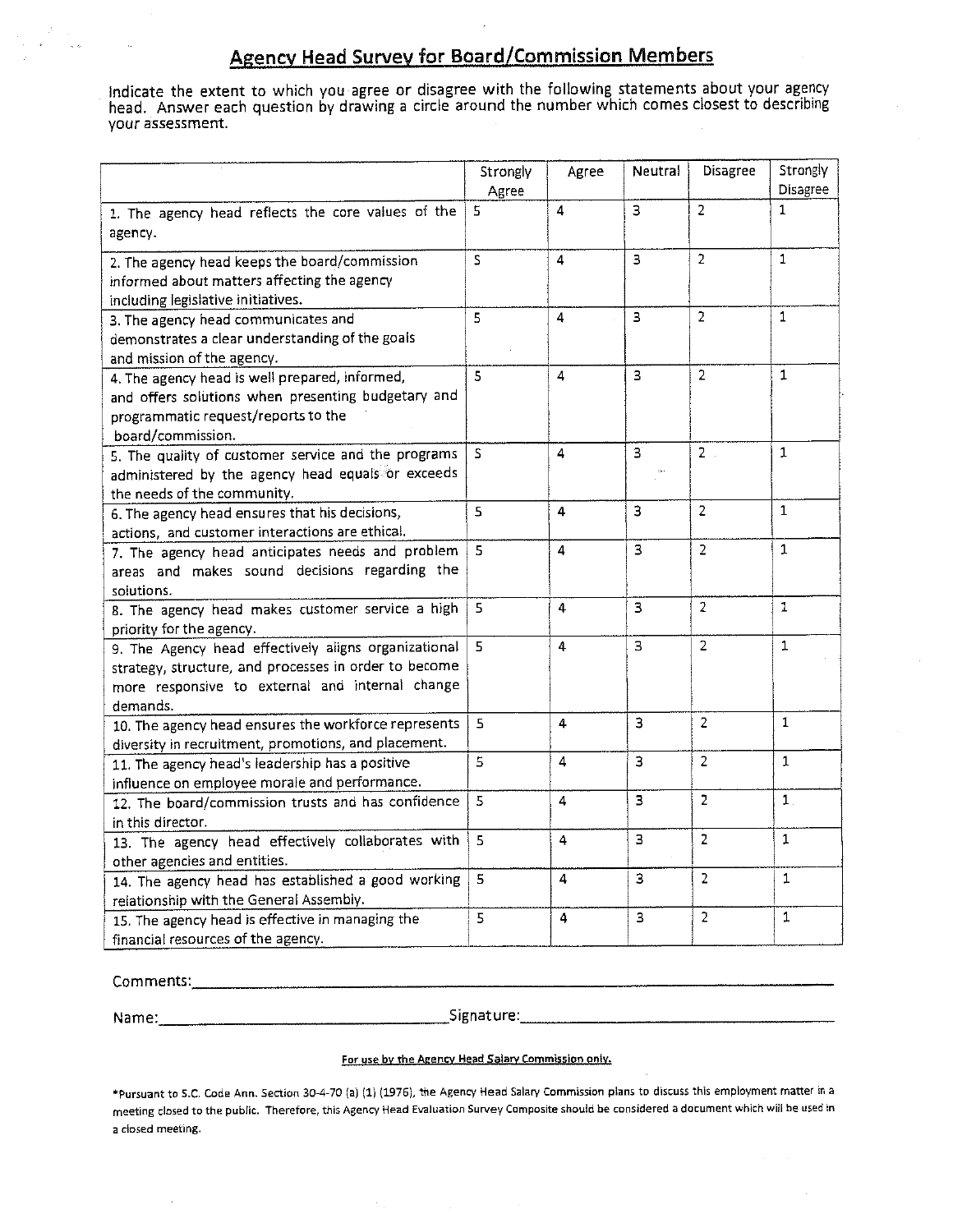### **Agency Head Performance Planning Stage State of South Carolina Agency Head Salary Commission (FY 2013)**

Logout

**Agency: HR TEST LOGIN** 

**Agency Head:** 

**Fiscal Year: 2013** 

### **Planning Document Instructions**

In completing the planning phase of the evaluation process, the agency head will meet with the board/commission (Governor or designee) to propose the objectives and standards for success he/she will meet in the upcoming year. The board/commission (Governor or designee) will accept, reject, modify, and discuss the agency head's proposed objectives and success criteria. Success criteria is a statement of conditions that will exist when a duty or responsibility has been satisfactorily met. The success criteria must include the expected actions, timeframes, frequency, costs, quantities or other appropriate and specific measures and business results that will enable the agency head and evaluators to agree on expected outcomes and recognize when these outcomes have been satisfactorily achieved. When acceptable objectives are identified, the board/commission (Governor or designee) will complete the planned objectives on the evaluation document and review them with the agency head. Signatures will be obtained and the original will be will be retained by the board/commission (Governor or designee) for completion at the end of the evaluation period. The planning process should be completed by September 15 of each year.

### **Mission Statement**

Briefly summarize the mission of the agency.

### Objective 1

Leadership

The Leadership objective examines how the agency head guides and sustains the organization, setting organizational vision, values, and performance expectations.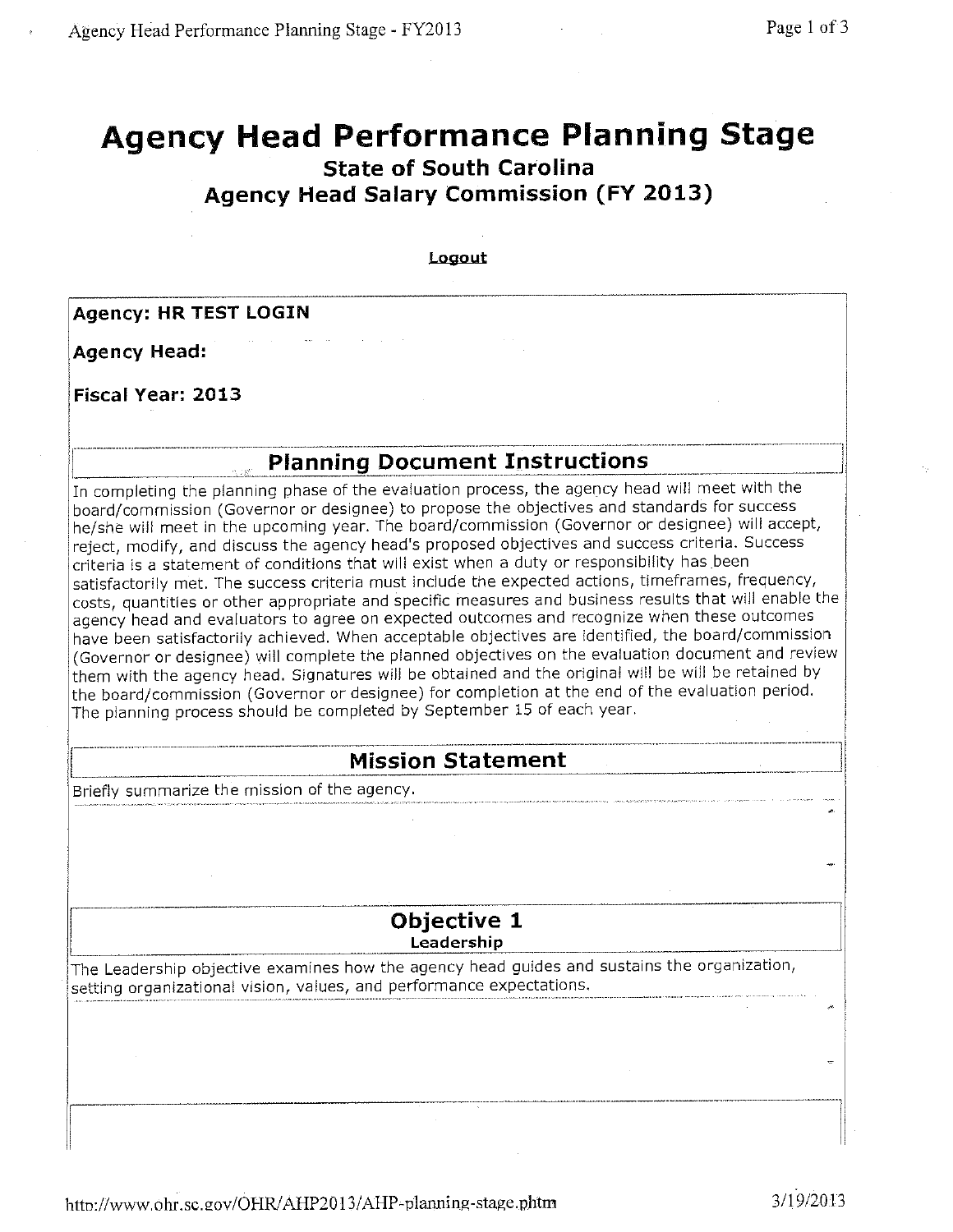Agency Head Performance Planning Stage - FY2013

| Objective 2<br><b>Strategic Planning</b>                                                                                                                                                                                                                              |  |
|-----------------------------------------------------------------------------------------------------------------------------------------------------------------------------------------------------------------------------------------------------------------------|--|
| The Strategic Planning objective examines how the agency head develops strategic objectives and<br>action plans, the implementation of the plans, how plans are changed if circumstances require a<br>change, and how accomplishments are measured and sustained.     |  |
|                                                                                                                                                                                                                                                                       |  |
|                                                                                                                                                                                                                                                                       |  |
| <b>Objective 3</b><br><b>Customer Focus</b>                                                                                                                                                                                                                           |  |
| The Customer Focus objective examines how the agency head determines who the agency<br>customers are, the requirements, needs and expectations of those customers, and the satisfaction<br>of those customers.                                                        |  |
|                                                                                                                                                                                                                                                                       |  |
|                                                                                                                                                                                                                                                                       |  |
| <b>Objective 4</b><br><b>Workforce Focus/Human Resources</b>                                                                                                                                                                                                          |  |
| The Workforce Focus/Human Resources objective examines how the agency head ensures the<br>performance, management, and development of the workforce to utilize its full potential in<br>accomplishing the organization's overall mission, strategy, and agency goals. |  |
|                                                                                                                                                                                                                                                                       |  |
|                                                                                                                                                                                                                                                                       |  |
| <b>Objective 5</b><br>Process Management/Continuous Improvement                                                                                                                                                                                                       |  |
| The Process Management/Continuous Improvement examines how the agency head continuously<br>works to improve the agency work process and improves its work process to deliver organizational                                                                           |  |
| success.                                                                                                                                                                                                                                                              |  |
|                                                                                                                                                                                                                                                                       |  |
|                                                                                                                                                                                                                                                                       |  |
| Objective 6<br><b>Financial Management</b>                                                                                                                                                                                                                            |  |
| The Financial Management objective examines how the agency head manages the budget, manages<br>audit results, and determines priorities for the expenditure of funds to achieve agency short- and<br>long-term organizational goals.                                  |  |
|                                                                                                                                                                                                                                                                       |  |
|                                                                                                                                                                                                                                                                       |  |
|                                                                                                                                                                                                                                                                       |  |

http://www.ohr.sc.gov/OHR/AHP2013/AHP-planning-stage.phtm

 $\frac{1}{2}$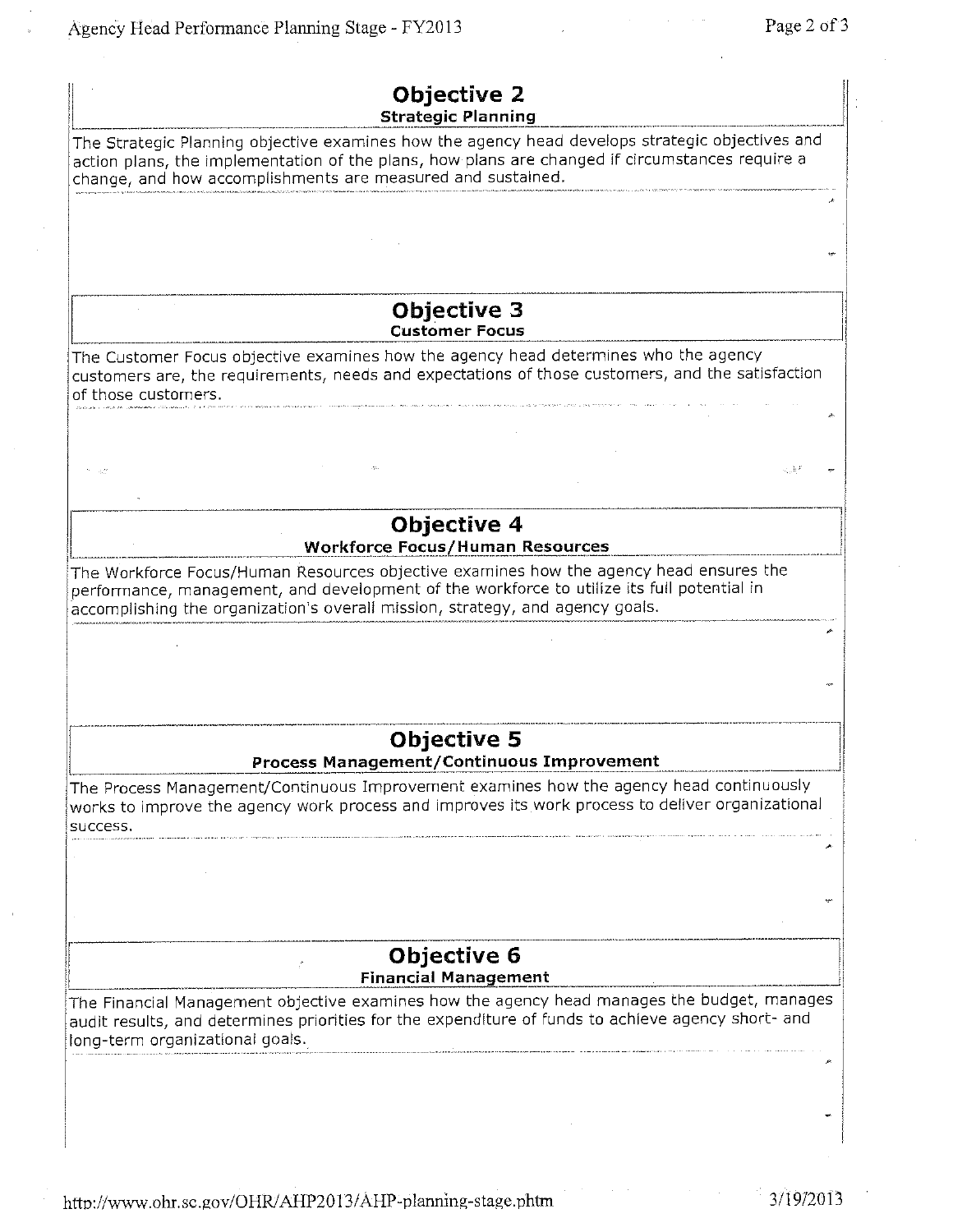Save Data

http://www.ohr.sc.gov/OHR/AHP2013/AHP-planning-stage.phtm

3/19/2013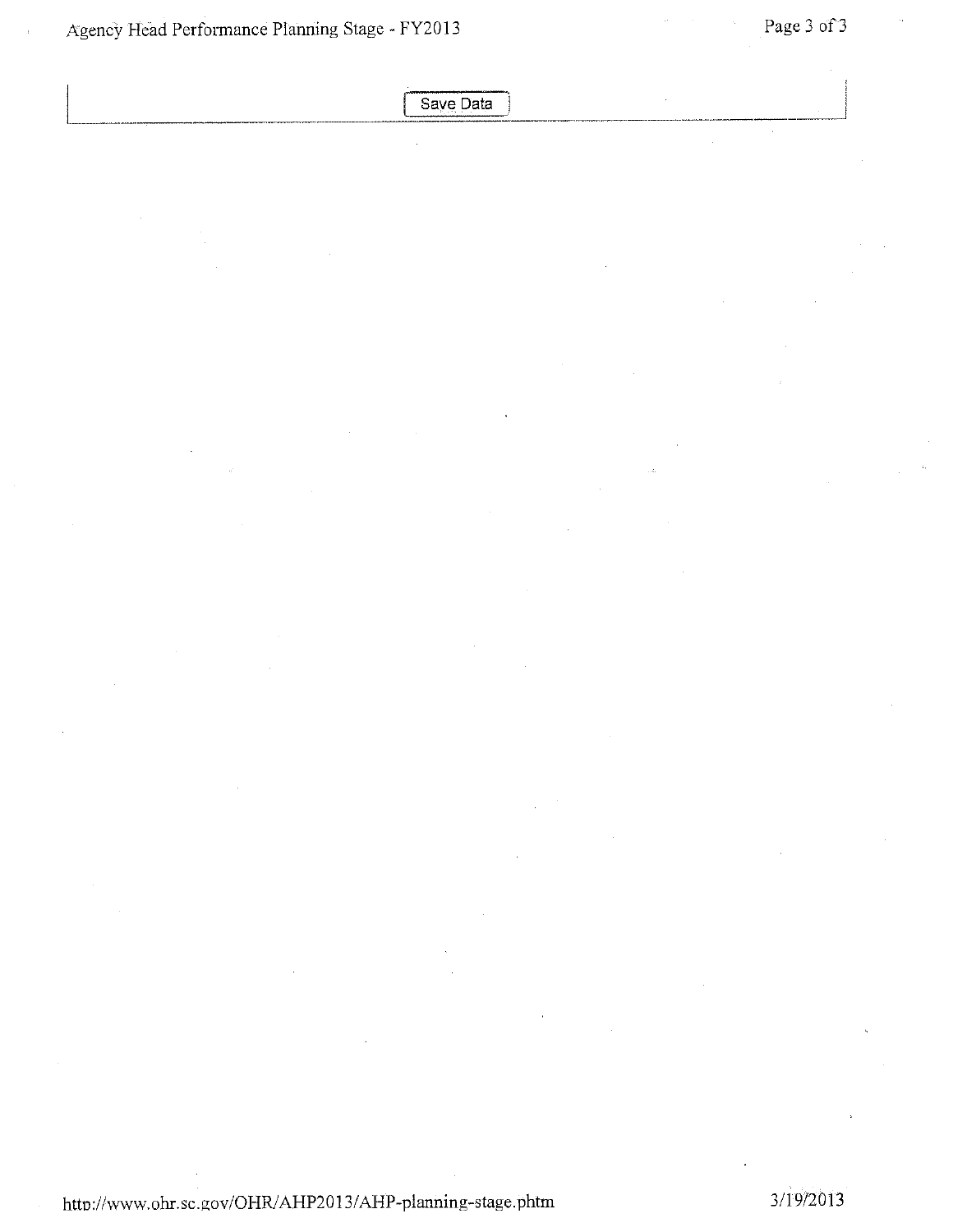### **Pertinent Agency Head Salary Commission Statutes**

**SECTION 8-11-160**. **Agency Head Salary Commission**; salary increases for agency heads. [SC ST SEC 8-11-160]

All boards and commissions are required to submit justification of an agency head's performance and salary recommendations to the Agency Head Salary Commission. This commission consists of four appointees of the chairman of the House Ways and Means Committee, four appointees of the chairman of the Senate Finance Committee, and three appointees of the Governor with experience in executive compensation.

Salary increases for agency heads must be based on recommendations by each agency board or commission to the Agency Head Salary Commission and their recommendations to the General Assembly.

HISTORY: 1985 Act No. 201, Part II, § 3A; 1987 Act No. 20 § 1, eff March 30, 1987.

**SECTION 8-11-165**. Salary and fringe benefit survey for agency heads; limits on salaries of agency employees and presidents of a technical college; agency head salary adjustments; new members of agency governing board to attend performance appraisal training. [SC ST SEC 8-11- 165]

It is the intent of the General Assembly that a salary and fringe benefit survey for agency heads must be conducted by the Office of Human Resources of the State Budget and Control Board every three years. The staff of the office shall serve as the support staff to the Agency Head Salary Commission.

No employee of agencies reviewed by the Agency Head Salary Commission may receive a salary in excess of ninety-five percent of the midpoint of the agency head salary range or the agency head actual salary, whichever is greater, except on approval of the State Budget and Control Board, and except for employees of higher education technical colleges, colleges, and universities.

No president of a technical college may receive a salary in excess of ninety-five percent of the midpoint of the agency head salary range or the agency head actual salary, whichever is greater, except on approval of the Agency Head Salary Commission and the State Budget and Control Board.

The Agency Head Salary Commission may recommend to the State Budget and Control Board that agency head salaries be adjusted to the minimum of their salary ranges and may recommend to the board that agency head salaries be adjusted when necessary up to the midpoints of their respective salary ranges. These increases must be based on criteria developed and approved by the Agency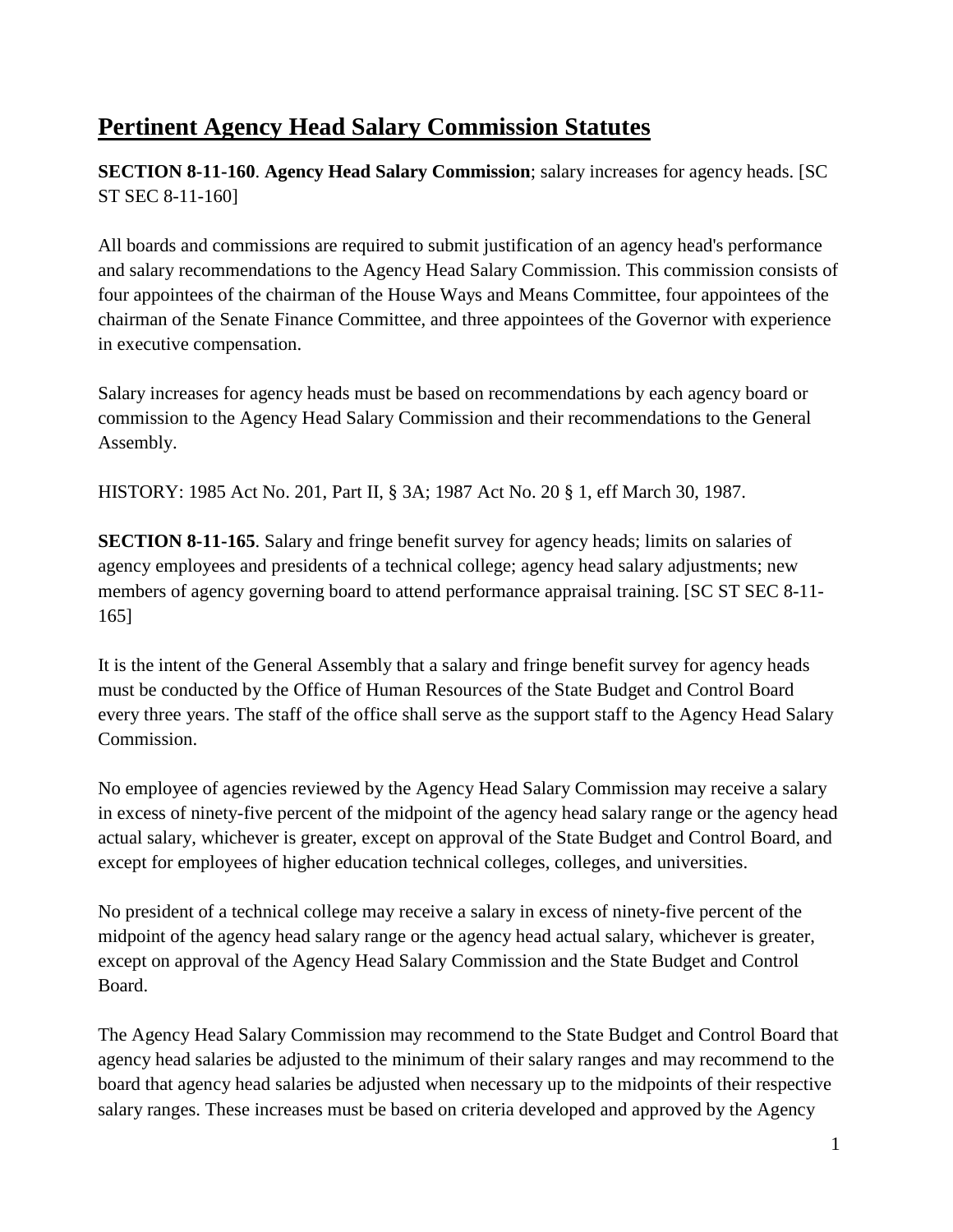Head Salary Commission.

All new members appointed to a governing board of an agency where the performance of the agency head is reviewed and ranked by the Agency Head Salary Commission shall attend the training in agency head performance appraisal provided by the commission within the first year of their appointment unless specifically excused by the chairman of the Agency Head Salary Commission.

HISTORY: 1989 Act No. 189, Part II, § 2, eff June 8, 1989 (became law without the Governor's signature); 1995 Act No. 145, Part II, § 3, eff June 29, 1995; 2008 Act No. 353, § 2, Pt 20B.1, eff July 1, 2008.

**SECTION 8-11-170.** Agency head dually employed by another state agency; timely payment. [SC ST SEC 8-11-170]

(A) An agency head may not be dually employed by another state agency or institution of higher education without prior approval by the Agency Head Salary Commission and the State Budget and Control Board.

(B) An employee who is approved for dual employment must be paid in a timely manner. The secondary agency must make payment of funds approved for and earned under dual employment within forty-five days of the beginning of the employment.

HISTORY: 1993 Act No. 164, Part II, § 46A, eff July 1, 1993; 2002 Act No. 356, § 1, Pt XI.G, eff July 1, 2002.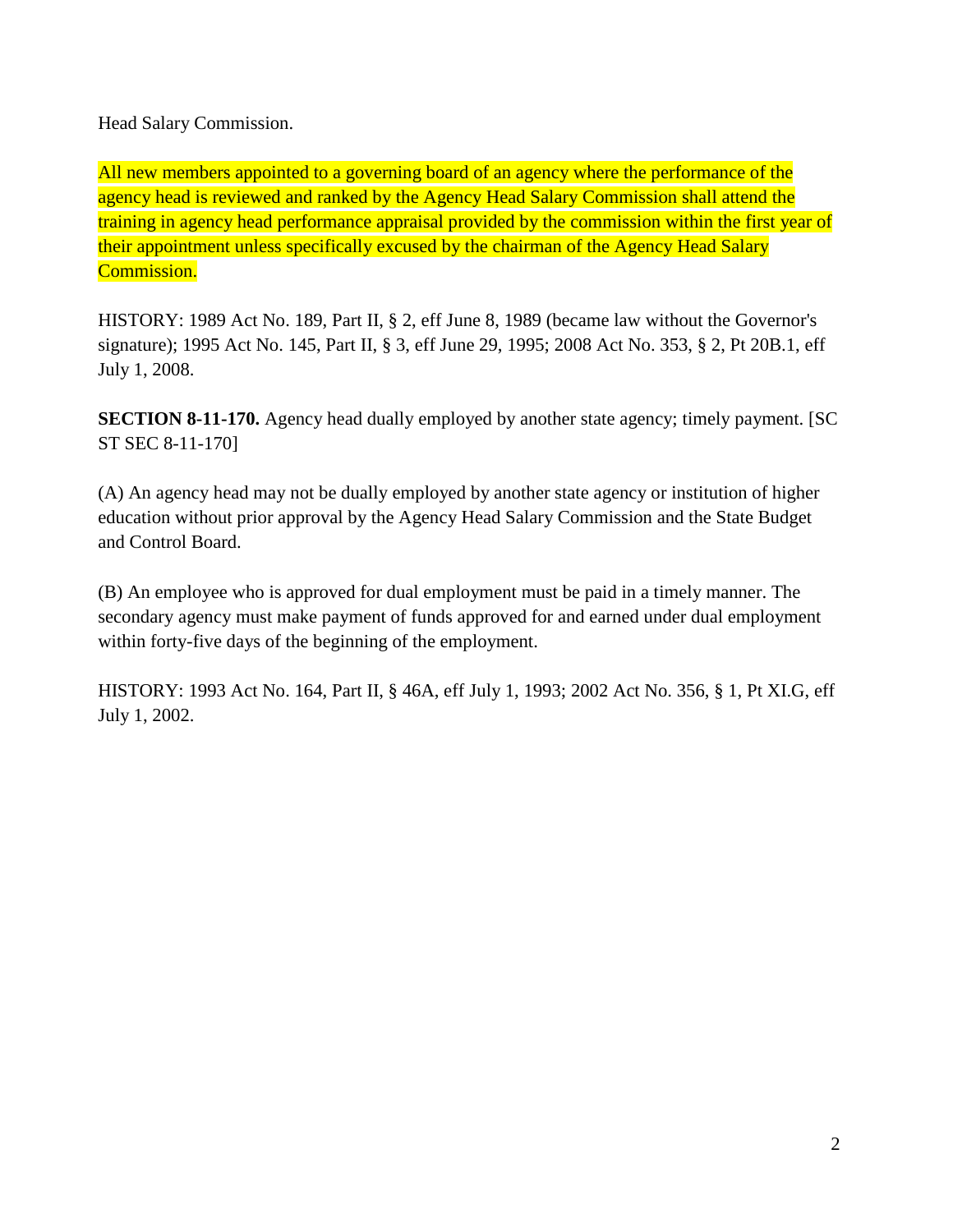### **Agency Head Survey for Board/Commission Members**

indicate the extent to which you agree or disagree with the following statements about your agency head. Answer each question by drawing a circle around the number which comes closest to describing your assessment.

|                                                       | Strongly       | Agree          | <b>Neutral</b> | <b>Disagree</b> | Strongly       |
|-------------------------------------------------------|----------------|----------------|----------------|-----------------|----------------|
|                                                       | Agree          |                |                |                 | Disagree       |
| 1. The agency head reflects the core values of the    | 5              | 4              | 3              | $\overline{2}$  | $\mathbf{1}$   |
| agency.                                               |                |                |                |                 |                |
| 2. The agency head keeps the board/commission         | 5              | $\overline{4}$ | $\overline{3}$ | $\overline{2}$  | $\overline{1}$ |
| informed about matters affecting the agency           |                |                |                |                 |                |
| including legislative initiatives.                    |                |                |                |                 |                |
| 3. The agency head communicates and                   | 5              | 4              | $\overline{3}$ | $\overline{2}$  | $\mathbf{1}$   |
| demonstrates a clear understanding of the goals       |                |                |                |                 |                |
| and mission of the agency.                            |                |                |                |                 |                |
| 4. The agency head is well prepared, informed,        | 5              | 4              | $\overline{3}$ | $\overline{2}$  | $\mathbf{1}$   |
| and offers solutions when presenting budgetary and    |                |                |                |                 |                |
| programmatic request/reports to the                   |                |                |                |                 |                |
| board/commission.                                     |                |                |                |                 |                |
| 5. The quality of customer service and the programs   | 5              | 4              | 3              | $\overline{2}$  | 1              |
| administered by the agency head equals or exceeds     |                |                |                |                 |                |
| the needs of the community.                           |                |                |                |                 |                |
| 6. The agency head ensures that his decisions,        | $\overline{5}$ | 4              | 3              | $\overline{2}$  | $\mathbf{1}$   |
| actions, and customer interactions are ethical.       |                |                |                |                 |                |
| 7. The agency head anticipates needs and problem      | 5              | 4              | 3              | $\overline{2}$  | $\mathbf{1}$   |
| areas and makes sound decisions regarding the         |                |                |                |                 |                |
| solutions.                                            |                |                |                |                 |                |
| 8. The agency head makes customer service a high      | 5              | $\overline{4}$ | 3              | $\overline{2}$  | $\mathbf{1}$   |
| priority for the agency.                              |                |                |                |                 |                |
| 9. The Agency head effectively aligns organizational  | $\overline{5}$ | 4              | 3              | $\overline{2}$  | $\mathbf{1}$   |
| strategy, structure, and processes in order to become |                |                |                |                 |                |
| more responsive to external and internal change       |                |                |                |                 |                |
| demands.                                              |                |                |                |                 |                |
| 10. The agency head ensures the workforce represents  | $\overline{5}$ | 4              | $\overline{3}$ | $\overline{2}$  | $\mathbf{1}$   |
| diversity in recruitment, promotions, and placement.  |                |                |                |                 |                |
| The agency head ensures the workforce represents      |                |                |                |                 |                |
| diversity in recruitment, promotions, and placement.  |                |                |                |                 |                |
| 11. The agency head's leadership has a positive       | 5              | $\overline{4}$ | $\overline{3}$ | $\overline{2}$  | $\mathbf{1}$   |
| influence on employee morale and performance.         |                |                |                |                 |                |
| 12. The board/commission trusts and has confidence    | 5              | 4              | $\overline{3}$ | $\overline{2}$  | $\mathbf{1}$   |
| in this director.                                     |                |                |                |                 |                |
| 13. The agency head effectively collaborates with     | 5              | 4              | 3              | $\overline{2}$  | $\mathbf{1}$   |
| other agencies and entities.                          |                |                |                |                 |                |
| 14. The agency head has established a good working    | 5              | $\overline{4}$ | 3              | $\overline{2}$  | $\mathbf{1}$   |
| relationship with the General Assembly.               |                |                |                |                 |                |
| 15. The agency head is effective in managing the      | 5              | 4              | 3              | $\overline{2}$  | $\mathbf 1$    |
| financial resources of the agency.                    |                |                |                |                 |                |

Name:

Signature:

### For use by the Agency Head Salary Commission only.

\*Pursuant to S.C. Code Ann. Section 30-4-70 (a) (1) (1976), the Agency Head Salary Commission plans to discuss this employment matter in a meeting closed to the public. Therefore, this Agency Head Evaluation Survey Composite should be considered a document which will be used in a closed meeting.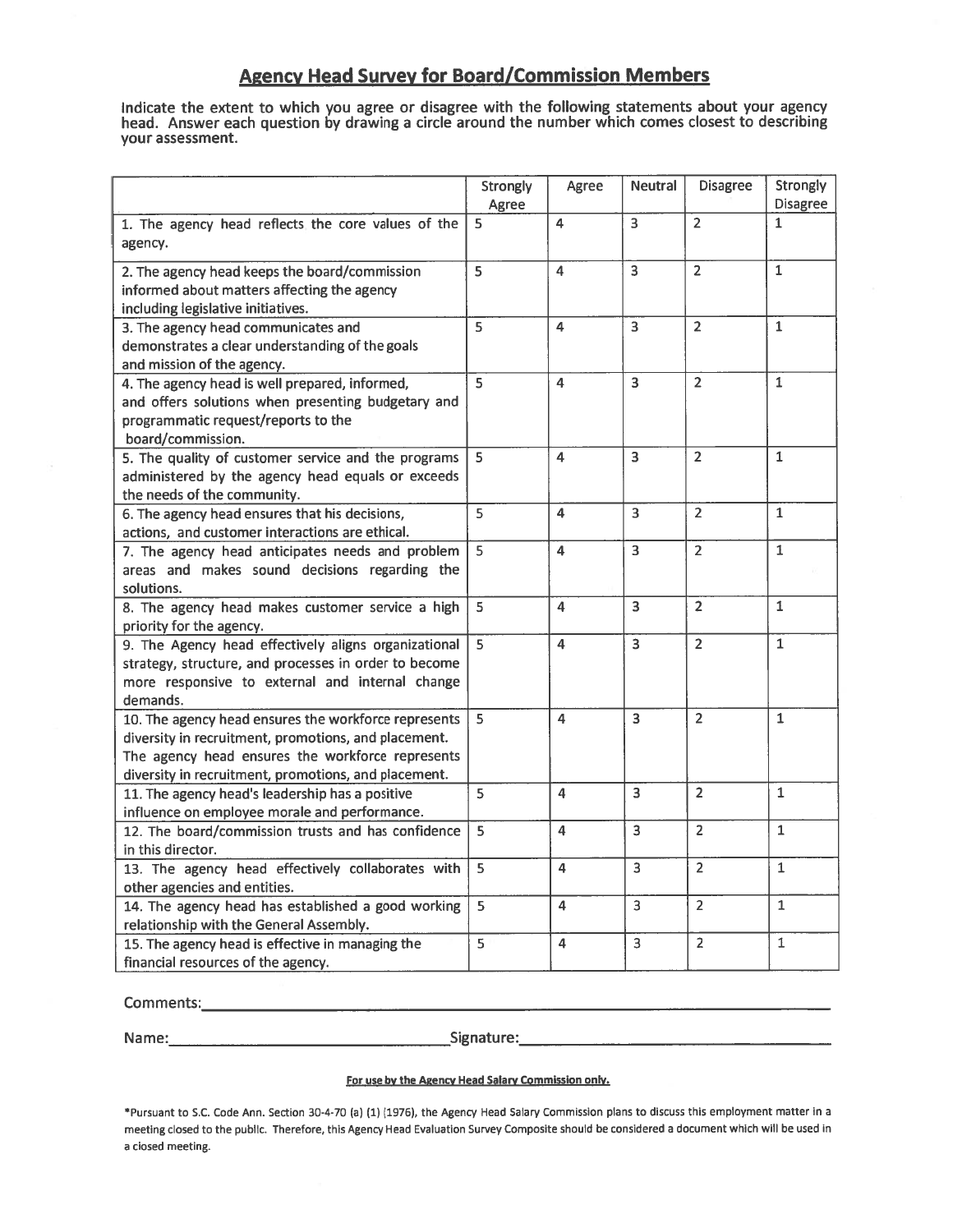#### **PUBLIC EMPLOYEE BENEFIT AUTHORITY AGENDA ITEM**

#### **Wednesday, May 15, 2013 Agenda 4**

**1. Subject:** HIPAA Compliance

#### **2. Summary:**

#### **Background Information**:

Due to the merger between the Employee Insurance Program (EIP) and the South Carolina Retirement Systems, PEBA is now considered to be a "covered entity" under the Health Insurance Portability and Accountability Act of 1996 (HIPAA).

Section 160.103 of Title 45 of the Code of Federal Regulations states that a covered entity is: "(1) A health plan; (2) A health care clearinghouse; or (3) A health care provider who transmits any health information in electronic form in connection with a transaction covered by this subchapter."

The HIPAA Privacy Rule requires that all PEBA staff receive training to ensure that they understand the mandates of HIPAA.

#### **3. What is Board asked to do?**

The Board is asked to receive the mandated HIPAA training.

#### **4. Supporting Documents:**

- (a) Attached:
	- 1. HIPAA Training Presentation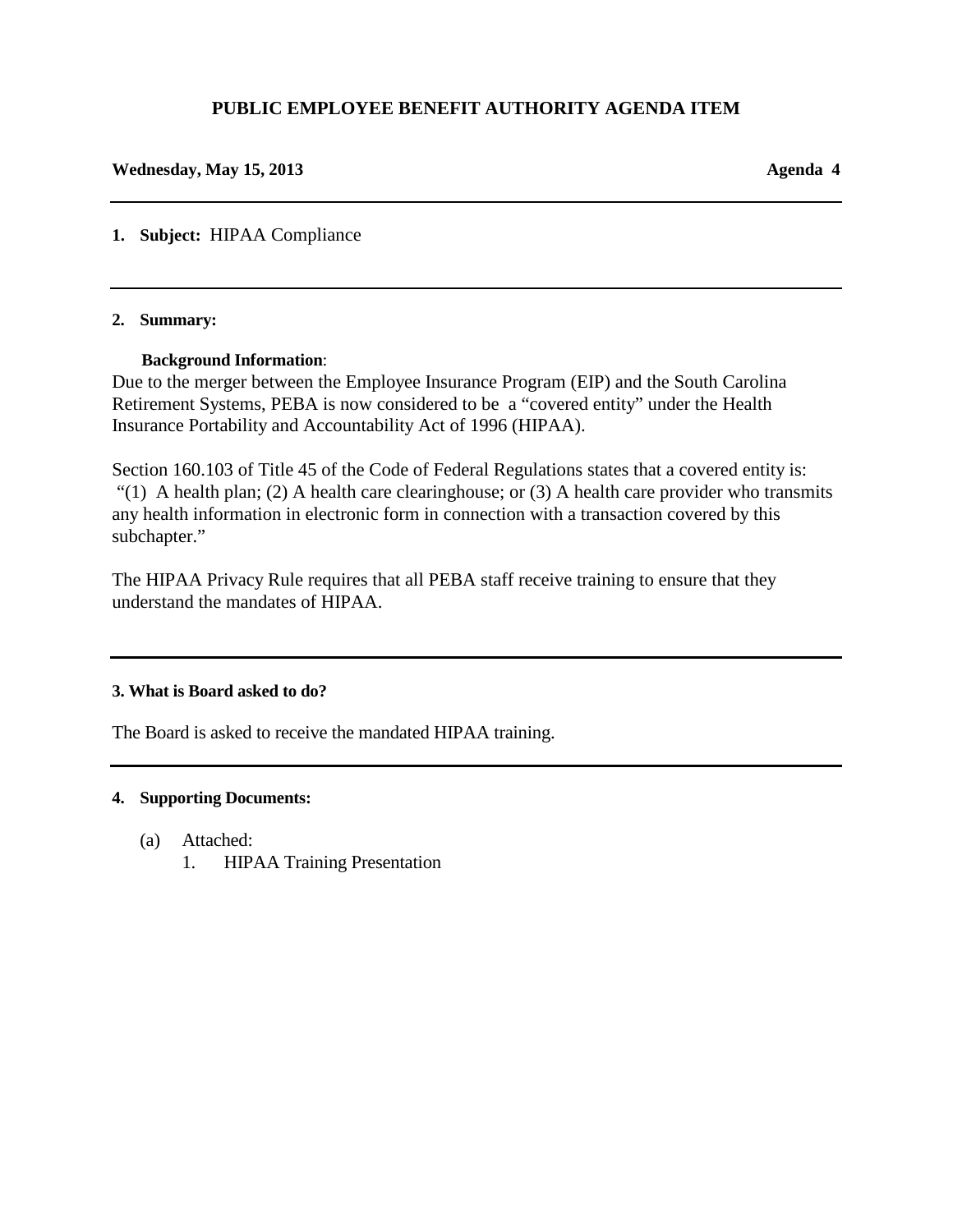### South Carolina PUBLIC EMPLOYEE BENEFIT AUTHORITY



### **SECURITY, PRIVACY, AND HIPAA COMPLIANCE TRAINING**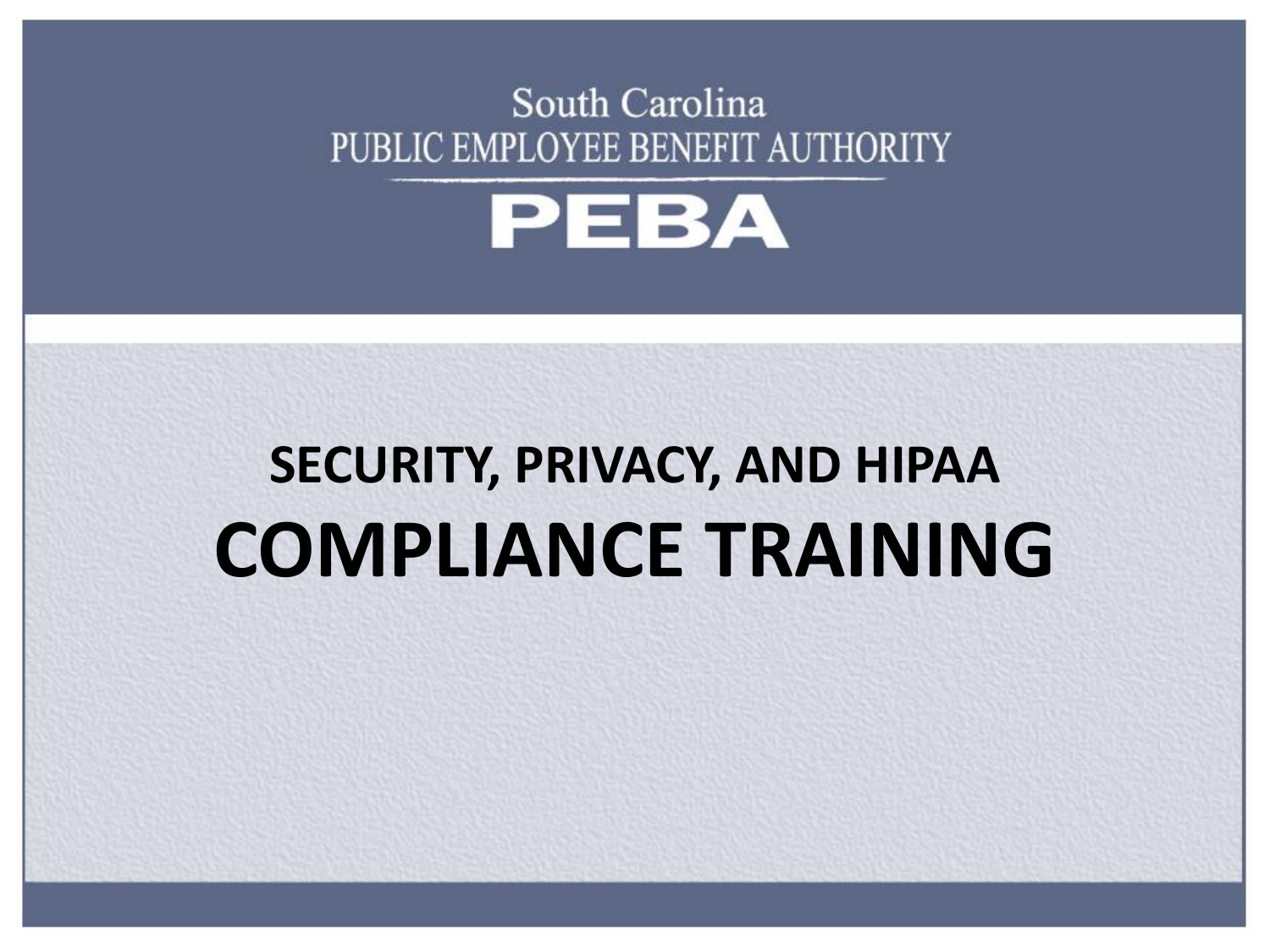#### EΒA

## **Compliance Training**

This presentation is an introduction to the Health Insurance Portability and Accountability Act (HIPAA) of 1996. You will be required to read the HIPAA Privacy and Security Policies and Procedures manual located in the I: drive folder. Additionally, you are required to complete the PowerPoint training. You will also be required to complete a quiz. A score of below 90 will require you to retake the training and the quiz.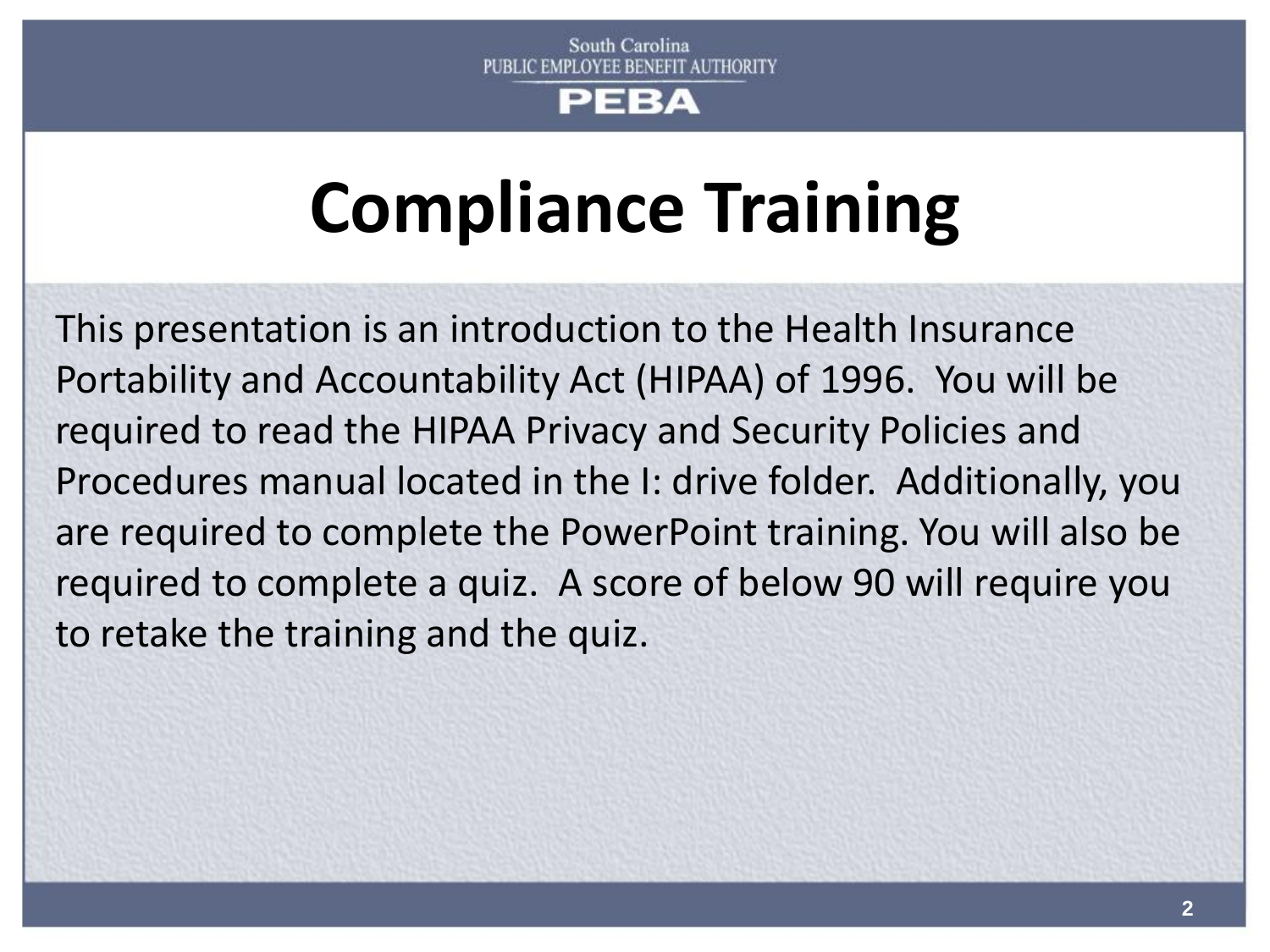

## **HIPAA**

**The Health Insurance Portability and Accountability Act was passed in 1996 as part of a broad Congressional attempt at healthcare reform.**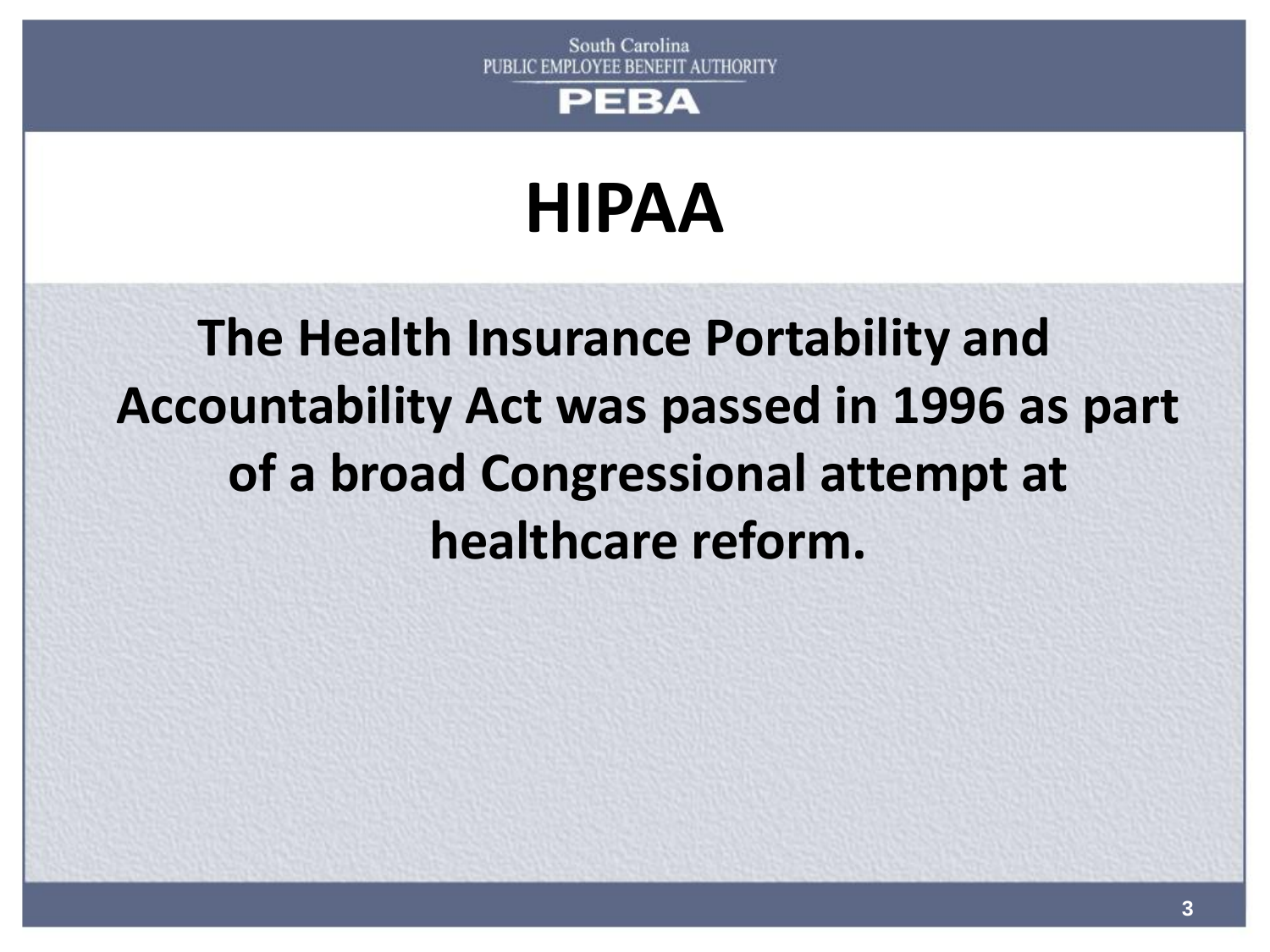## **Federal Healthcare Legislation**

- **Federal floor of health information privacy protection**
- **More protective SC laws remain in force**
- **Assures an individual's rights in health information**
- **Imposes restrictions on uses and disclosures of Protected Health Information (PHI)**
- **Provides for civil and criminal penalties for violations**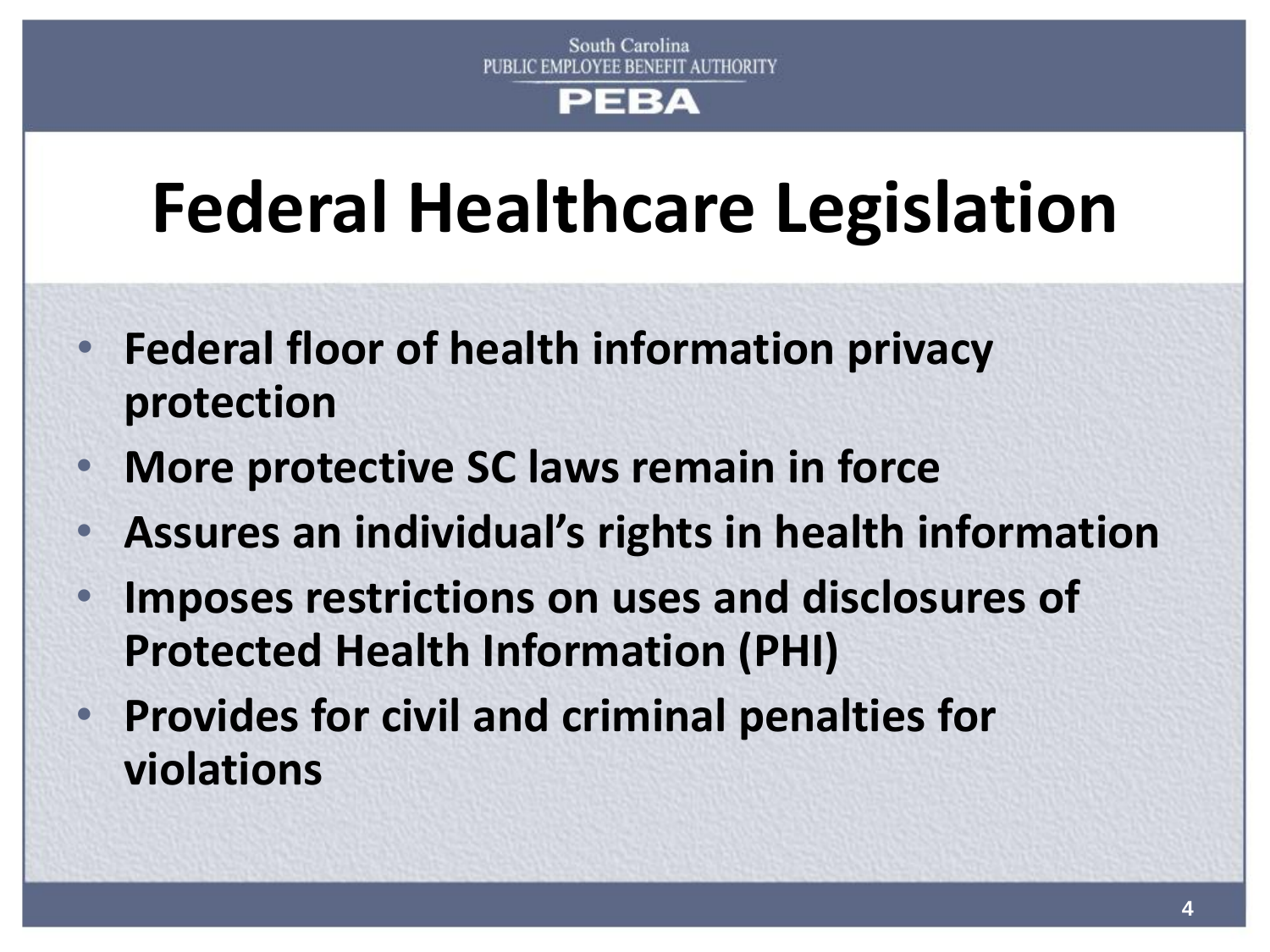**Security, Privacy and HIPAA Compliance** 

### **Purpose:**

### **To establish protocol for maintaining security and privacy standards during PEBA business operations**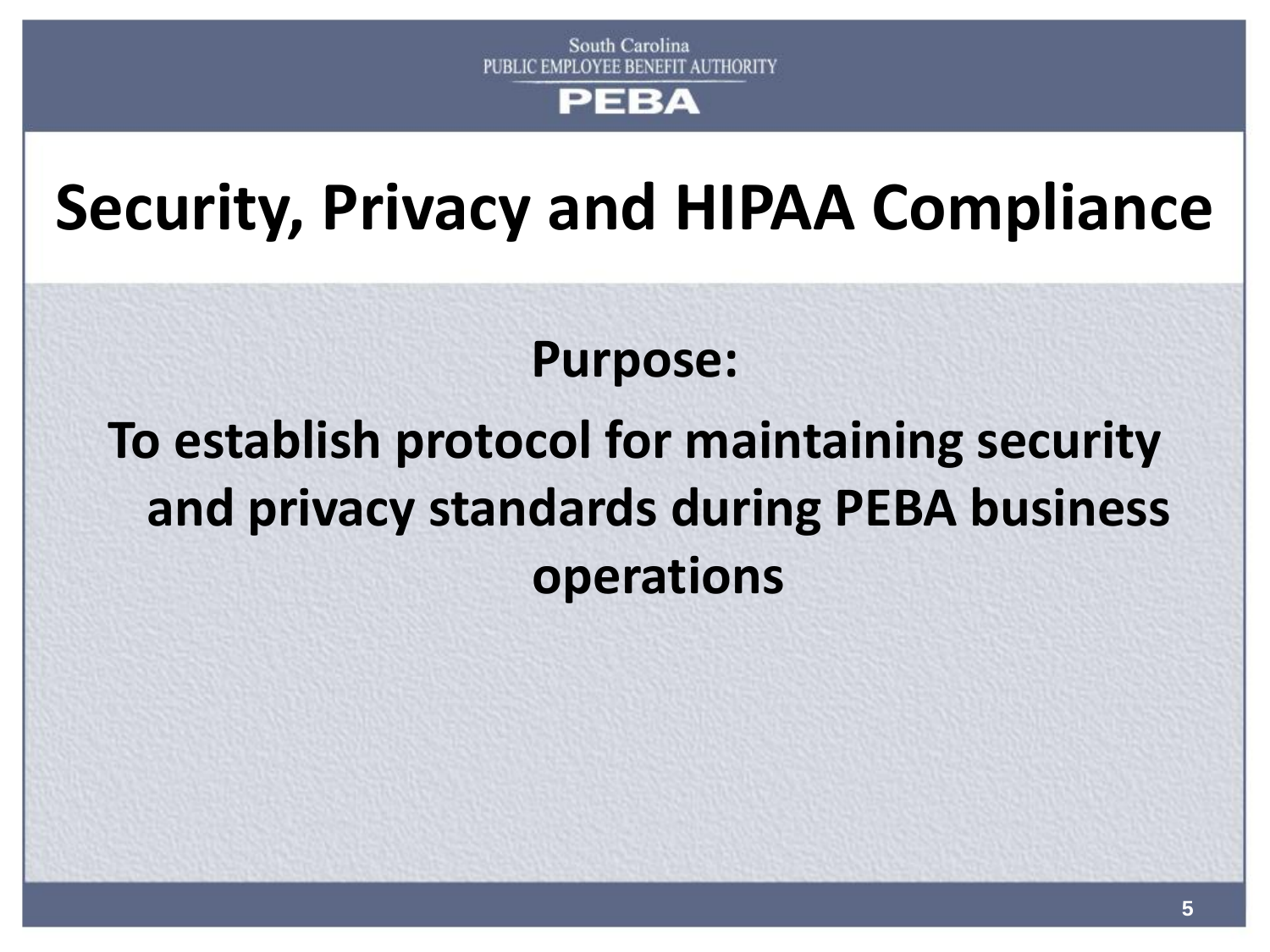# **Protected Health Information (PHI)**

- **PHI is defined as individually identifiable health information (IIHI) that has been maintained or transmitted by a covered entity regardless of form, whether it is kept on paper or has been entered on the computer or transmitted electronically.**
- **PHI is health information that identifies an individual, or with respect to which there is a reasonable basis to believe that the information can be used to identify an individual.**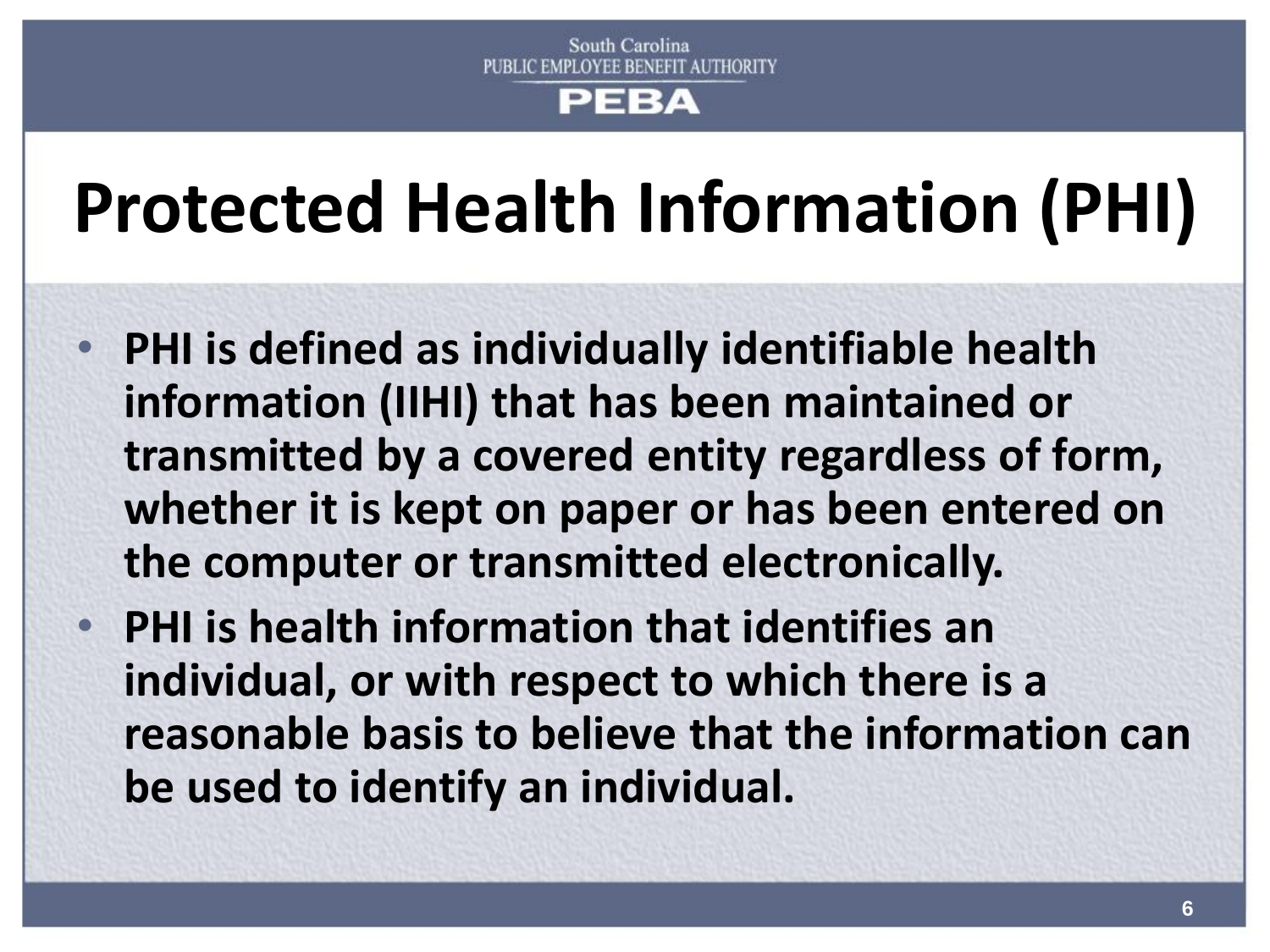## **Protected Health Information (PHI)**

- **Name**
- **5 digit ZIP codes**
- **All elements of dates (except year) for dates directly related to an individual: DOB, admit, discharge, DOD, all ages over 89**
- **Age**
- **Telephone numbers**
- **Fax numbers**
- **Electronic mail addresses**
- **Social Security numbers**
- **Medical record numbers**
- **Health plan beneficiary numbers**
- **Account numbers**
- **Certificate/license numbers**
- **Vehicle identifiers and serial numbers, including license plate numbers**
- **Device identifiers and serial numbers**
- **Web Universal Resource Locators (URLs)**
- **Internet Protocol address numbers (IPs)**
- **Biometric identifiers, including finger and voice prints**
- **Full face photographic images and comparable images**
- **Any other unique identifying number, characteristic, or code**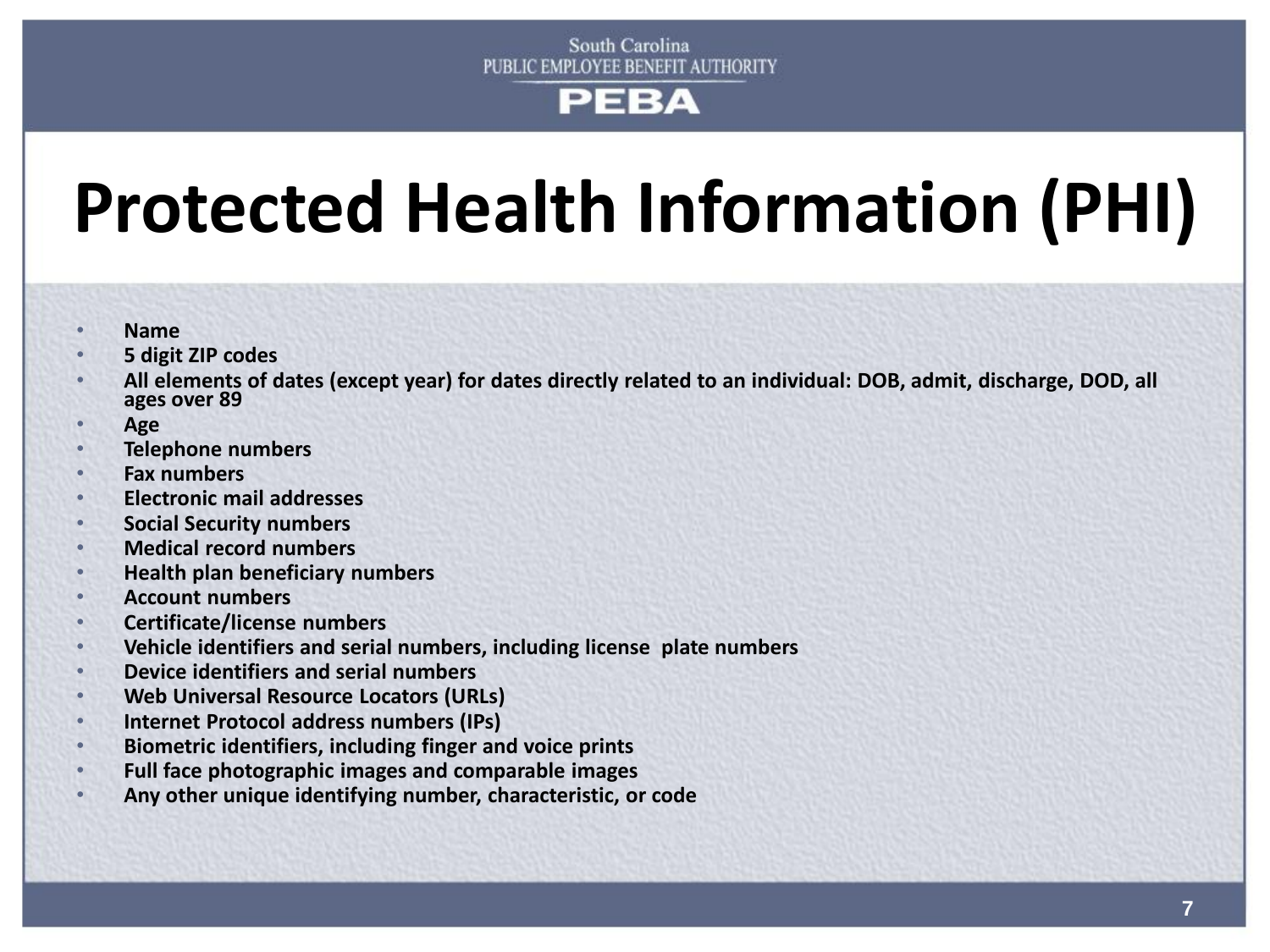

### **Covered Entity**

**A covered entity is a healthcare provider, a health plan, or a healthcare clearinghouse. A covered entity must comply with the Privacy and Security Rules.**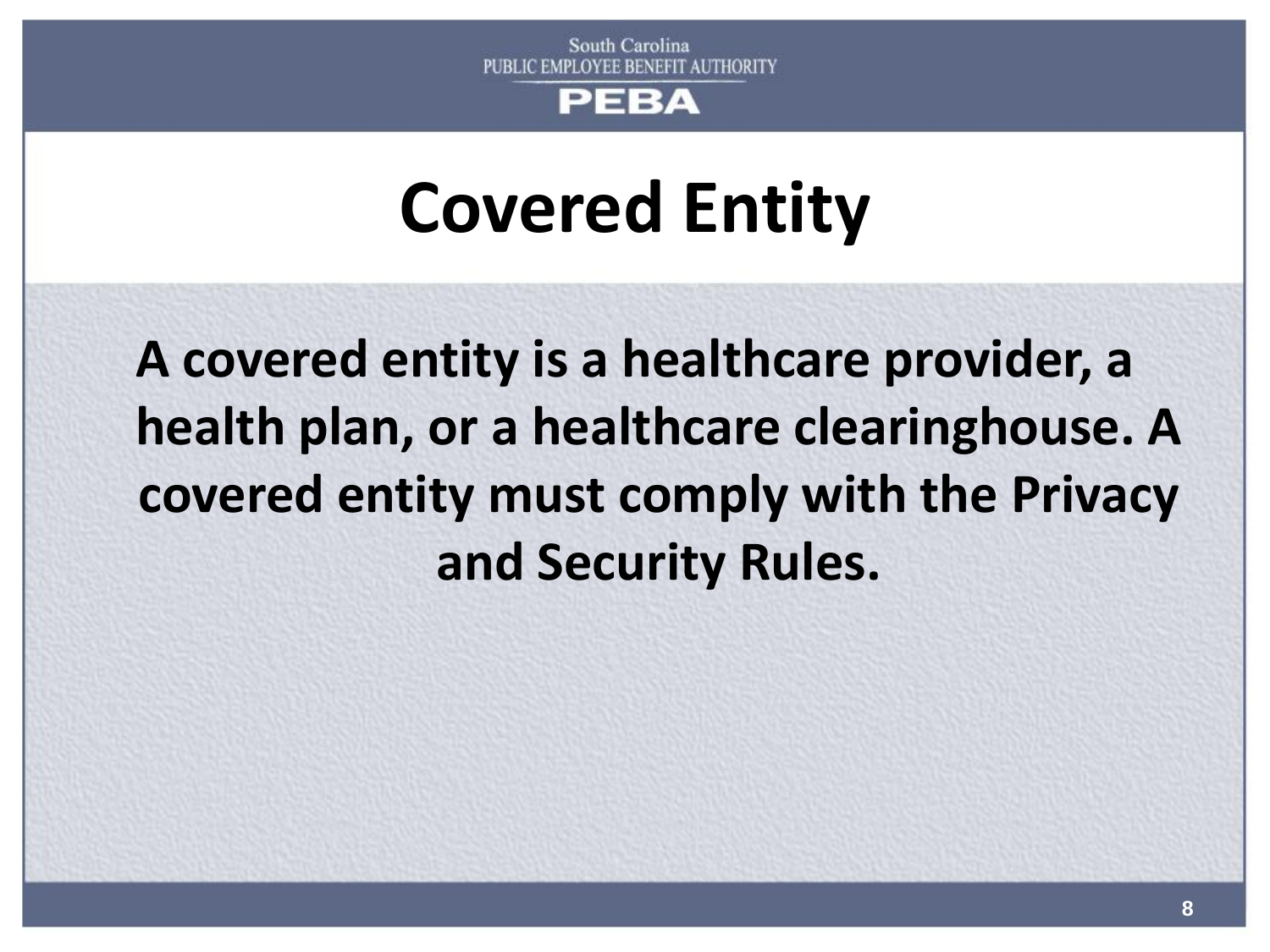## **Healthcare Providers**

 **A healthcare provider is any person or entity that furnishes bills or is paid for health care in the normal course of business, including:** 

- Physicians
- Nursing homes
- Pharmacists
- Hospitals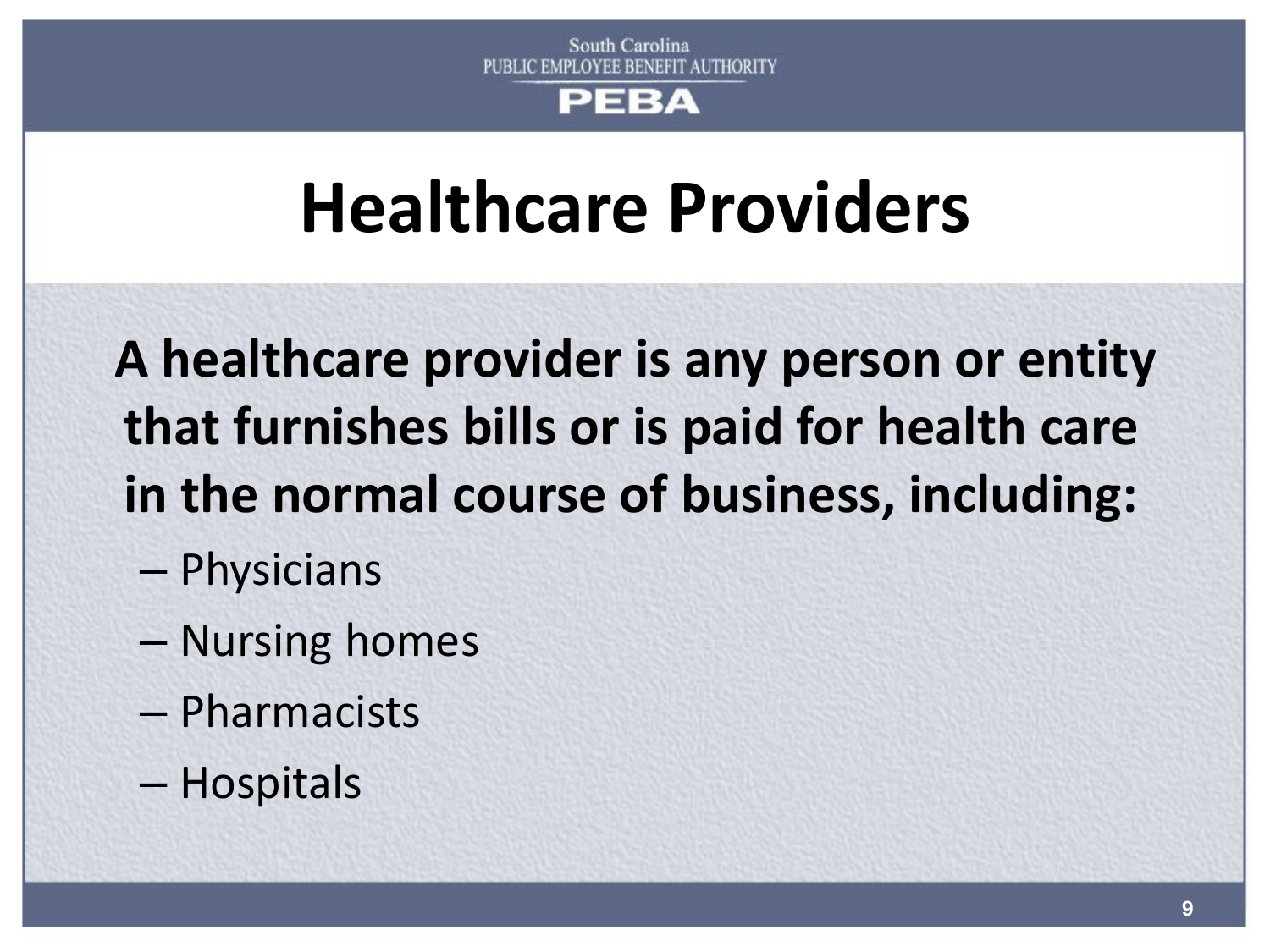

### **Health Plan**

 **A health plan is an individual or group plan that provides for, or pays the cost of, medical care including:** 

- HMOs
- Insurance companies
- Employee benefit plans
- Medicare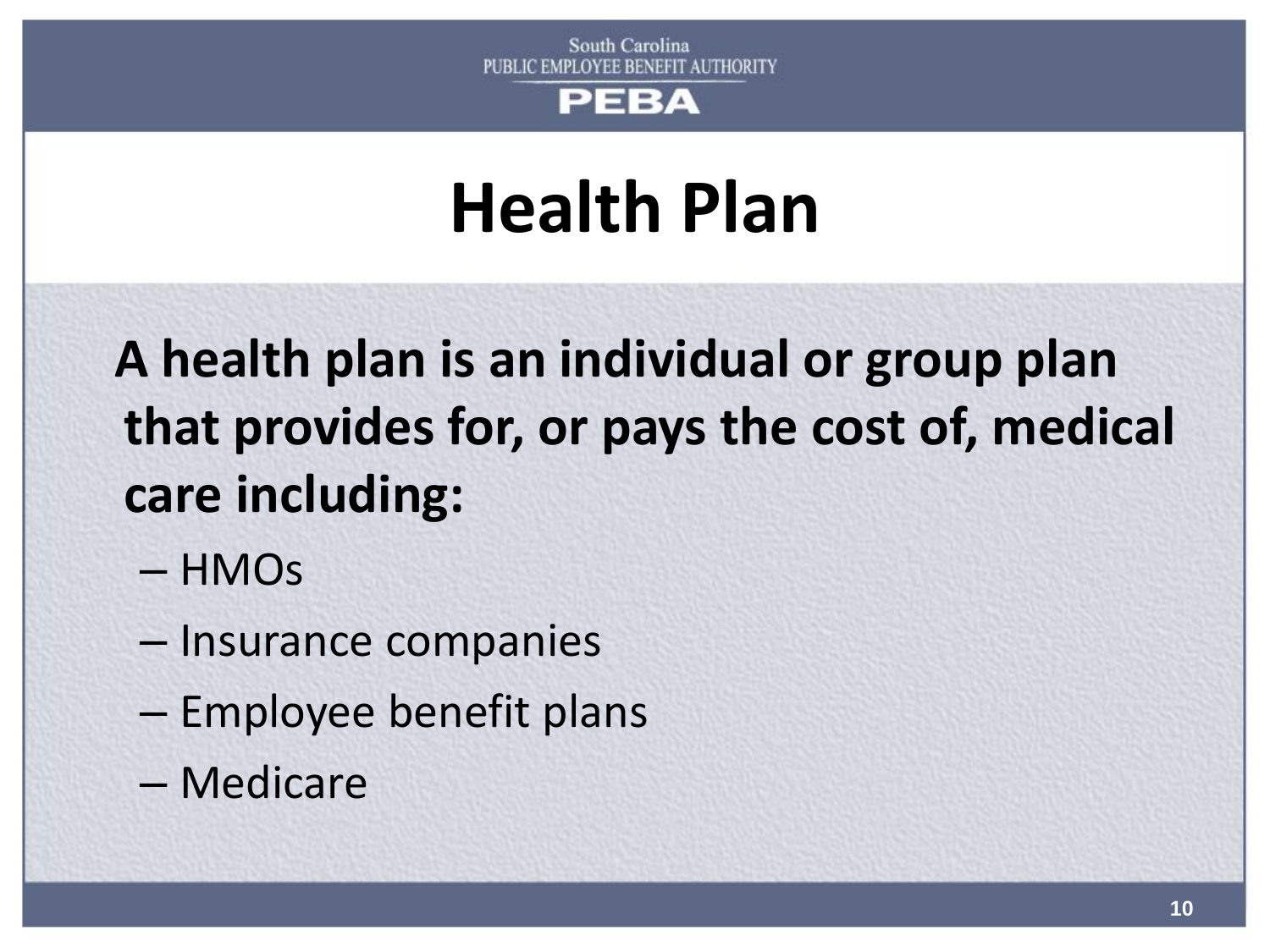#### PERA

## **What is a Clearinghouse?**

**Clearinghouses are organizations that receive health information from providers and plans and then help standardize information in the payer's required format for claims processing.**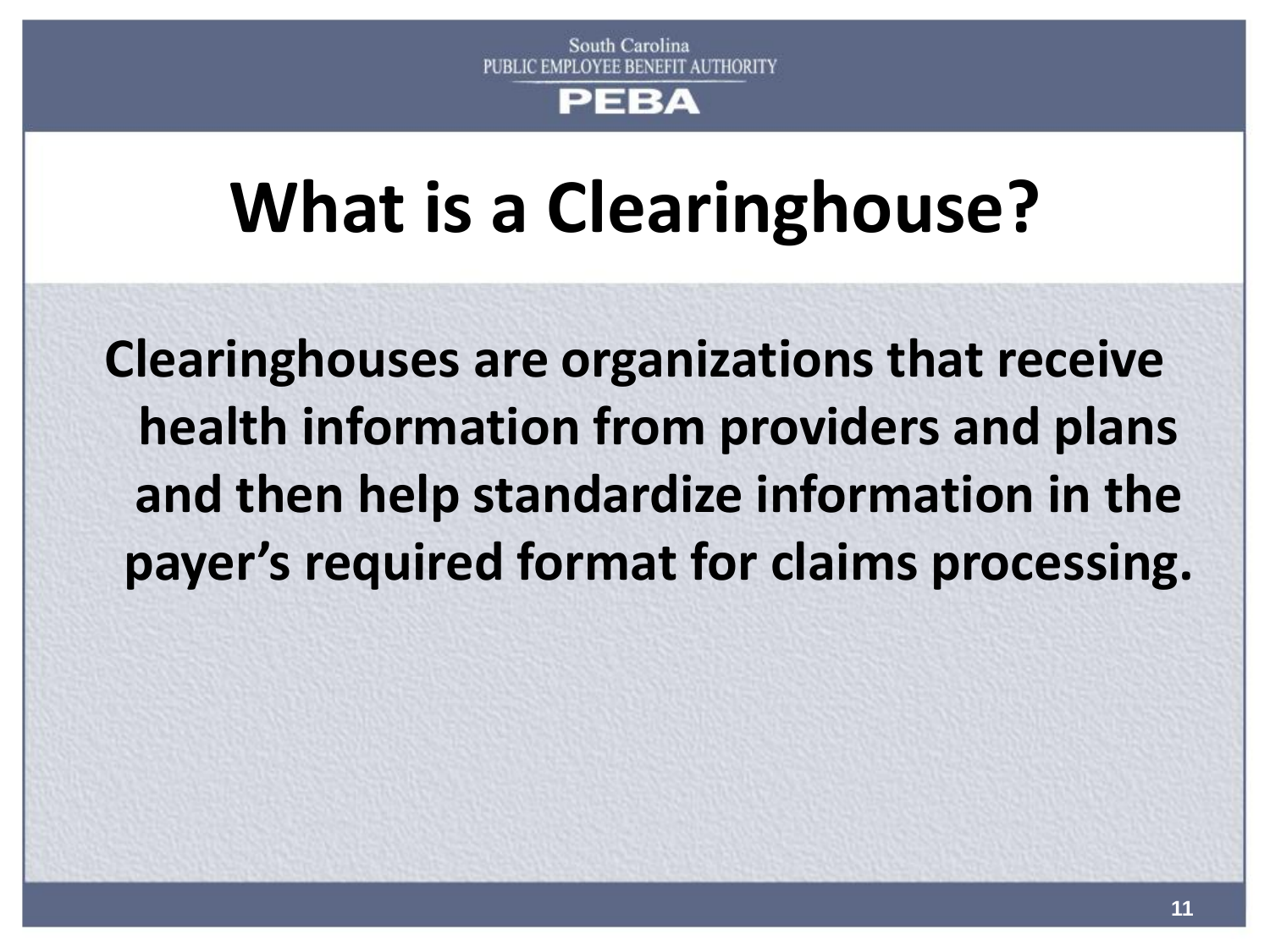



### **As an employee benefit plan, PEBA is a covered entity.**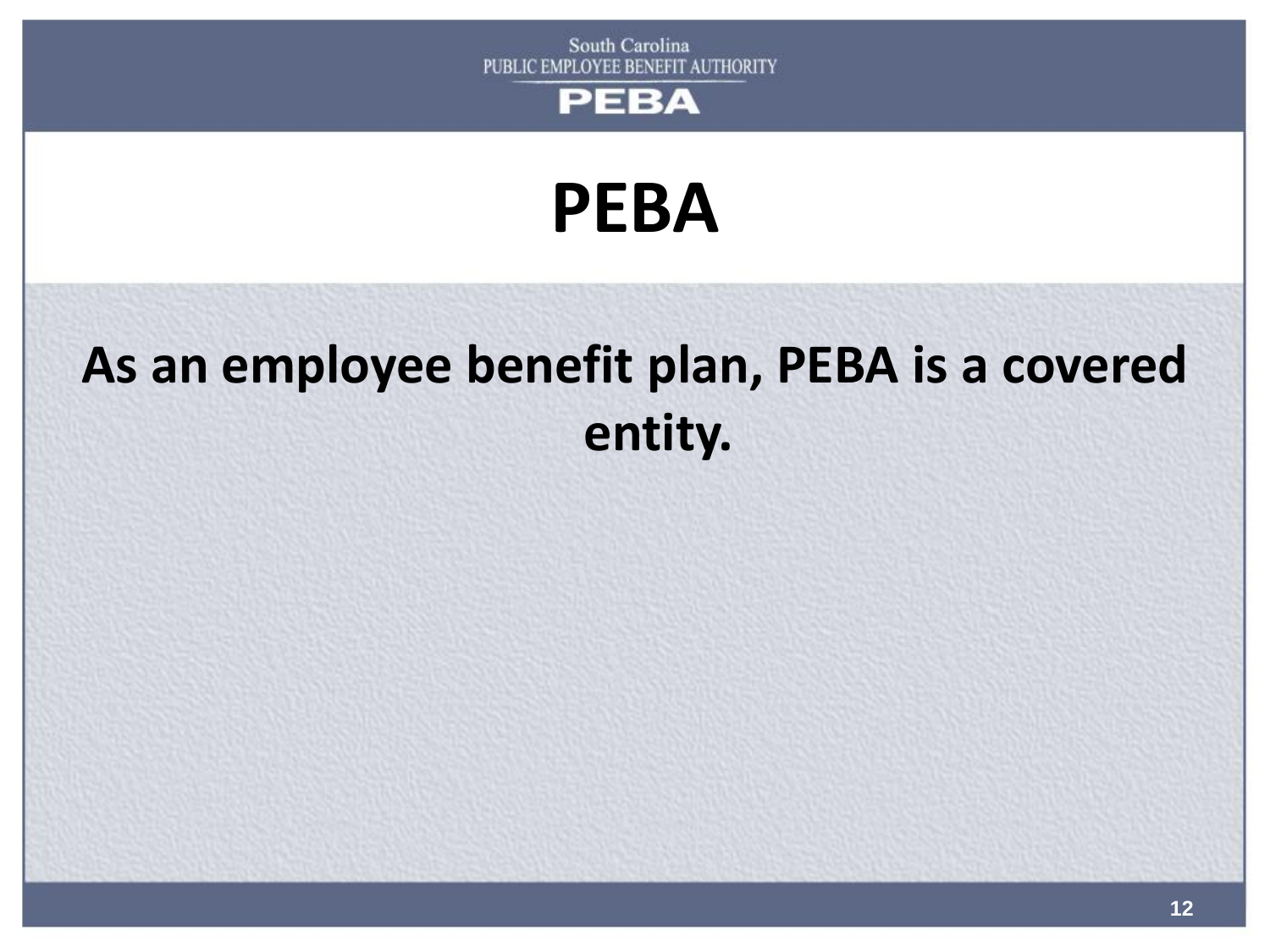**What is a covered entity's responsibility?**

**As a covered entity, PEBA is required to ensure health information that identifies any participant in its Health Benefits Plans is kept confidential.**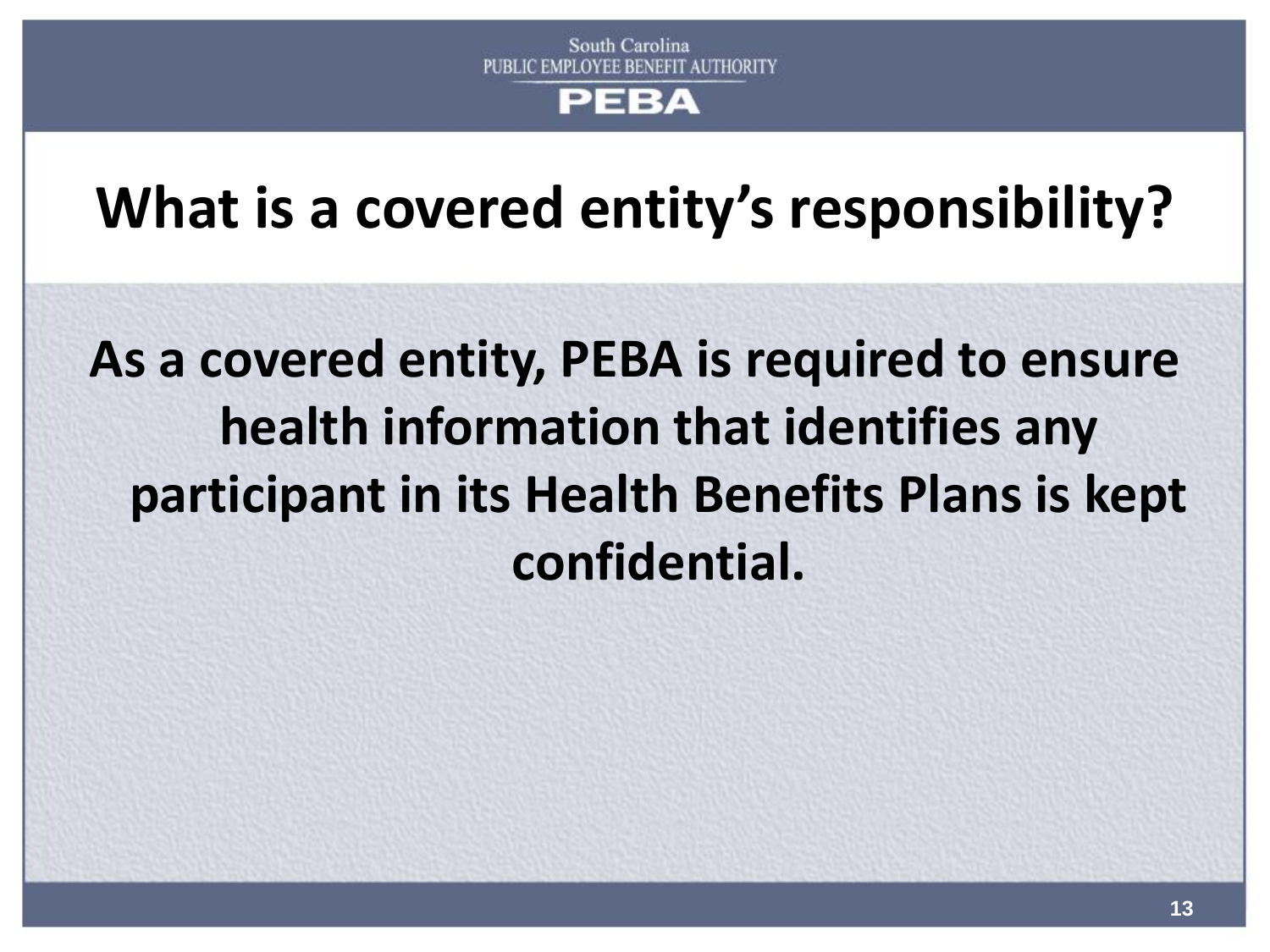#### PERA

### **Privacy vs. Security**

- **Privacy standards address issues patients may face with the way health information is used, how it is to be protected and how and to whom it is to be disclosed.**
- **Security standards are the measures organizations take to protect their information.**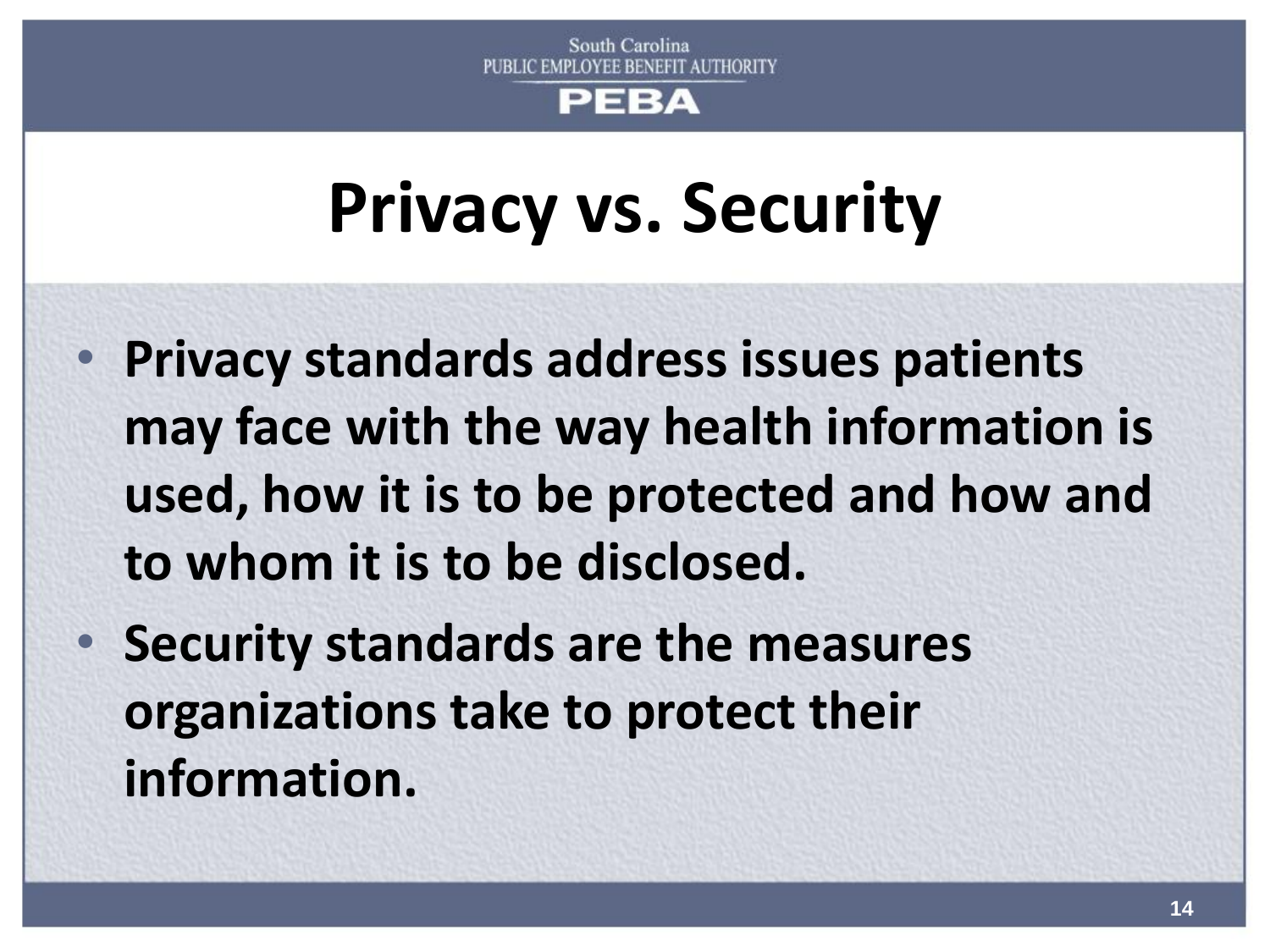### **HIPAA Privacy Rule Requirements**

- **A covered entity must train all of its workforce.**
- **A covered entity must develop policies and procedures addressing HIPAA rights and duties.**
- **A covered entity must send a Notice of Privacy Practices to those it serves to explain what rights they have.**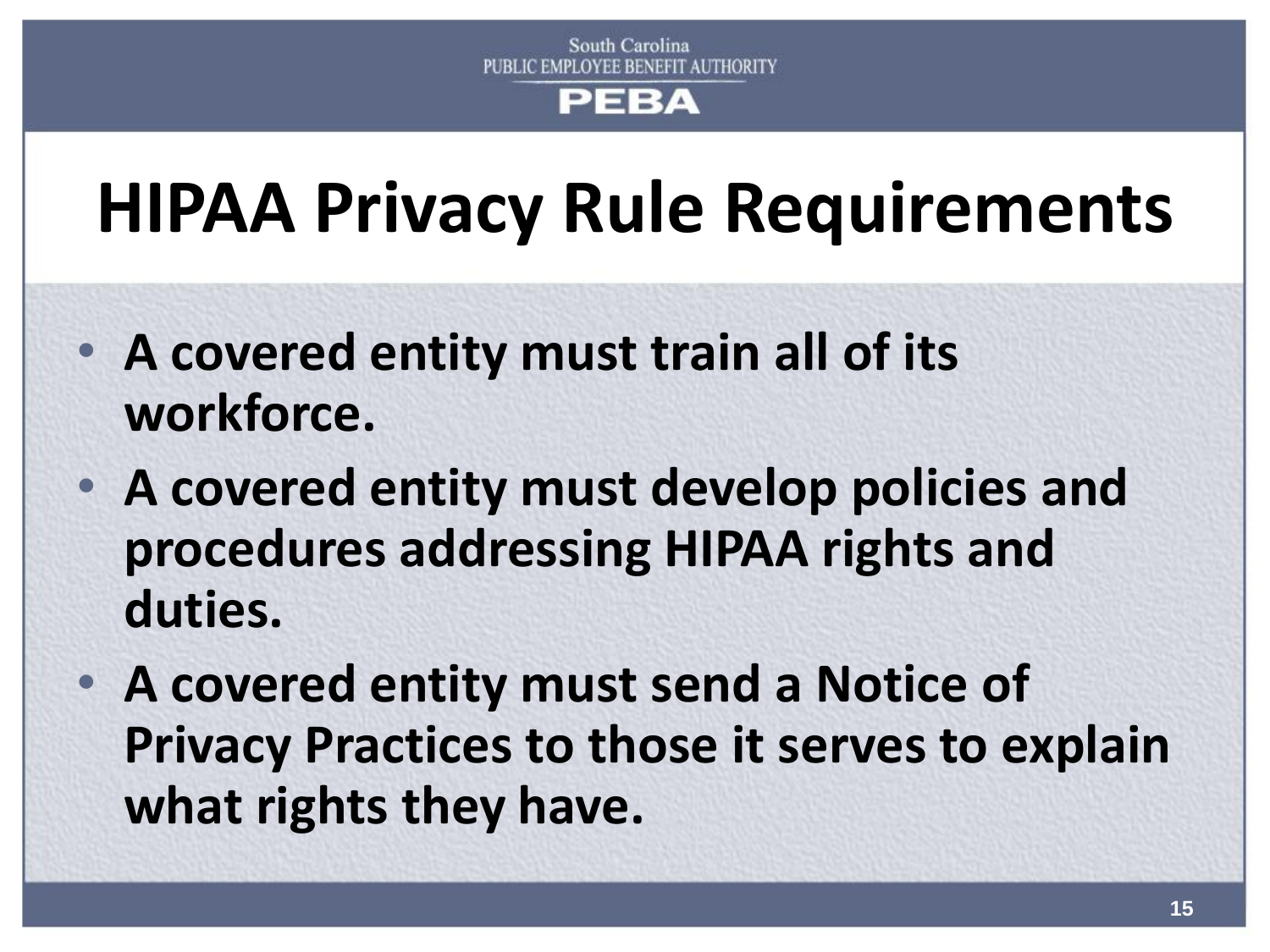### **Information Covered by the Privacy Rule**

• **The Privacy Rule protects both electronic records and paper records that contain individually identifiable health information.**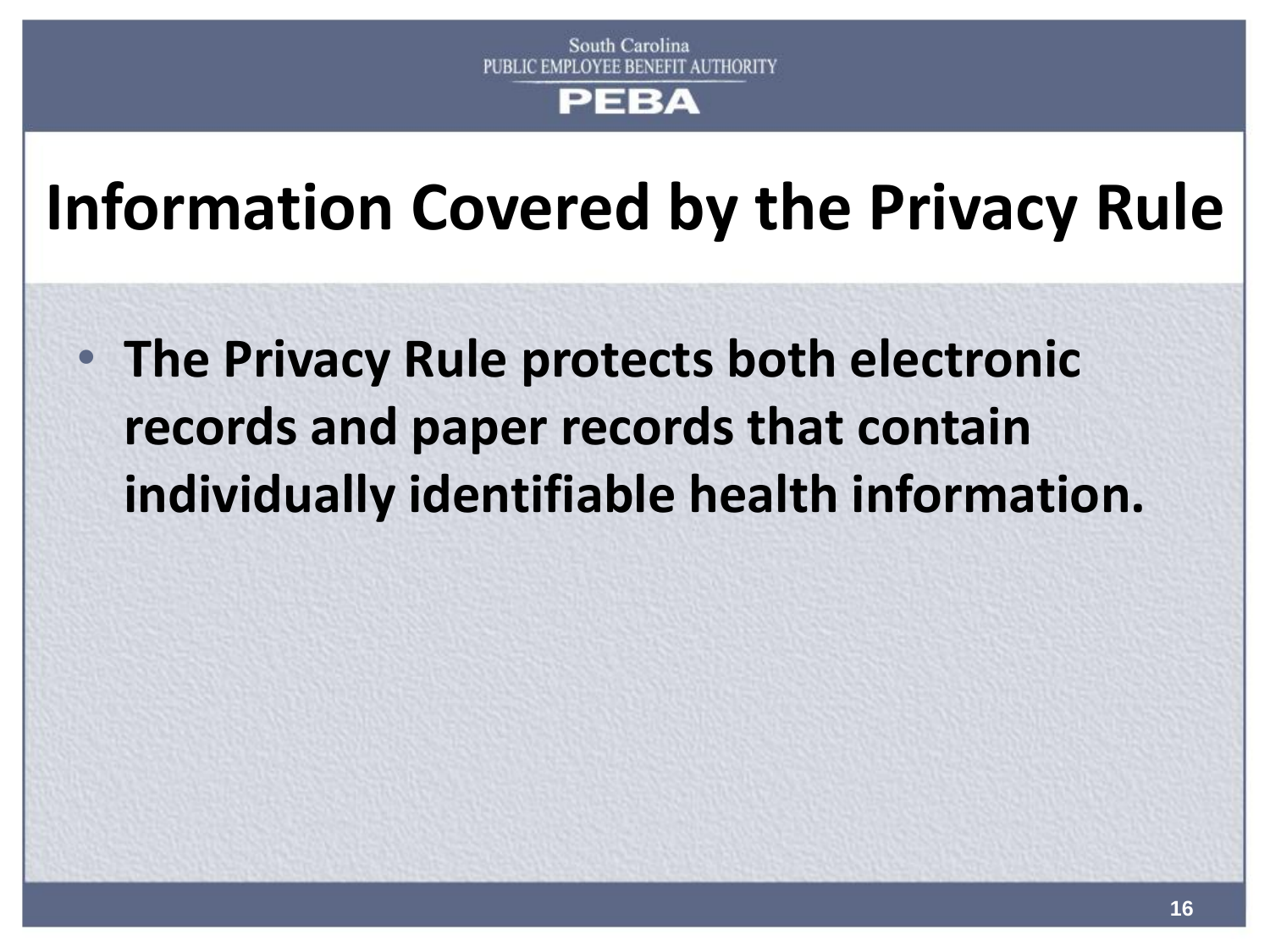### **Compliance Training**

### **Minimum Necessary Use and Disclosure**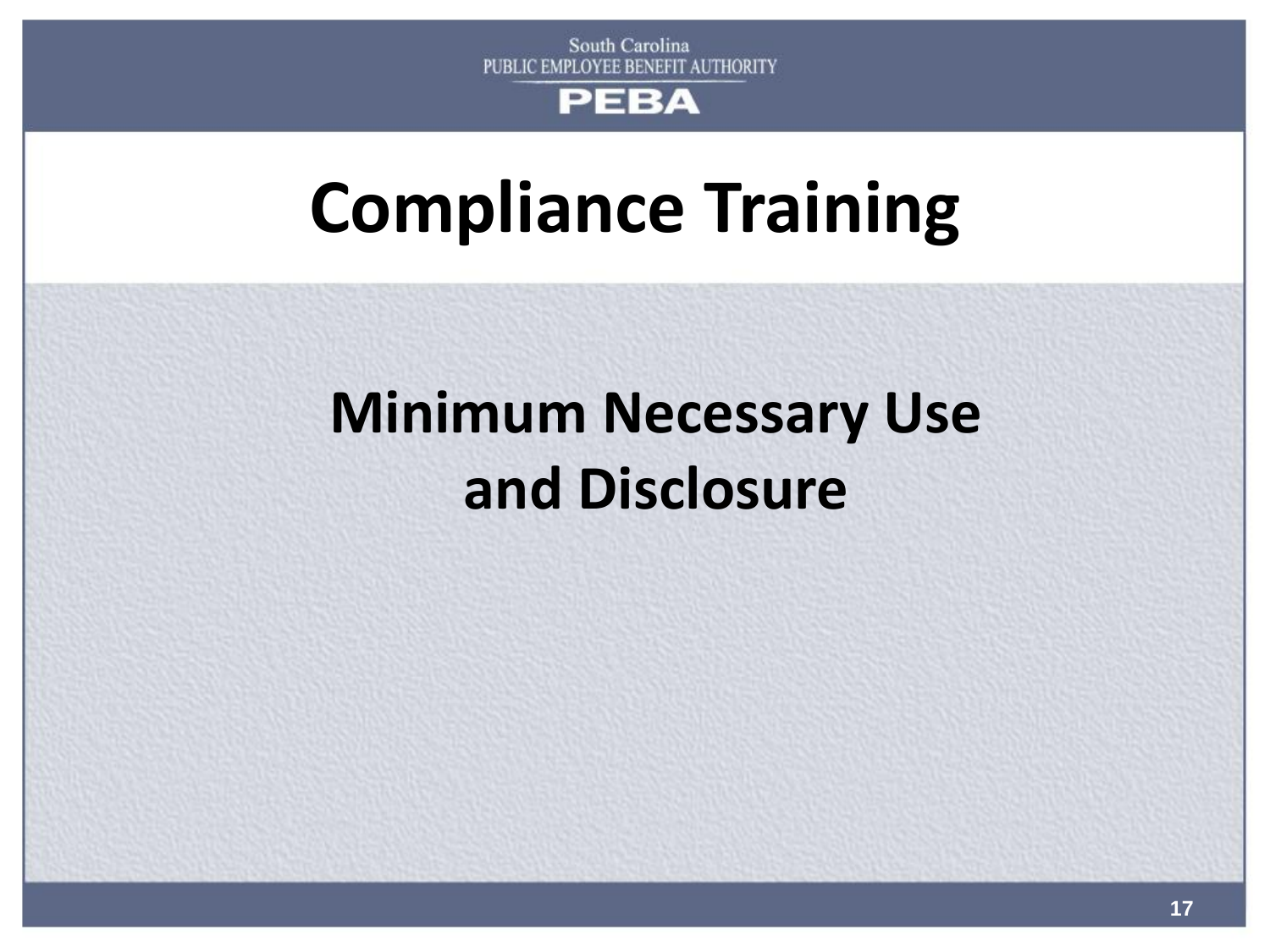#### FΒA

### **Minimum Necessary Use and Disclosure**

Under the Privacy Rule…. USE is the employment, application, utilization, examination or analysis of information within PEBA.

DISCLOSURE is the release, transfer, provision of access to or divulging in any other manner of information outside PEBA.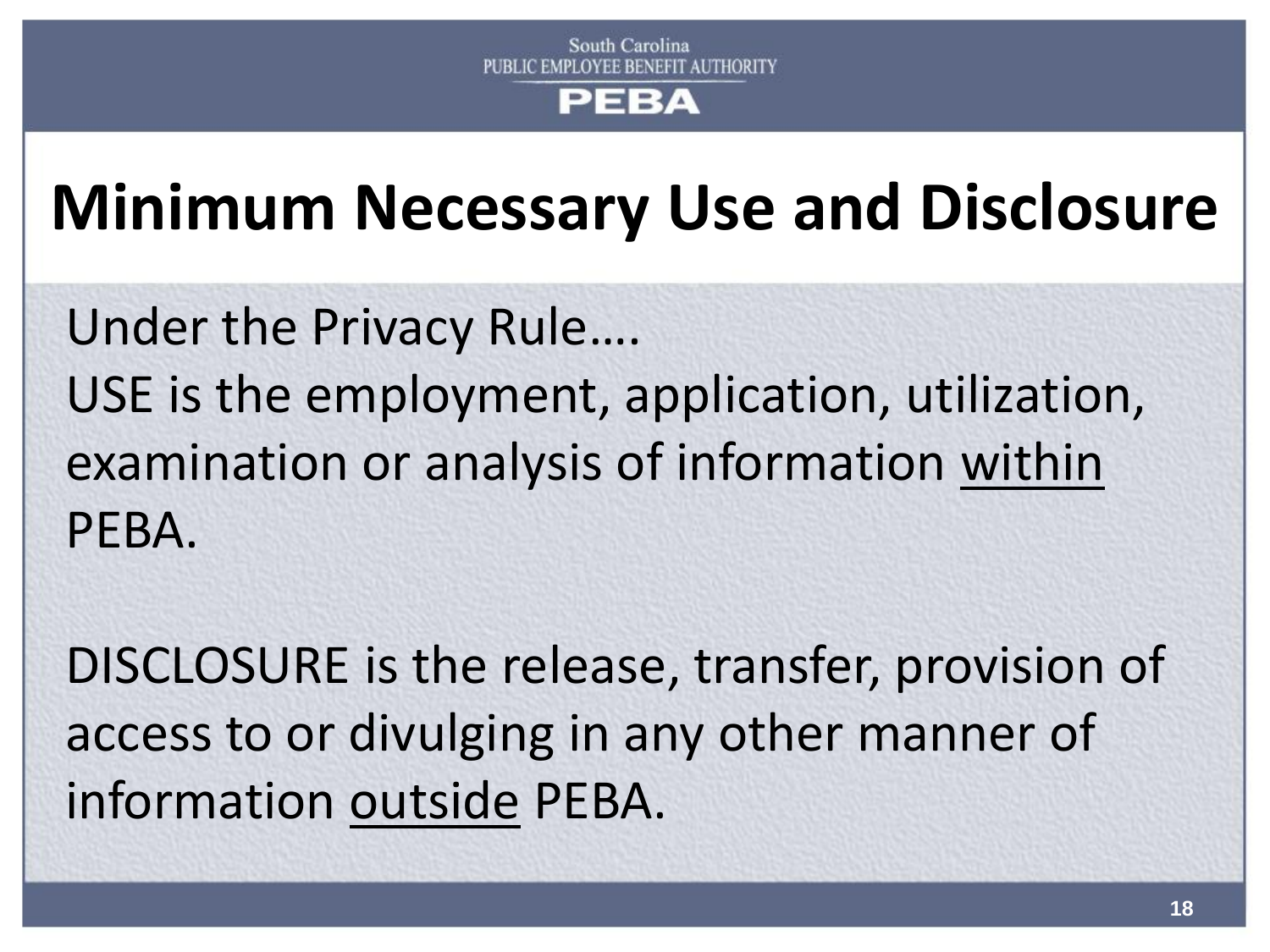### **Minimum Necessary Use and Disclosure**

The Minimum Necessary Standard governs both the use of information within PEBA and disclosure of information outside PEBA. Minimum Necessary limits the PHI to which employees have access, which PEBA employees have access to PHI, and to which PHI they have access. If your job function requires that you have access to PHI, and you cannot do your job without it, then you will have access to only that part which you need.

- PEBA supervisors will identify the position(s) or classes of positions that require employees to have access to Protected Health Information (PHI).
- All PEBA employees will read and sign the Employee Confidentiality Agreement.
- PEBA will maintain standard protocols to limit PHI disclosures or requests to that which is the minimum necessary for routine or recurring requests and/or disclosures.
- Non-routine disclosures require consultation with a team leader or supervisor.
- PEBA employees will only forward emails to individuals outside PEBA with authorization of the original sender and in accordance with electronic transmission protocols.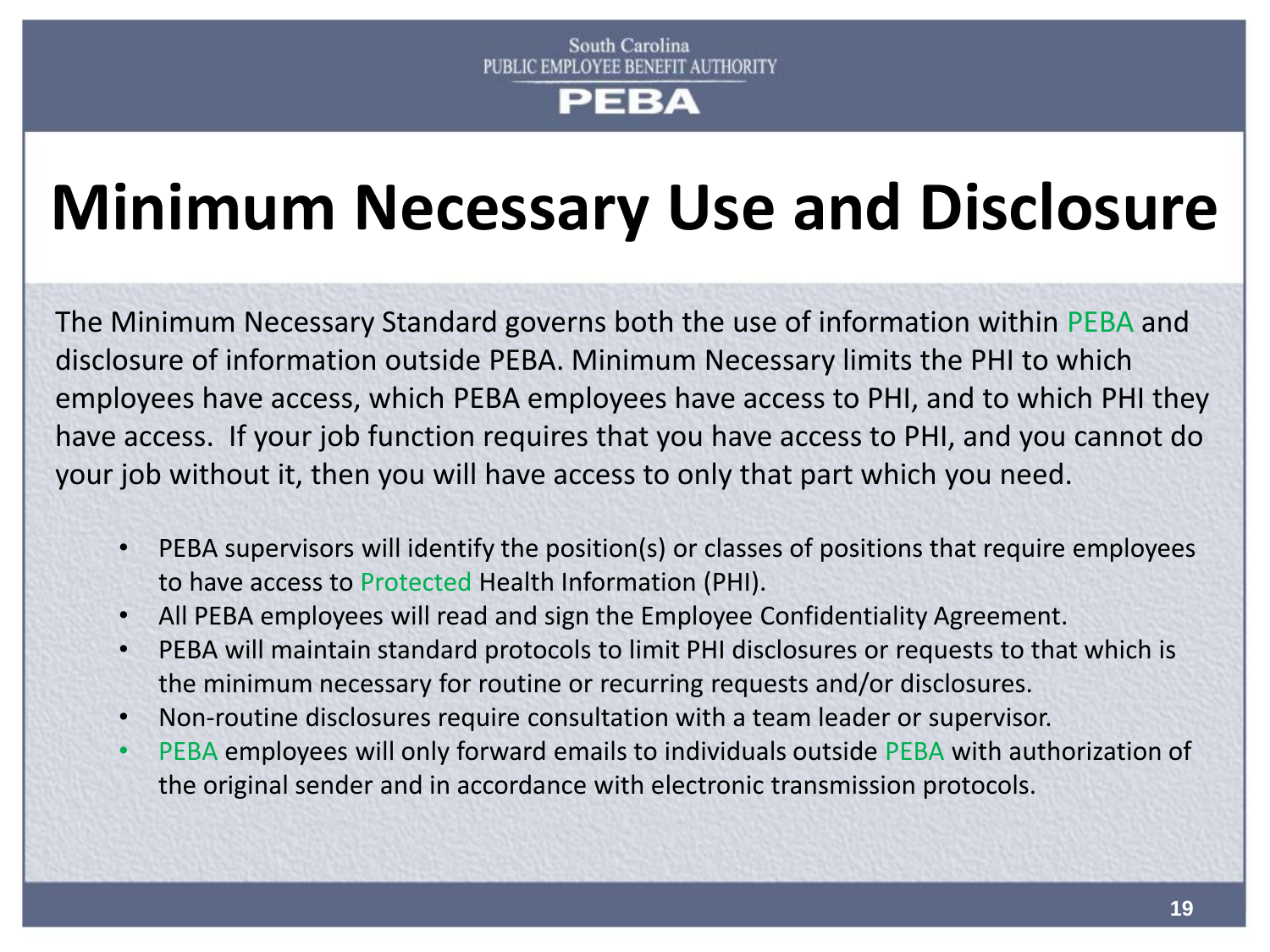### **Health Information Rights Created by HIPAA Privacy Rule**

- •Right to inspect and copy your PHI.
- •Right to amend your PHI.
- •Right to receive an accounting of disclosures of PHI.
- •Right to limit use and disclosures of PHI.
- •Right to receive confidential communications.
- •Right to receive a copy of Notice of Privacy Practices.
- •Right to file a complaint.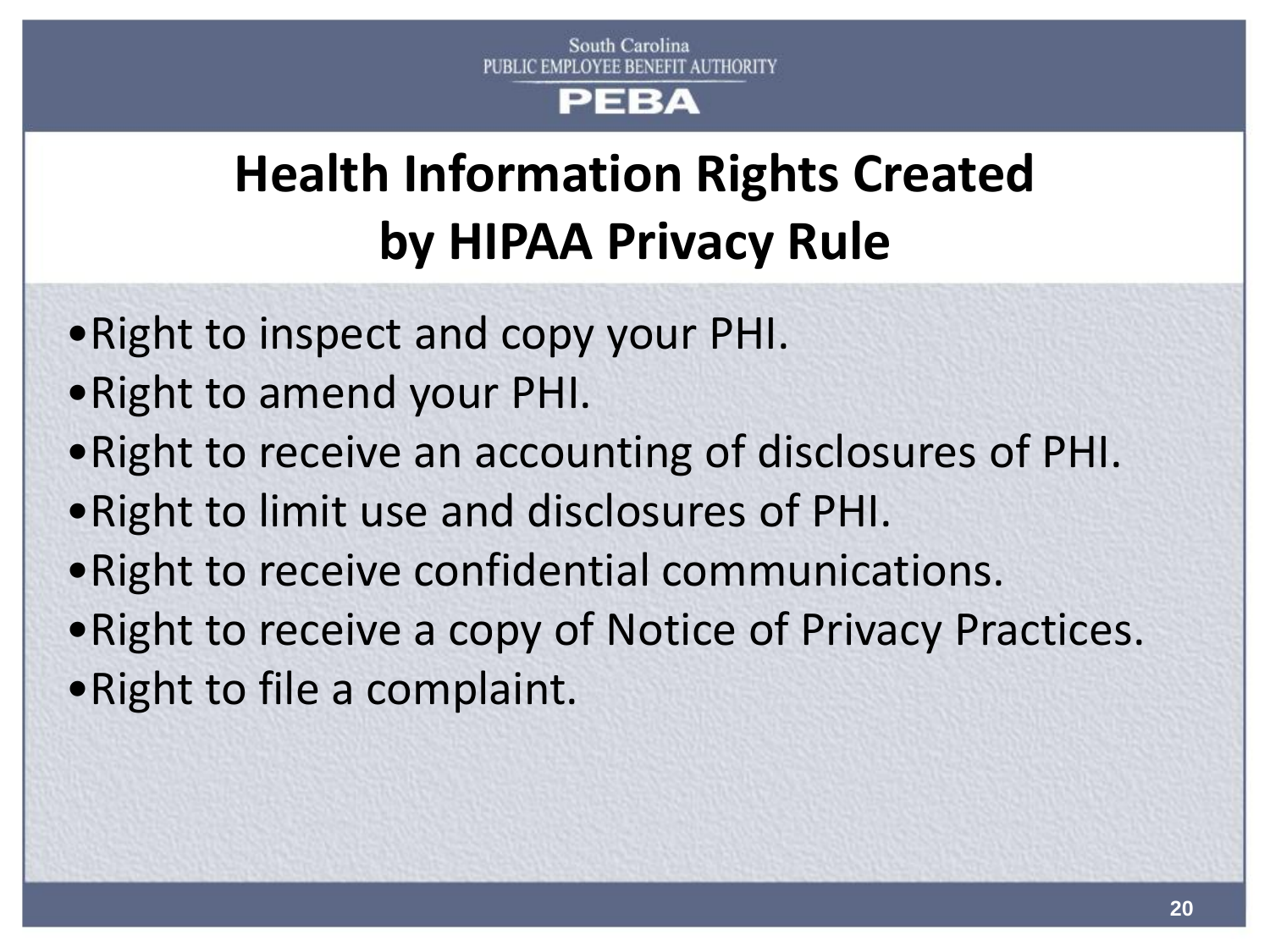## **Right to Inspect and Copy**

An individual has the right to:

- •See his /her information;
- •Receive a copy of his/her health information; or
- •Receive a summary, if he/she agrees in advance to a summary and to pay the cost of preparing such a summary.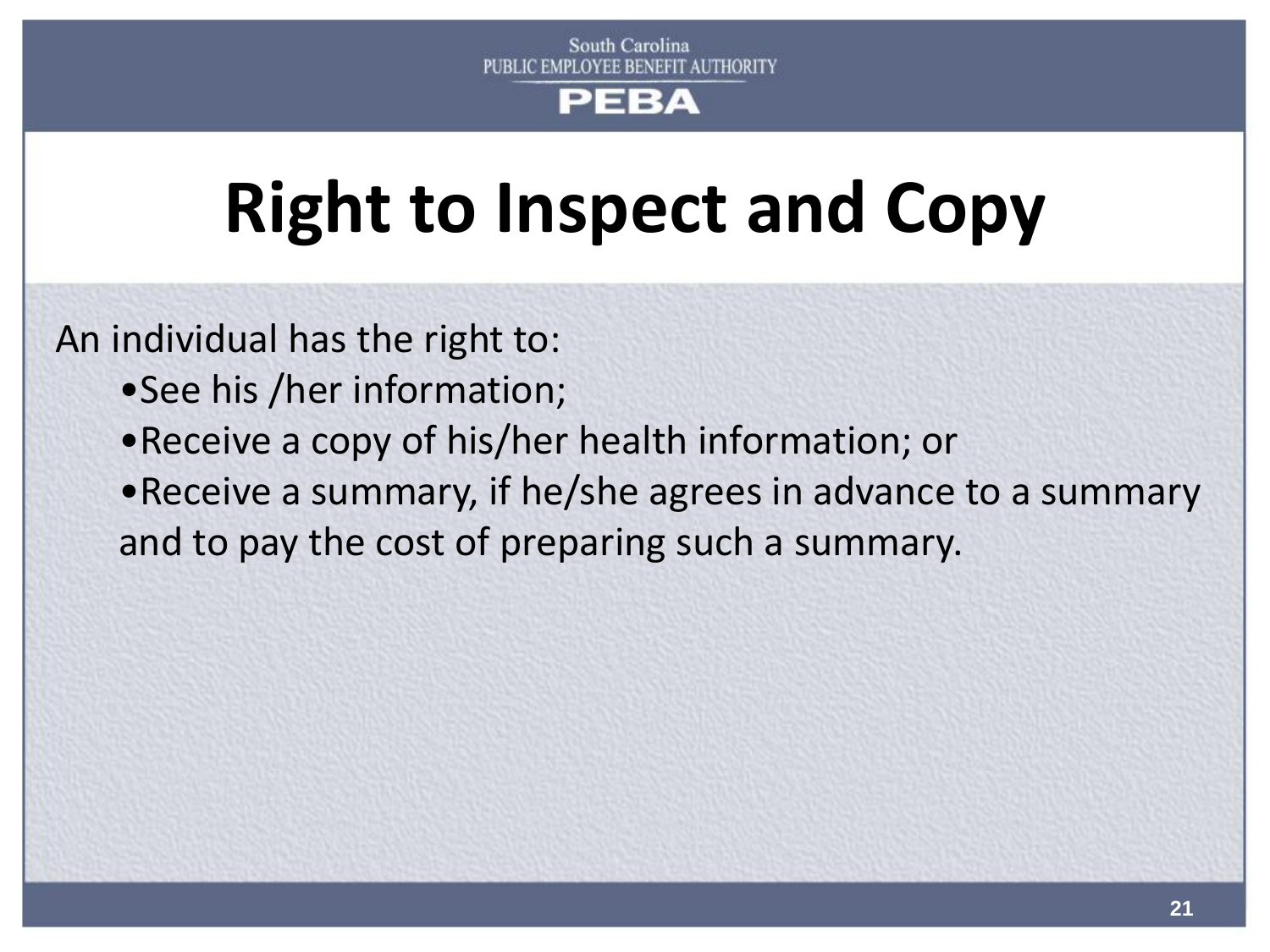#### РЕВА

### **Exceptions to an Individual's Right to Inspect or Copy**

- Psychotherapy notes
- Information prepared for litigation
- Information to which the Clinical Laboratory Improvements Amendment prohibits access
- Information subject to the United States Privacy Act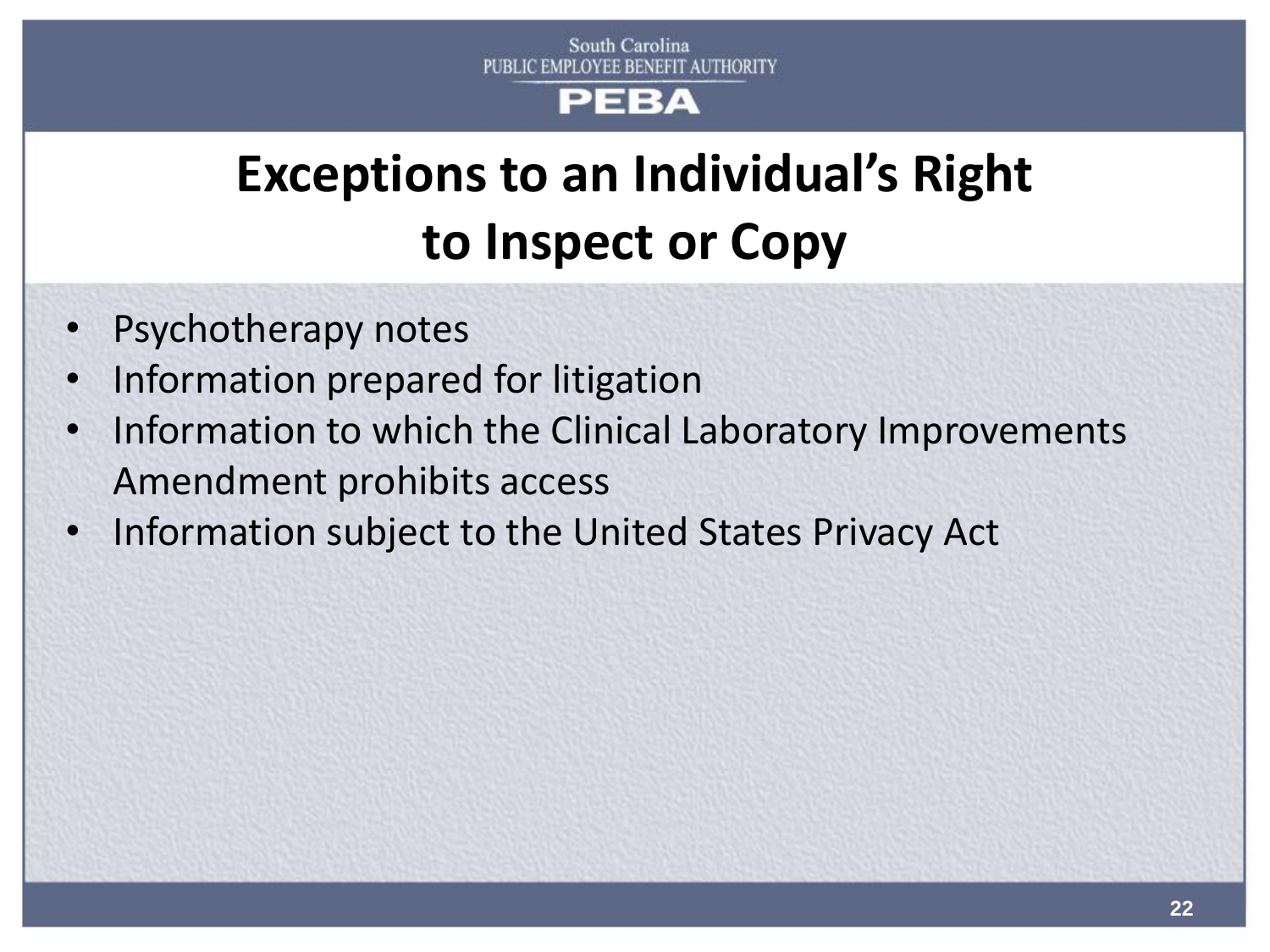### **Exceptions to an Individual's Right to Inspect or Copy**

- Psychotherapy notes
- Information prepared for litigation
- Information to which the Clinical Laboratory Improvements Amendment prohibits access
- Information subject to the United States Privacy Act

PEBA may **deny** a request to inspect and copy if the access to information:

- Would endanger life or safety of requester or another;
- Could cause domestic violence or abuse or;
- If the information was obtained under a promise of confidentiality.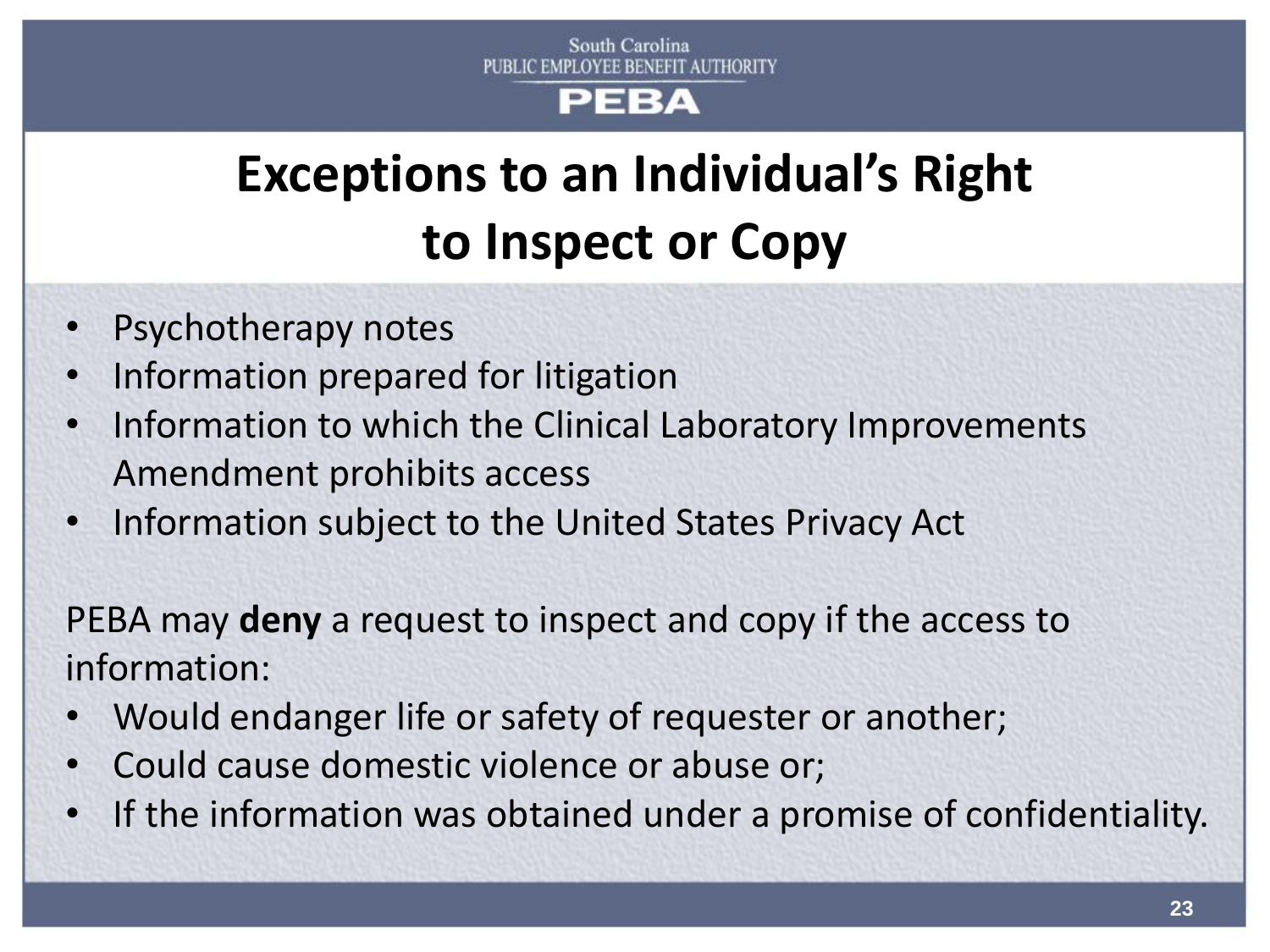#### ЕВА

# **Right to Amend**

- An individual has the right to amend his/her health information if the information is incorrect or incomplete
- An individual may request an amendment for as long as PEBA keeps the information
- A request to amend may be denied if:
	- The information was not created by PEBA
	- The information is not part of the information an individual would be permitted to inspect and copy; or
	- The information on file is accurate and complete.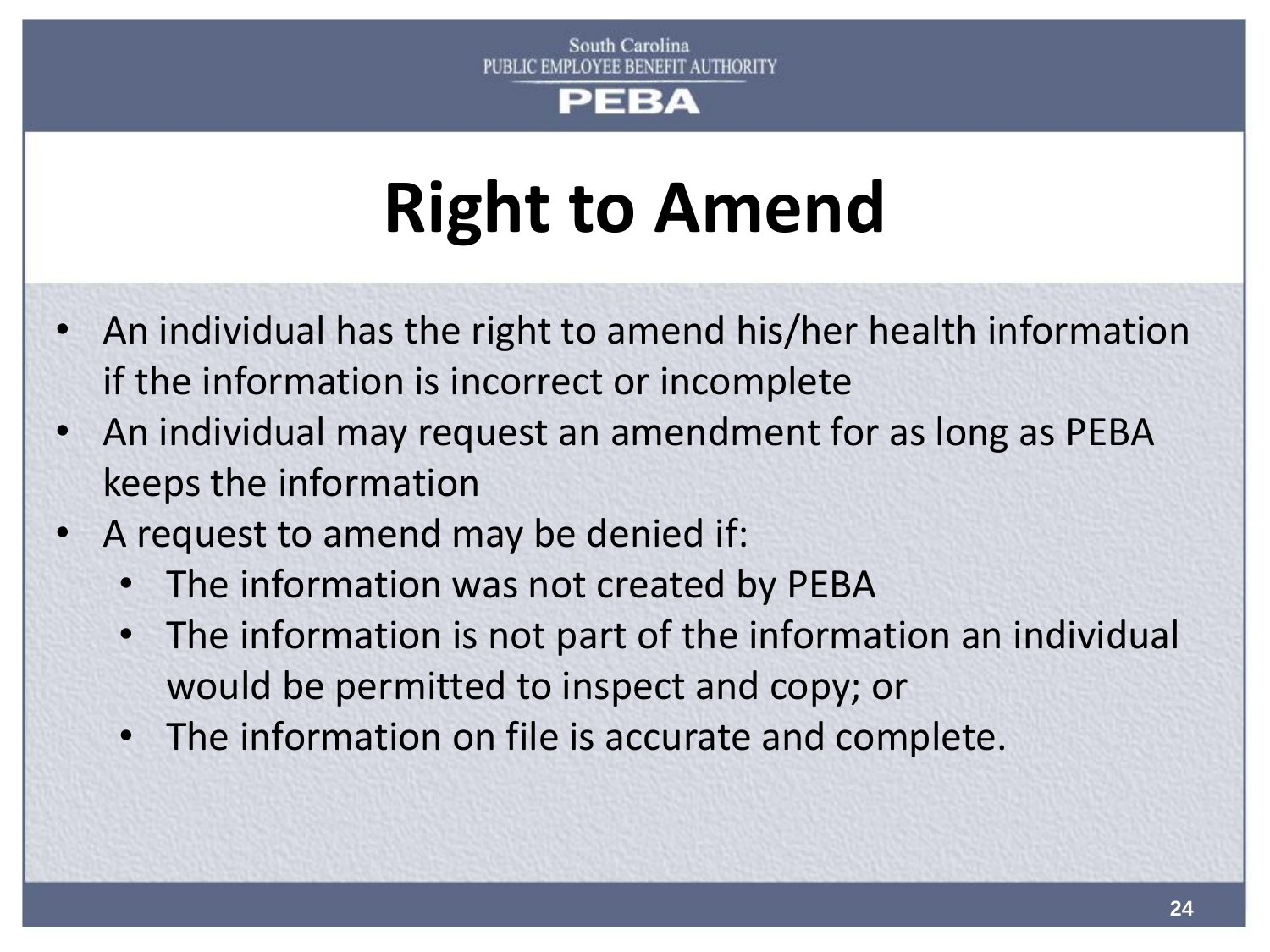### **Right to an Accounting of Disclosures**

- An individual has the right to request a list of the disclosures of his/her health information that PEBA made.
- The first list requested within a 12-month period will be provided free of charge.
- PEBA may charge for additional lists within a 12-month period.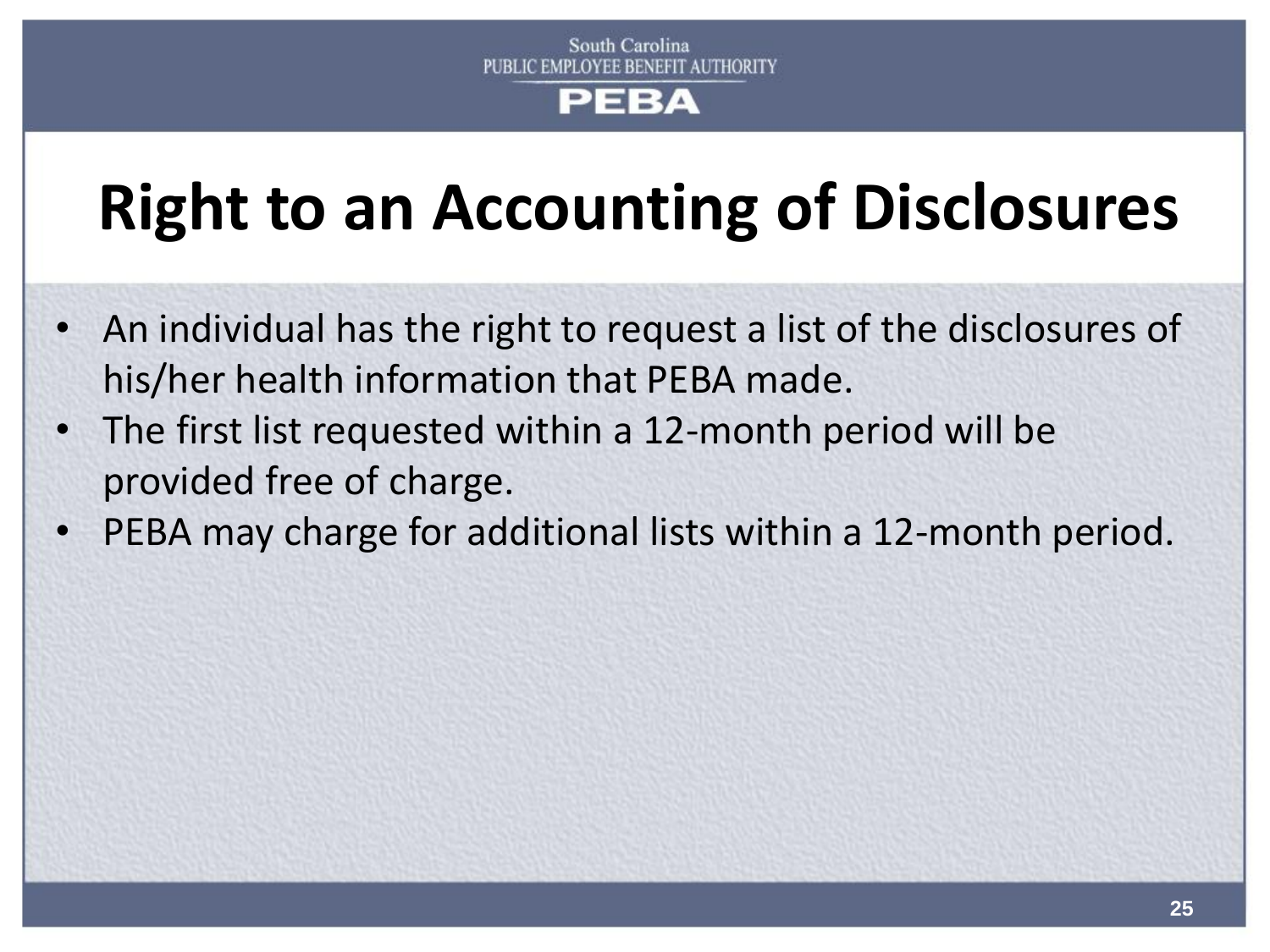#### ЕВА

## **Use and Disclosure**

- PEBA will ask for written permission before it uses or discloses PHI for purposes not covered in the Notice of Privacy Practices.
- If an individual gives written permission to use or disclose information, he/she may revoke that permission at any time by notifying PEBA in writing, and PEBA will no longer use or disclose the information for that purpose.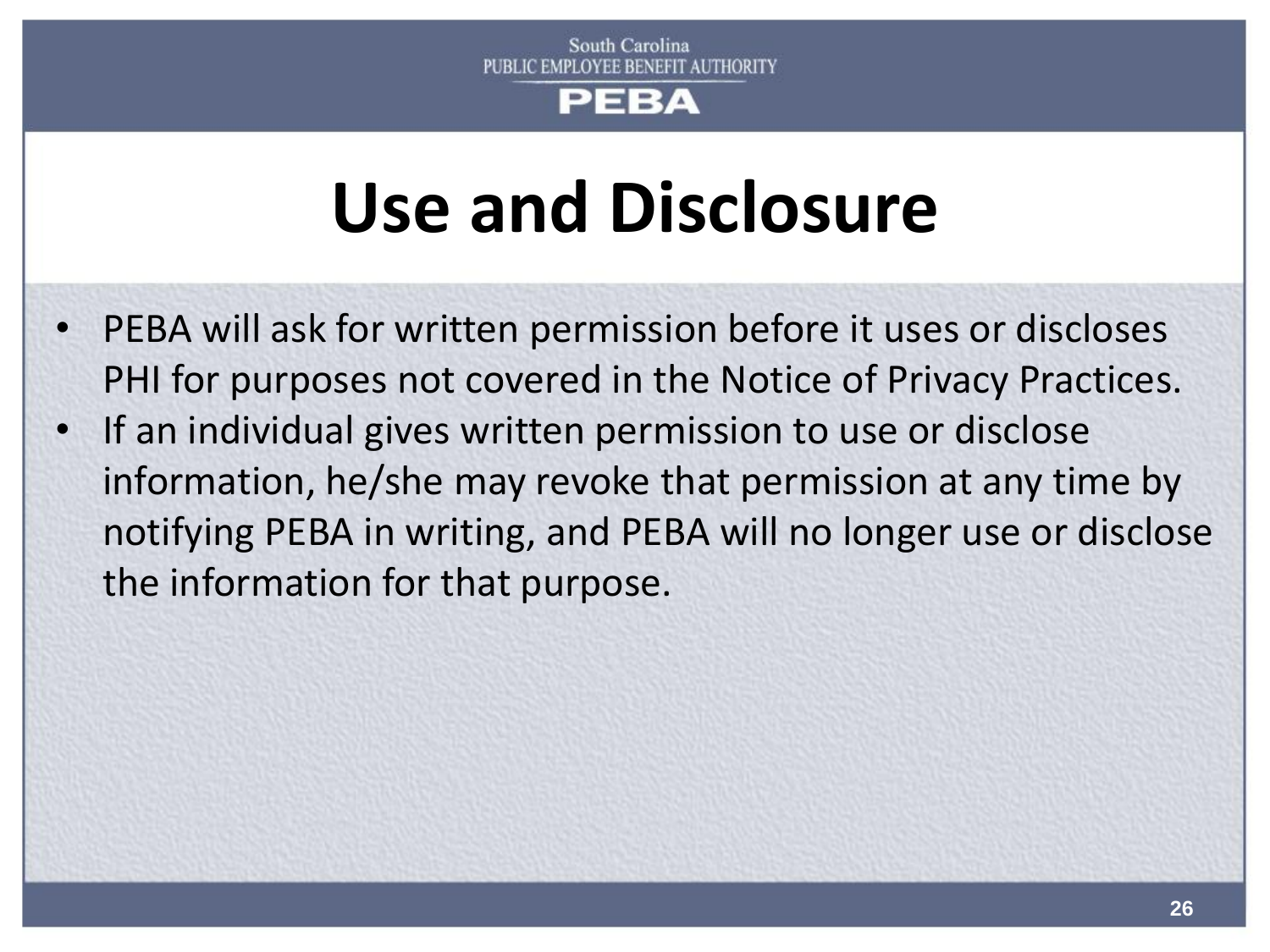### **Right to Request Restrictions of Use and Disclosure**

- An individual may request that PEBA restrict the use and disclosure of his/her PHI.
- PEBA is not required to agree to this request.
- If PEBA does agree, PEBA will comply with the request unless the information is needed to provide emergency treatment.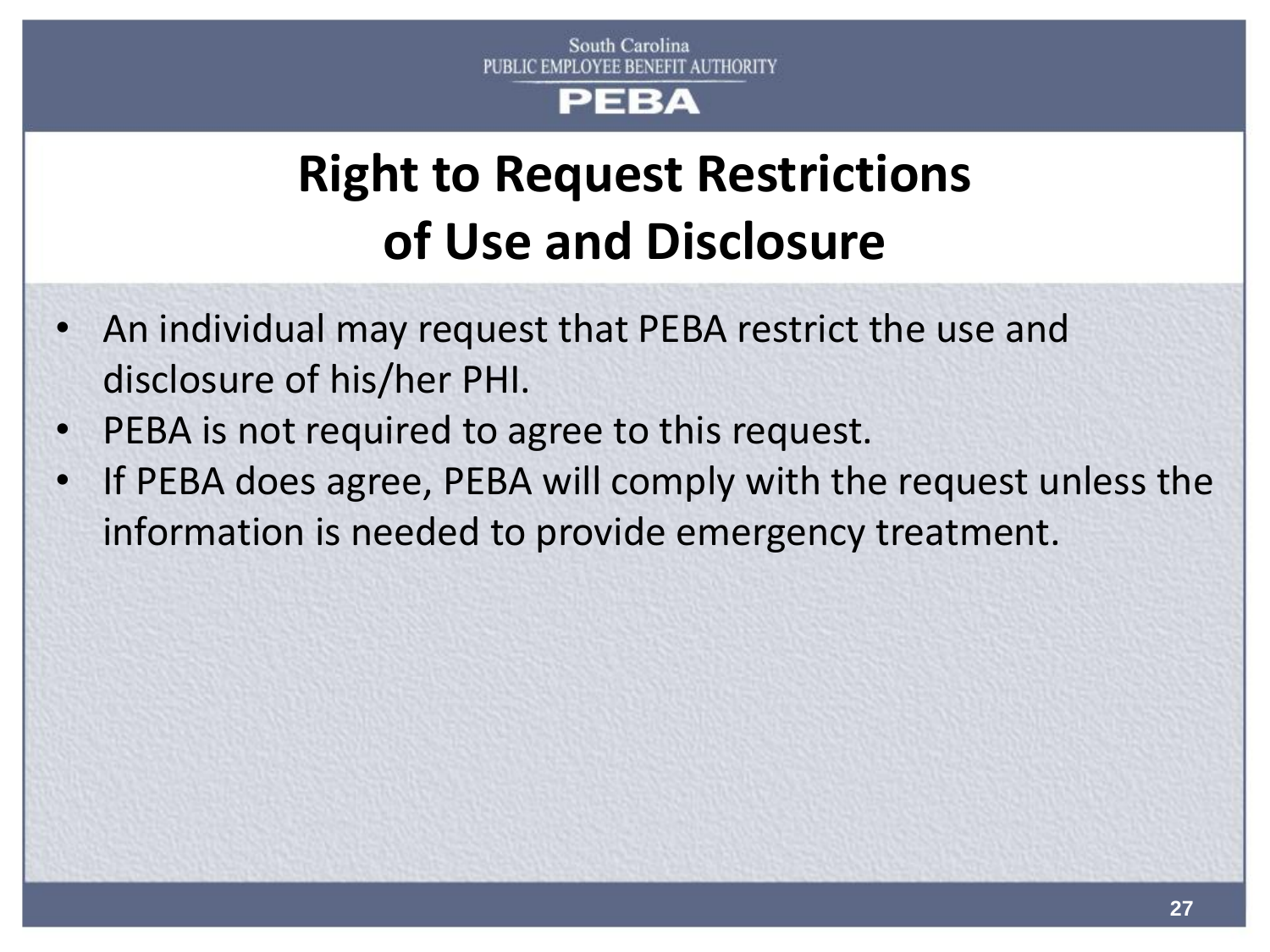### **Right to Receive Confidential Communications**

An individual has the right to receive information:

- At an alternative location;
- By alternative means; and,
- To request that PEBA communicate by certain means or at a certain location.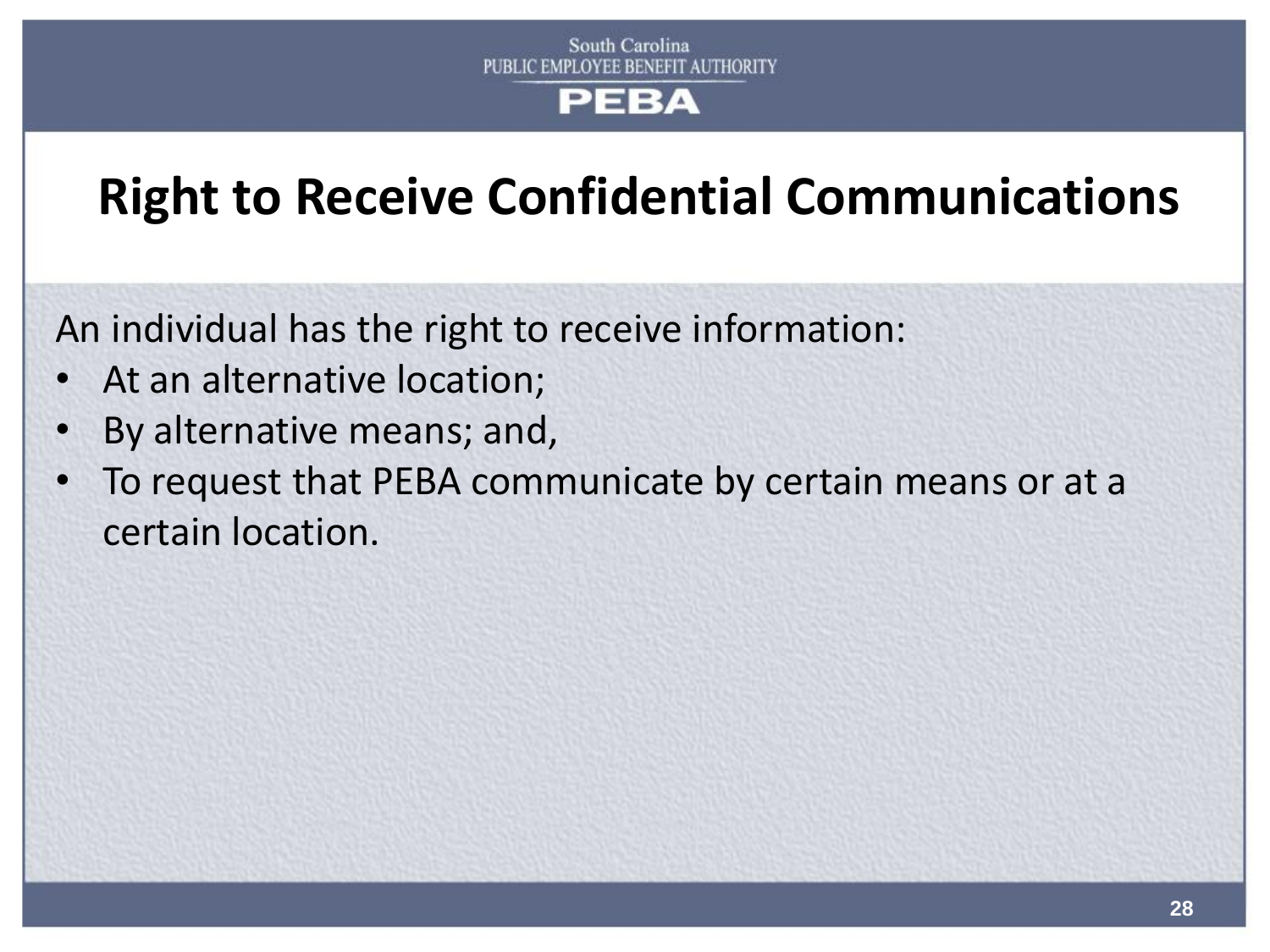### ЕВА

# **Notice of Privacy Practices (NPP)**

- Effective April 14, 2003
- All Plan members and new enrollees receive NPPs when enrolled.
- NPP is posted in PEBA's lobby and on its website, [www.eip.sc.gov](http://www.eip.sc.gov/).
- NPP is available upon request.
- NPP explains all the privacy rights under the HIPAA privacy rule.
- PEBA employees must follow practices described in the NPP.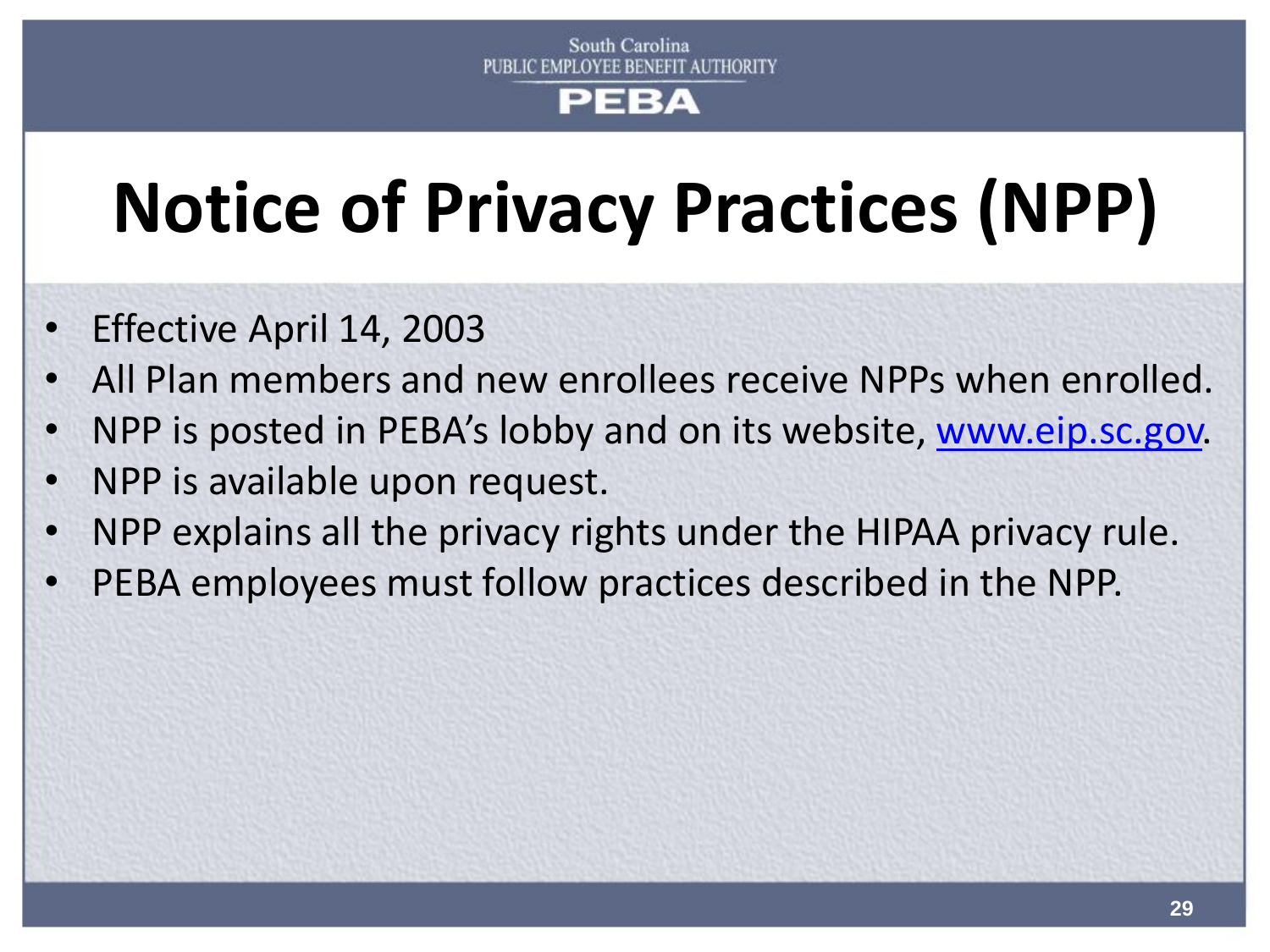# **Right to File Complaints**

If an individual believes his HIPAA rights have been violated, he may file a complaint with the:

- Public Employee Benefit Authority's Privacy Officer;
- Secretary of the U.S. Department of Health and Human Services; or
- Both offices.

Complaints can be filed by anyone, for themselves or on behalf of someone else. PEBA will not intimidate, threaten, coerce, discriminate against or take other retaliatory actions against any individual who files a complaint.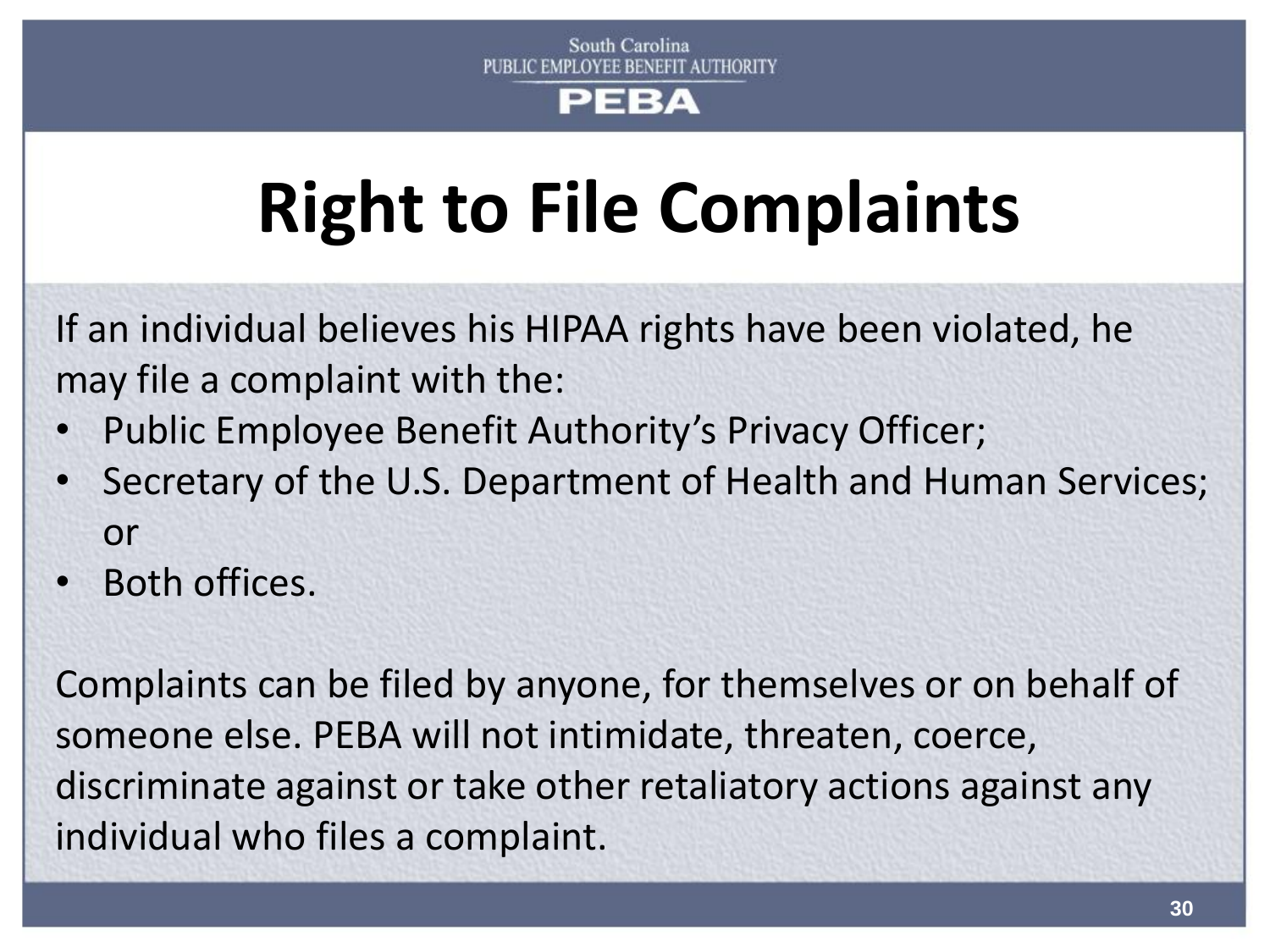## **HIPAA Security Rule Requirements**

There are three Security Rule requirements:

- Administrative standards are the administrative actions, policies, and procedures to manage the selection, development, implementation and maintenance of security measures to protect PHI and to manage the conduct of PEBA workforce in relation to the protection of that information.
- Physical safeguards are physical measures, policies, and procedures to protect a Covered Entity's electronic information systems and related buildings and equipment, from natural and environmental hazards, and unauthorized intrusion.
- Technical safeguards mean technology and the policy and procedures for its use that protect electronic health information and control access to it.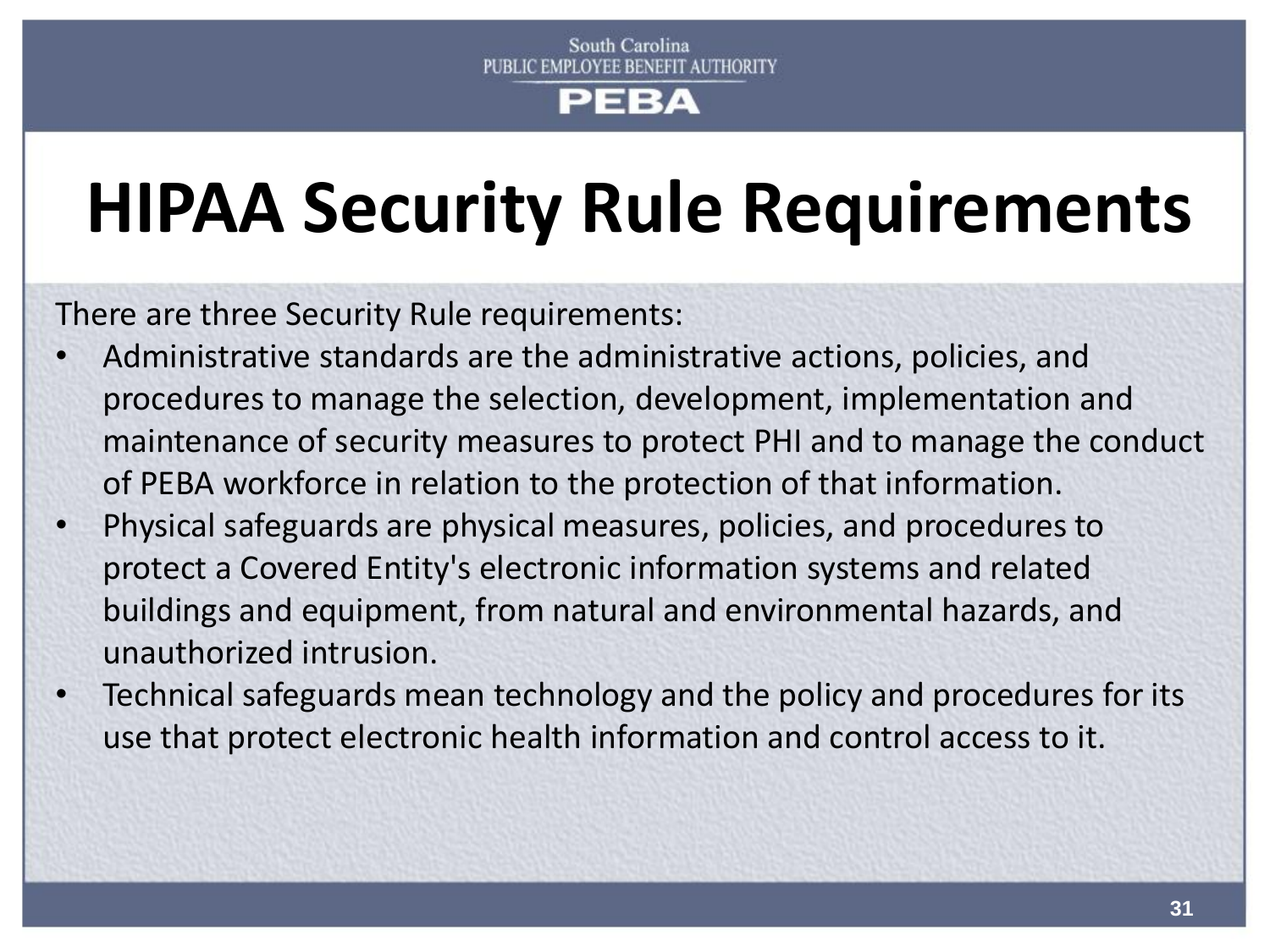

### **Compliance Training**

# **Workstation Use and Security**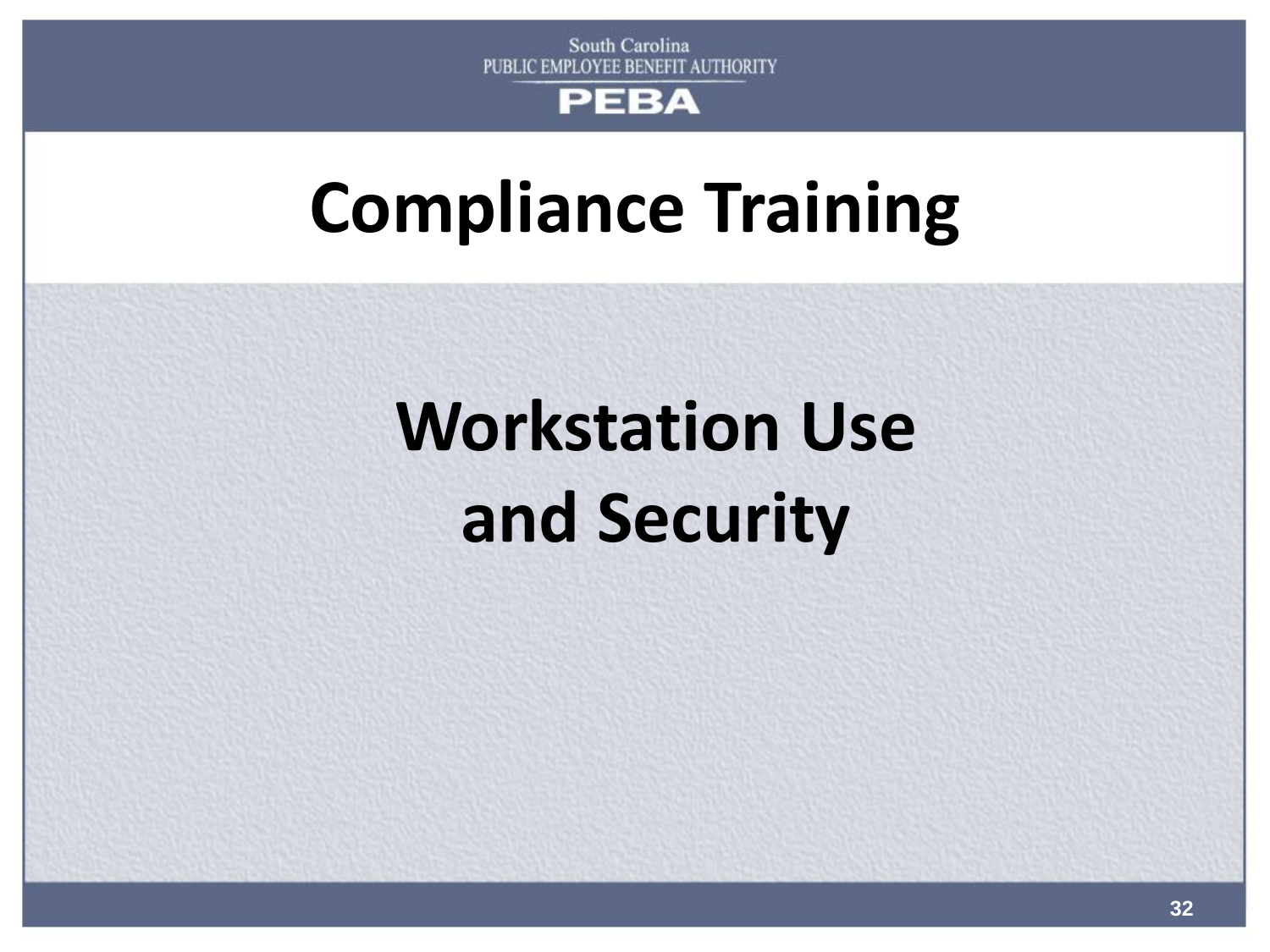# **Workstation Use and Security**

- Access of PHI without subscriber authorization must be limited to purposes permitted and PEBA policies and procedures and federal and state laws.
- Staff shall not load unauthorized software, programs, or files onto PEBA workstations.
- Staff shall not copy PEBA records onto personal devices.
- Monitors should be positioned such that unauthorized persons cannot view information. Offices and cubicles facing the parking garage need to have the shades drawn when there are workers outside.
- All computer users must comply with the Password Management Policy. Passwords must be a minimum of 15 characters.
- Do not share your password with anyone. This includes IT and your supervisor. Additionally, do not write your password on sticky notes or other paper and leave it around or near your computer.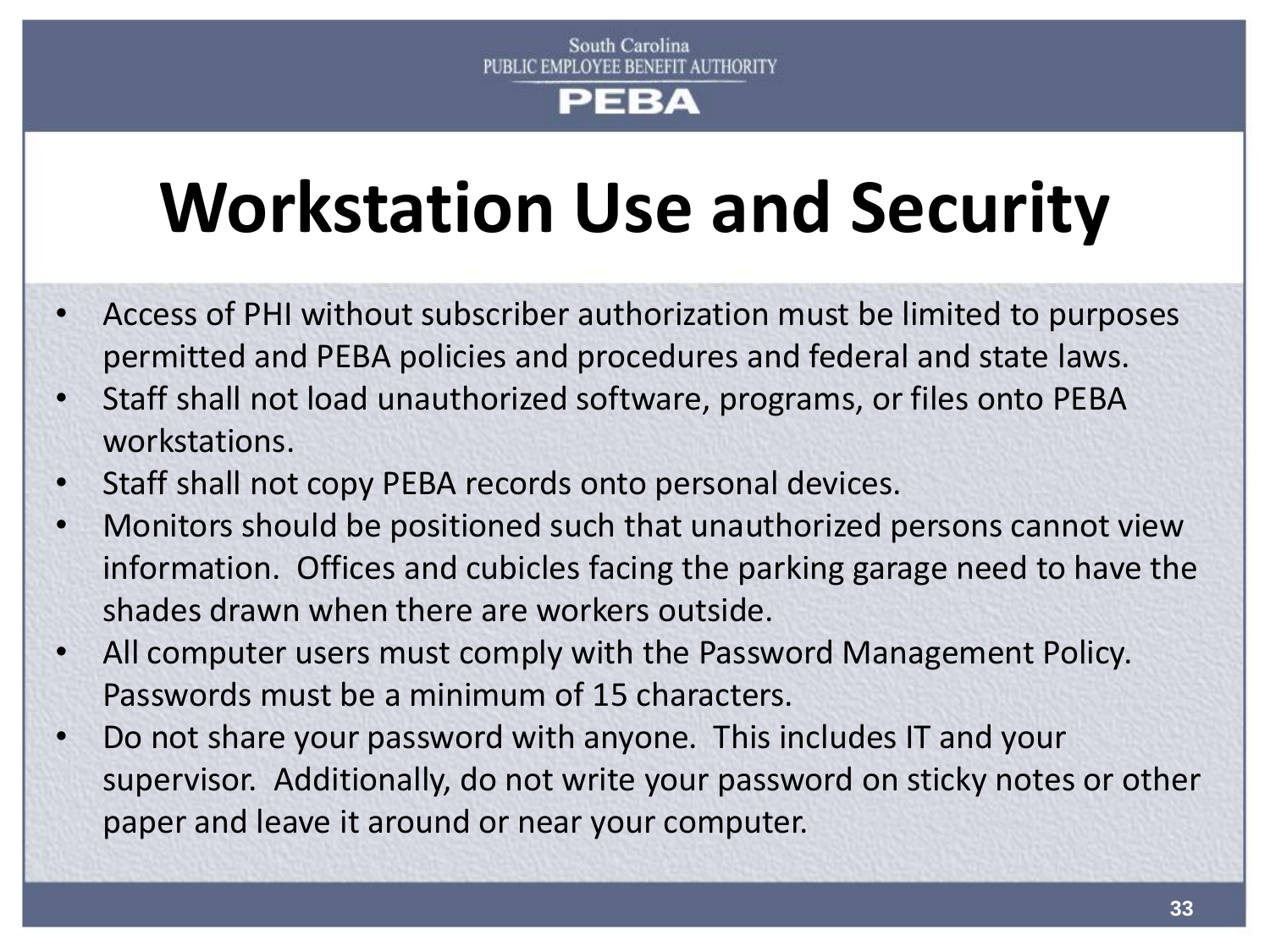# **Workstation Use and Security**

- Do not use someone else's account or spoof
- or send emails that appear to have originated from one source when actually they were sent by another source.
- All workstations, laptops, and Personal Digital Assistants (PDAs) must have power-on passwords activated.
- Staff must lock their computers when leaving workstations unattended.
- Staff must lock their workstations when leaving work area for extended periods.
- Workstations will be inspected to assess their compliance with PEBA Physical Security guidelines (e.g. monitors out of direct view of unauthorized individuals, etc).
- If you give someone access to your account or they learn your password because you did not secure it or your computer, you may be subject to disciplinary action up to, and including, termination of employment with PEBA**.**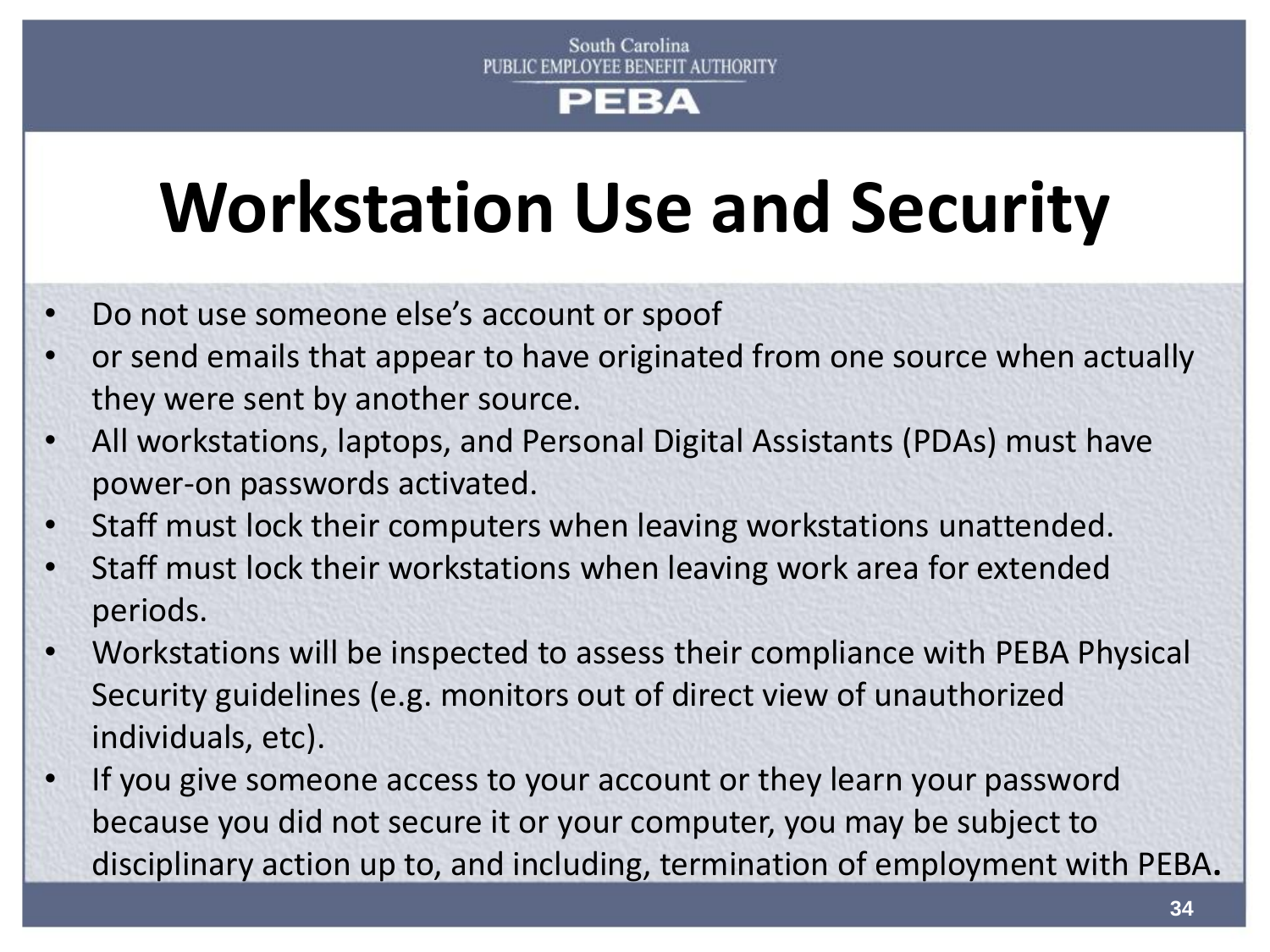# **Email and Malicious Software**

- Do not open emails unless you know the sender. If you receive email from an unknown sender, contact IT. Please inspect email addresses carefully to ensure they are from a legitimate source.
- Do not open links in emails without confirming with the sender the validity of the links.
- Do not give your work email address for any personal emails.
- Never download files from the Internet.
- Never install any software yourself; IT staff should install all software on PEBA
- computers.
- Never install any personal software on PEBA computers.
- Do not make illegal copies of any software.
- Notify your Security Officer if you suspect your password has been compromised.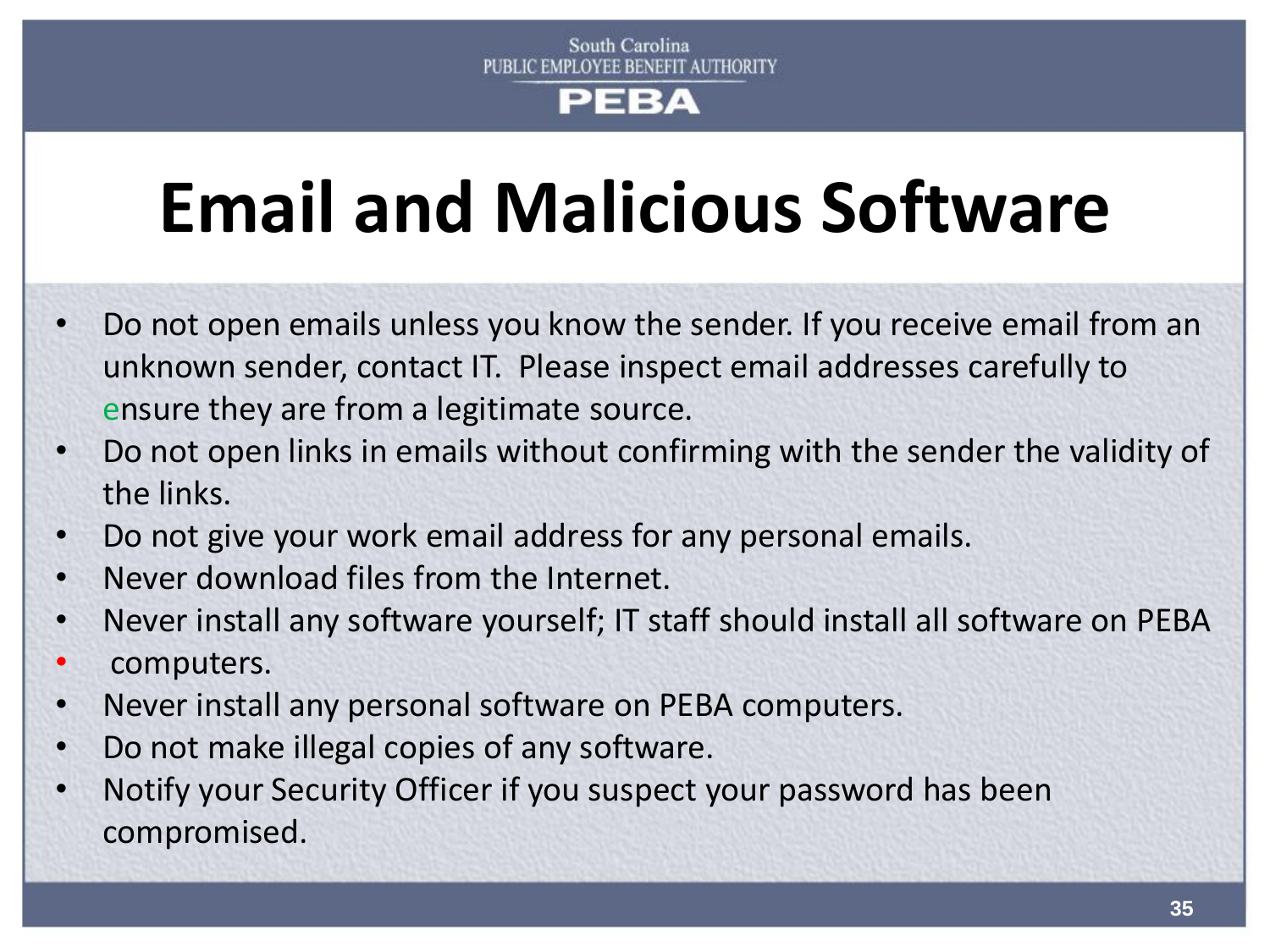#### South Carolina PUBLIC EMPLOYEE BENEFIT AUTHORITY



# **Log-ins**

Immediately report any of the following to your supervisor or the Security Officer:

- If someone is using another's password;
- If someone is asking for your password;
- If your screen suddenly looks different; or
- If there is any other unusual or out-of-the ordinary situation.
- PEBA's internal systems are for conducting PEBA's business as authorized by PEBA management.
- Unauthorized use of PEBA assets is not permitted.
- Users of PEBA systems shall access only those resources for which they are authorized.
- Your activities and the computer resources you access will be monitored.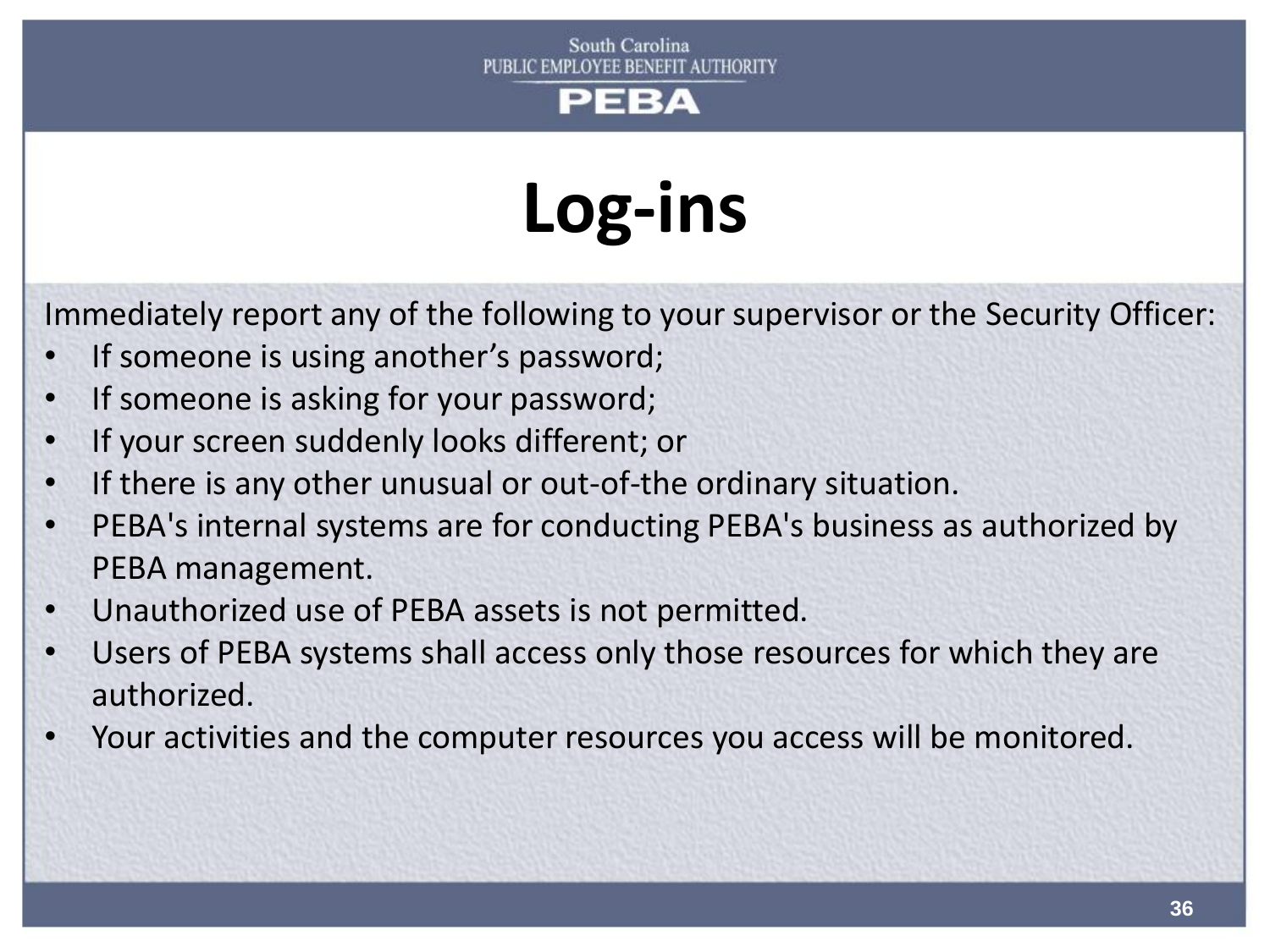## **Transmissions**

- Every effort will be made to avoid or limit the transmission of PHI via electronic means (e.g. faxing or emailing); and then, only with the proper protocols and disclaimers in place.
- Any documents to be sent via fax should be sent via electronic fax, if possible. If not possible, the sender must remain at the machine until the transmission is complete to remove material from the machine.
- Fax machines and copiers should also be regularly checked for, and cleared of, material containing PHI. This is the responsibility of every staff member.
- Emails containing PHI should be sent using the secure email function.
	- Instructions for sending secure emails are located on the I: drive in the HIPAA Privacy and Security Policies and Procedures folder.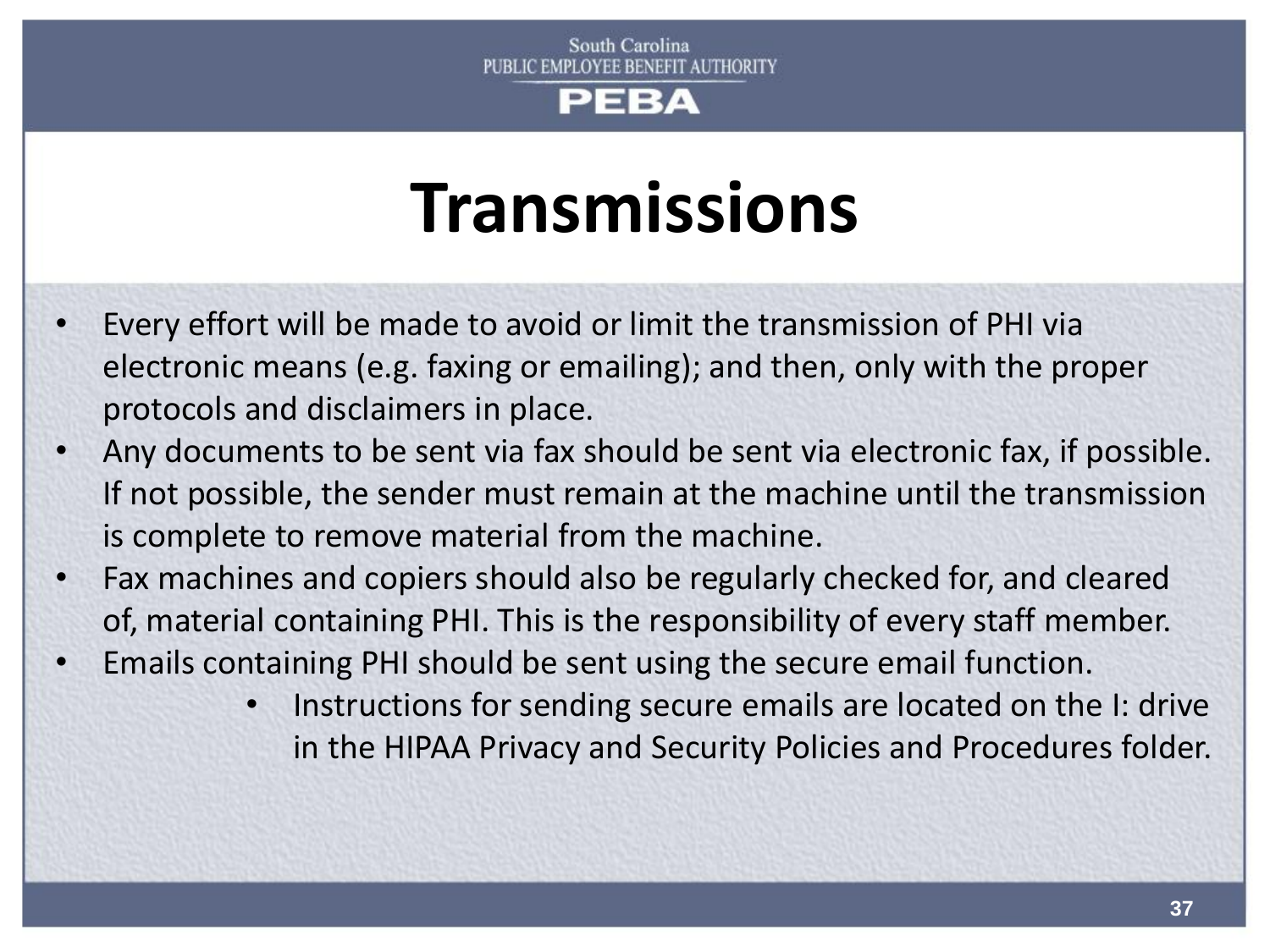## **Transmissions**

- Documents containing PHI must be placed in the locked shred bins located throughout PEBA offices No materials containing PHI may be left on photocopiers, fax machines or exposed on any work area.
- Telephones, voicemail and answering machines are not secure. Do not discuss PHI over speakerphone, and do not leave messages containing PHI on an answering machine.
- Be certain that you are talking to the subscriber or their authorized representative when giving subscriber information over the phone, just as if you were providing the information in person.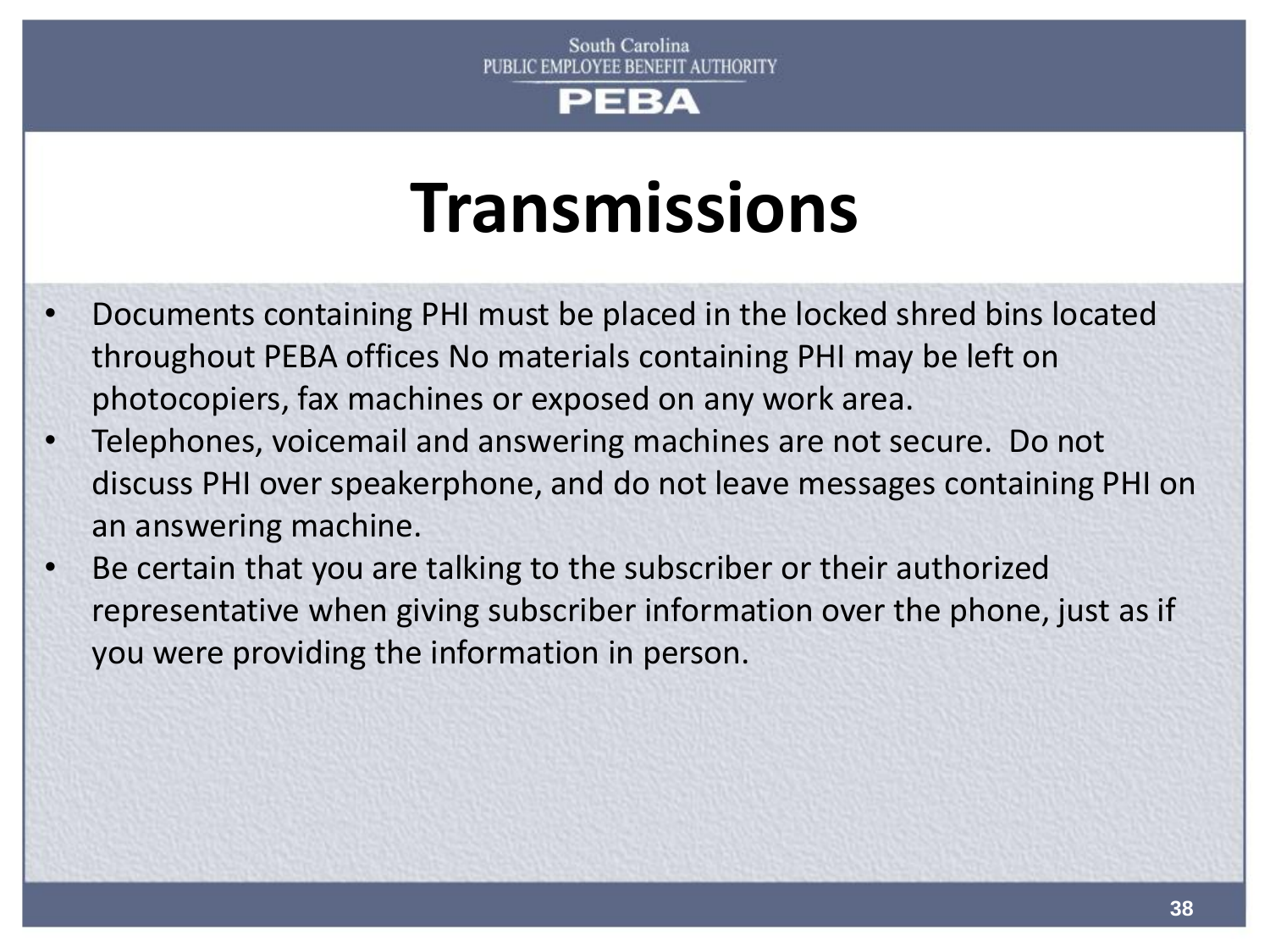# **Physical Security Safeguards**

PEBA shall make every effort to control access to its offices.

- PEBA employees shall wear their picture ID badges while on PEBA premises.
- All external doors providing external access (except for the reception entrance) will remain locked at all times.
- The reception area must be attended by at least one PEBA employee at all times that the reception entrance doors are open (regular business hours).
- ALL visitors (non-PEBA employees) are required to sign in with reception, wear a visitor's badge, and be escorted while in any area where PHI may be present. Even if the visitors have a visitor's badge, they must still be escorted.
- Visitors to PEBA
- are only allowed inside the offices during regular business hours.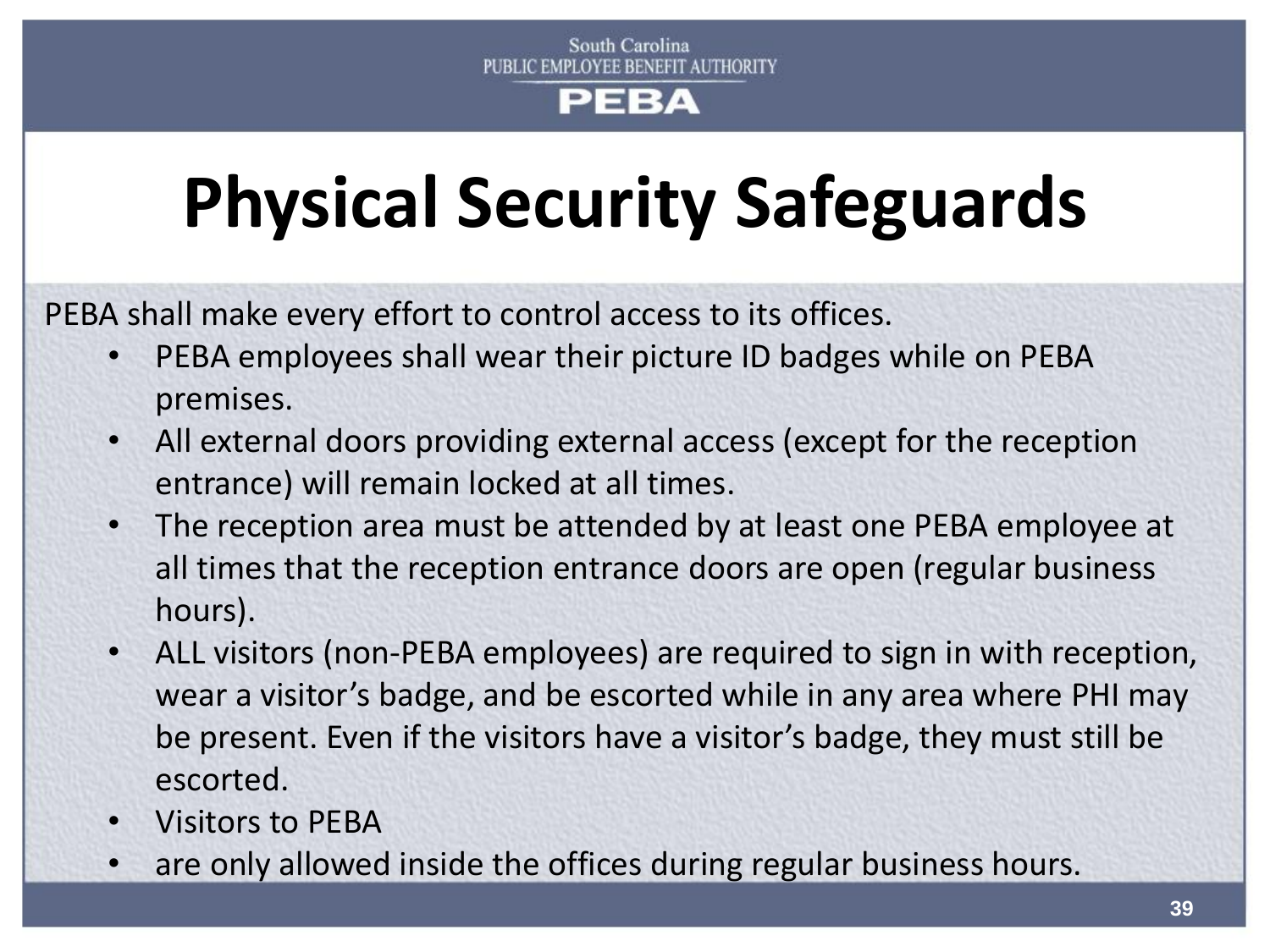# **Physical Security Safeguards**

- Designated locked doors shall not be temporarily unlocked or propped open, with the exception of emergency situations.
- All PEBA employees must have an access swipe card, provided by PEBA administration, to access PEBA offices.
- Do not lend your badge or swipe card to anyone.
- Employees are responsible for the security and possession of their access cards.
- Employees should escort unidentified and unauthorized persons to the reception entrance during regular business hours. If an employee is concerned about a visitor, he or she should call the receptionist and ask the receptionist
- to contact the Bureau of Protective Services.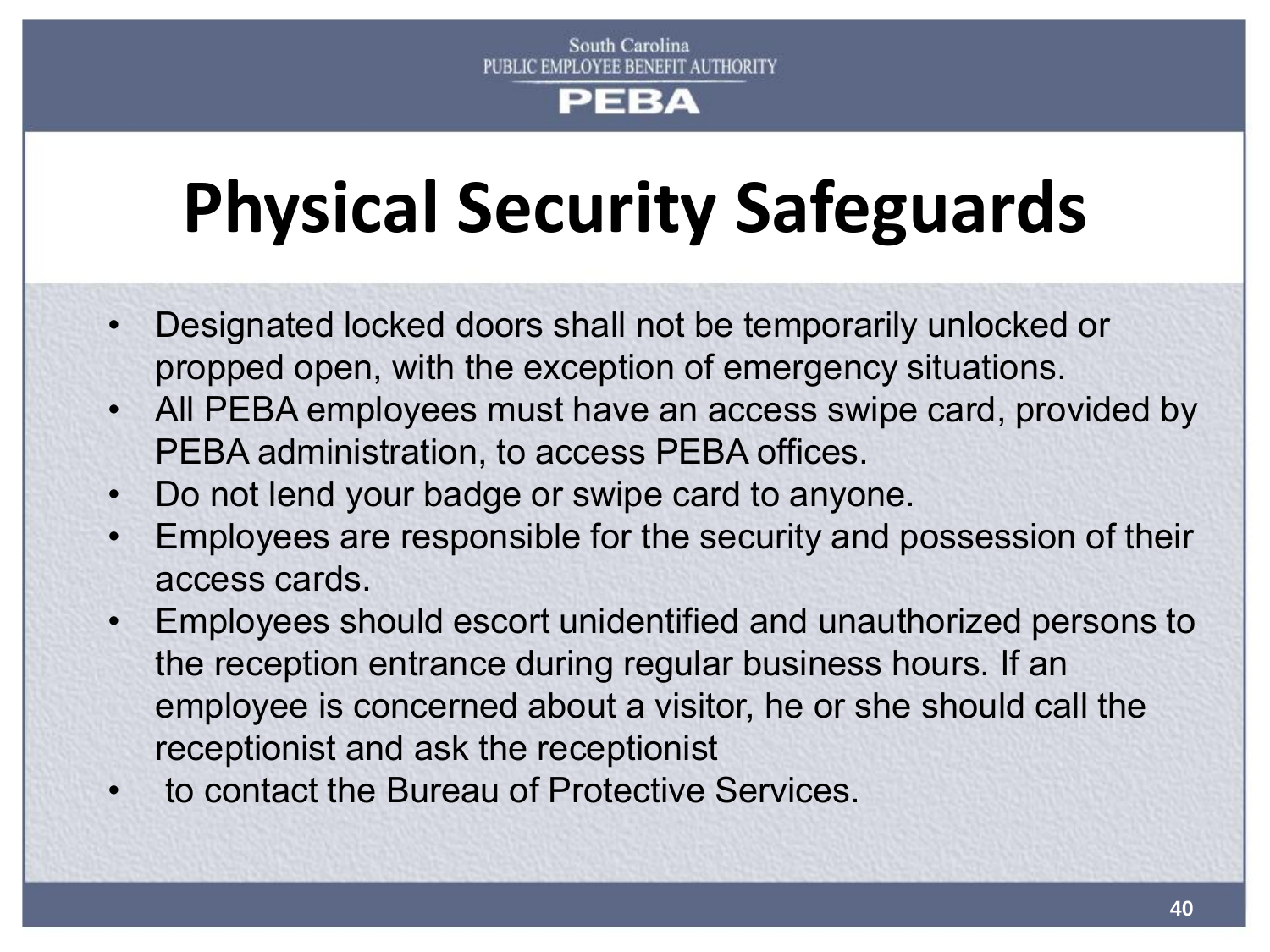# **Physical Security Safeguards**

- Employees must clear desks and workspaces of any sensitive documents or PHI at the end of each workday and place these documents in a secure location to prevent inadvertent disclosure.
- All unsecured areas (desks, work areas, faxes, copiers, etc.) should be cleared of all documents containing PHI when not in use.
- If an employee loses a swipe card or keys to his or her desk or office, the employee
- must notify the HIPAA Security Officer.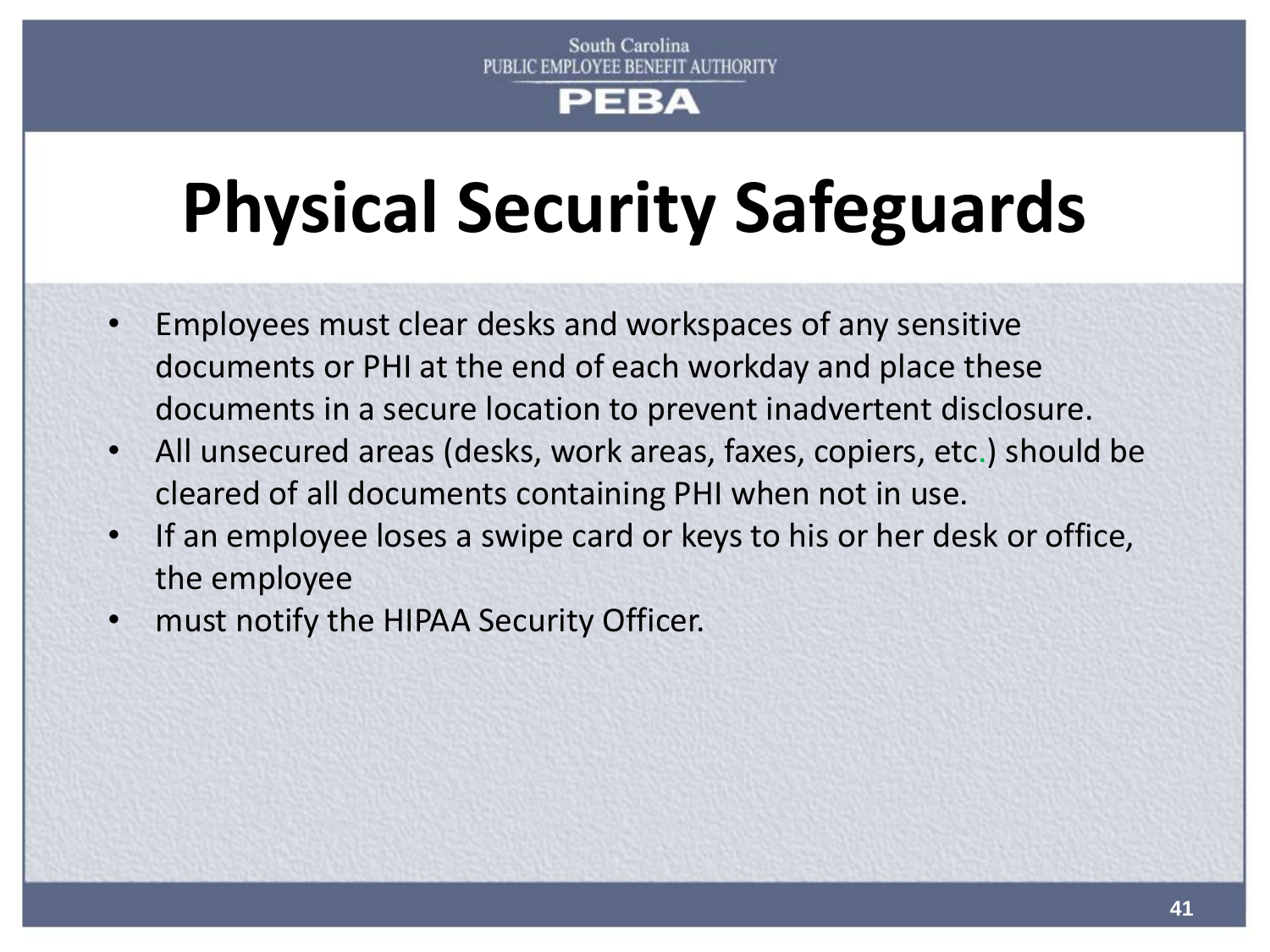## **Records Retention**

PEBA must maintain all records for a minimum of six years from the date of creation or the date it last was in effect, whichever is later.

This includes:

- Any information pertaining to a request of disclosure of PHI.
- Complaints and their dispositions.
- The designee for the position of Privacy Officer, who is responsible for developing policies and procedures and receiving complaints.
- Documentation of PEBA policies and procedures along with changes.
- Changes to the Notice of Privacy Practices.
- Documentation of any restriction or disclosure to which PEBA had agreed pursuant to a request.
- Documentation of training of PEBA personnel regarding HIPAA.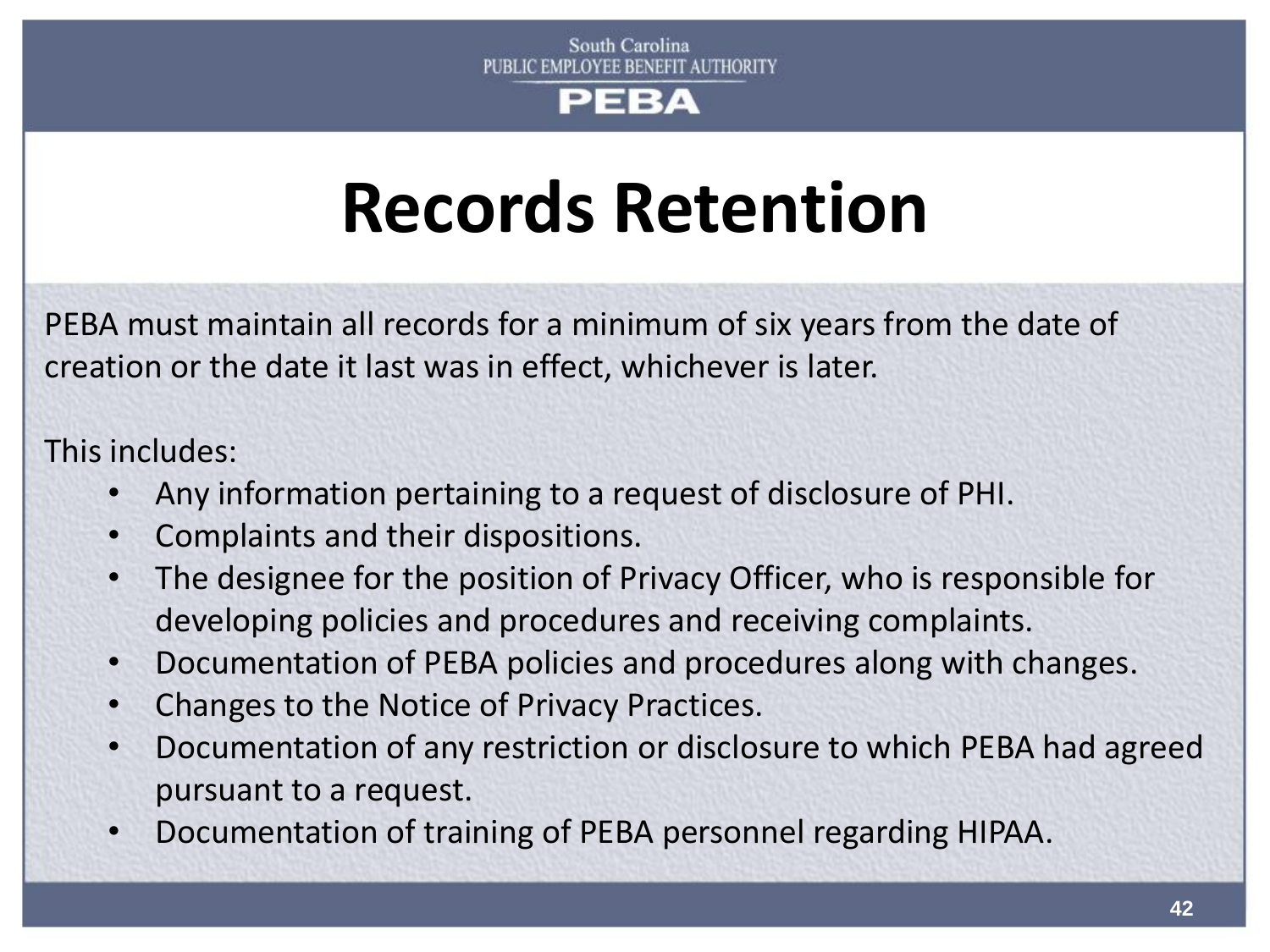## **Software Change Requests**

## Do not use PHI as examples to define problems for software changes.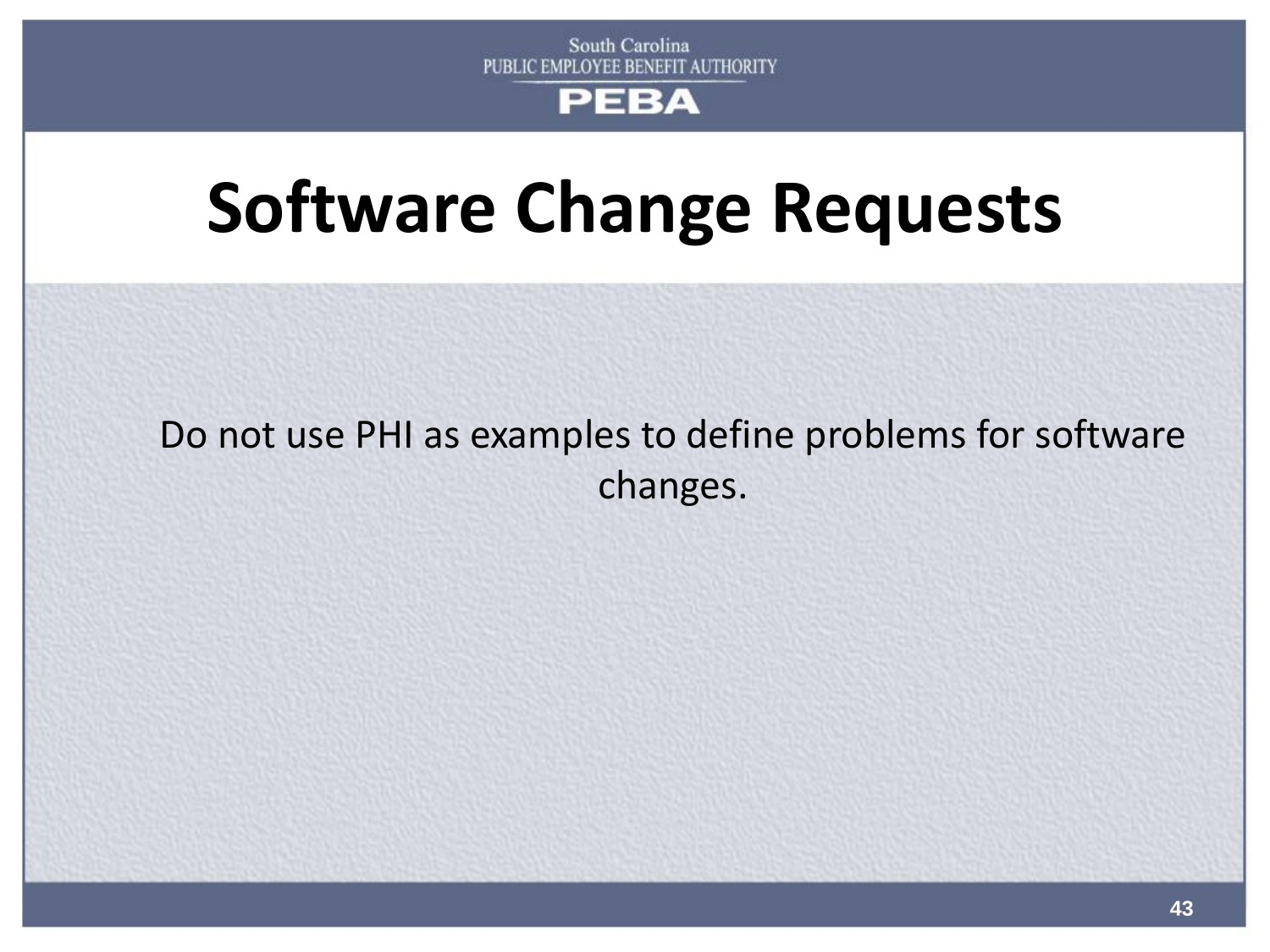## **Security Issues**

- Virus attack
- Misdirected Fax
- E-mail to wrong person
- Corrupt back-up tape
- Stolen computer/CD
- Using another's password
- Posting passwords
- Any improper disposal of PHI
- Workstation logged on while not in use
- Unsupervised visitors
- Impersonating another
- Theft of PHI
- Providing a terminated employee access to any PEBA information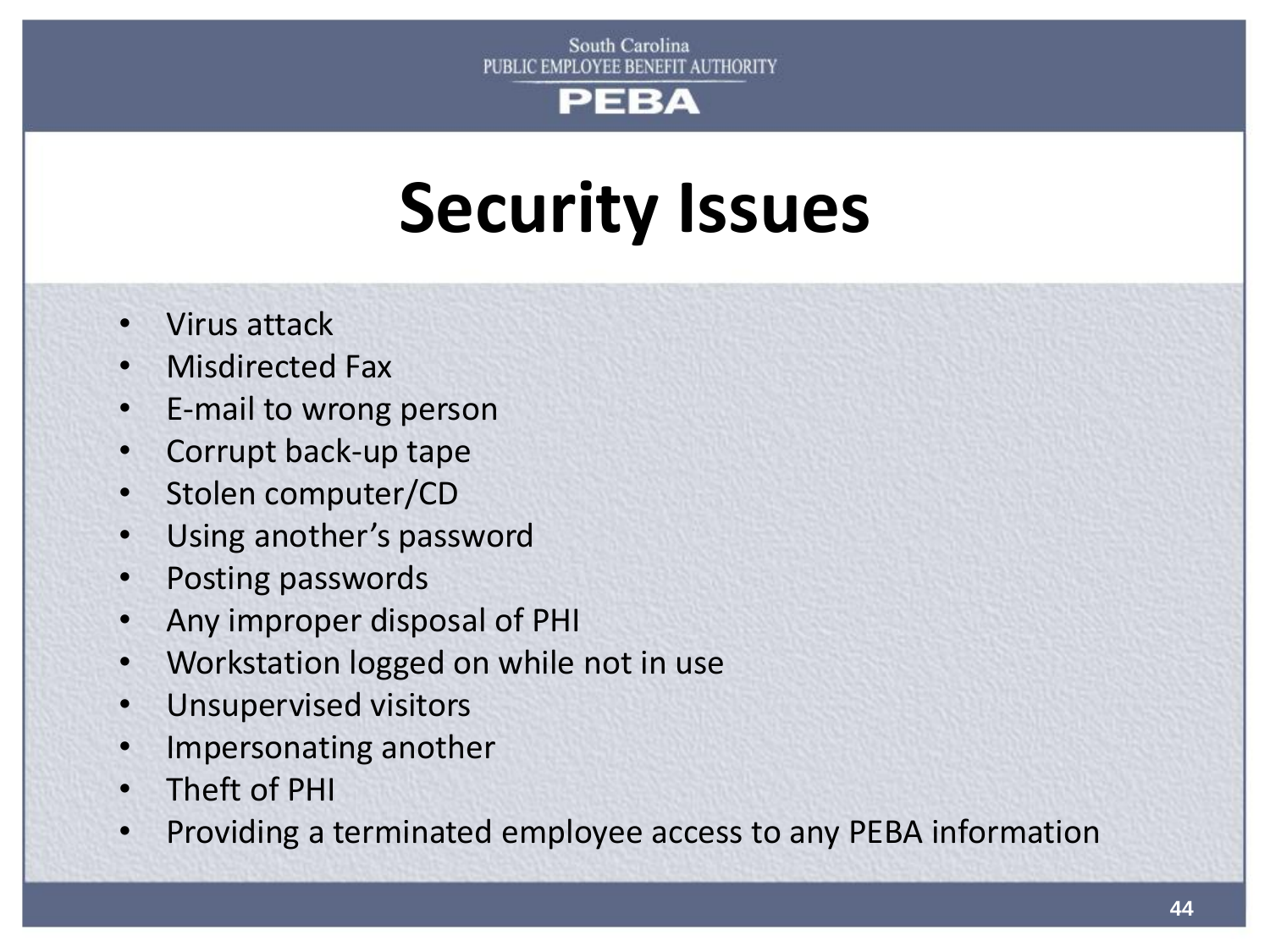## **Reporting Security Issues**

- Notify your supervisor immediately. If a supervisor is not available, notify the Security or Privacy Officer. Notification may be verbal or in writing. If the notification is initially verbal, you may also be asked to put the notification in writing.
- PEBA will not retaliate against anyone for reporting an incident or a potential incident.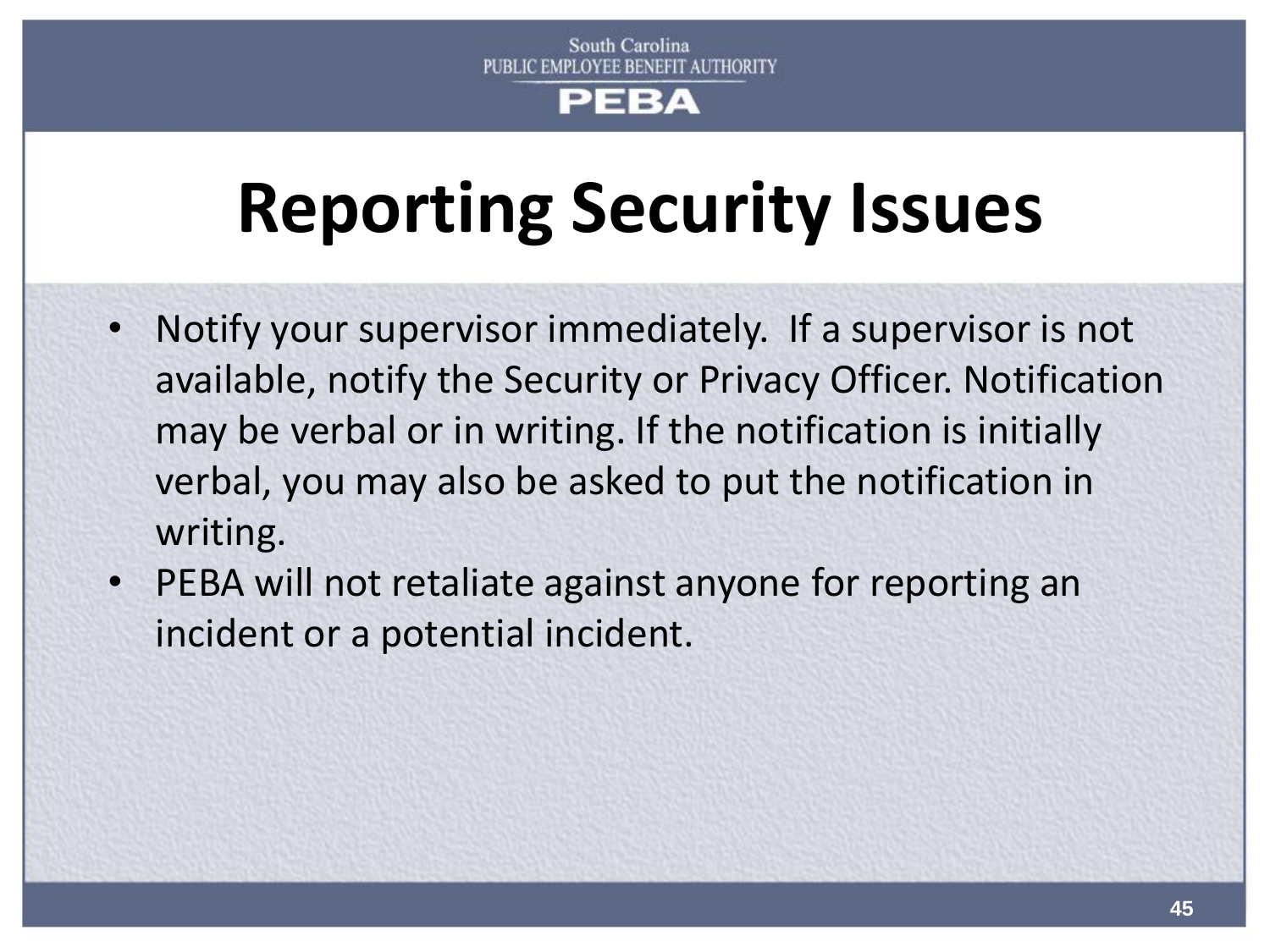## **Reporting Authorities**

Incidents should be reported to:

- Your supervisor
- Security Officer Sue Sadik 737-2066
- Privacy Officer 734-2267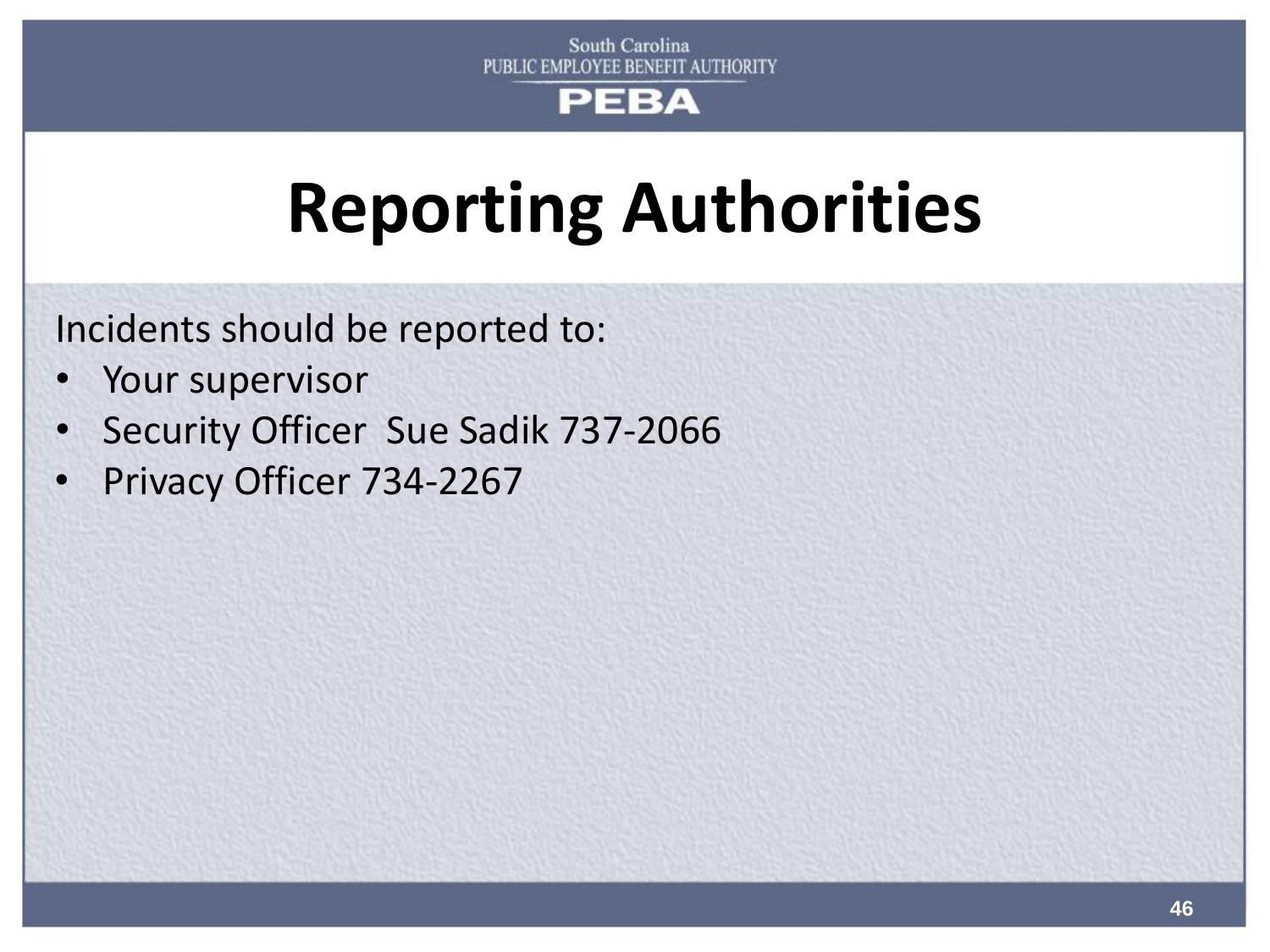## **Enforcement of HIPAA Provisions**

The Secretary of the Department of Health and Human Services (HHS) has the authority to impose:

- Civil penalties;
- Criminal penalties; or
- Both

for violations of HIPAA provisions.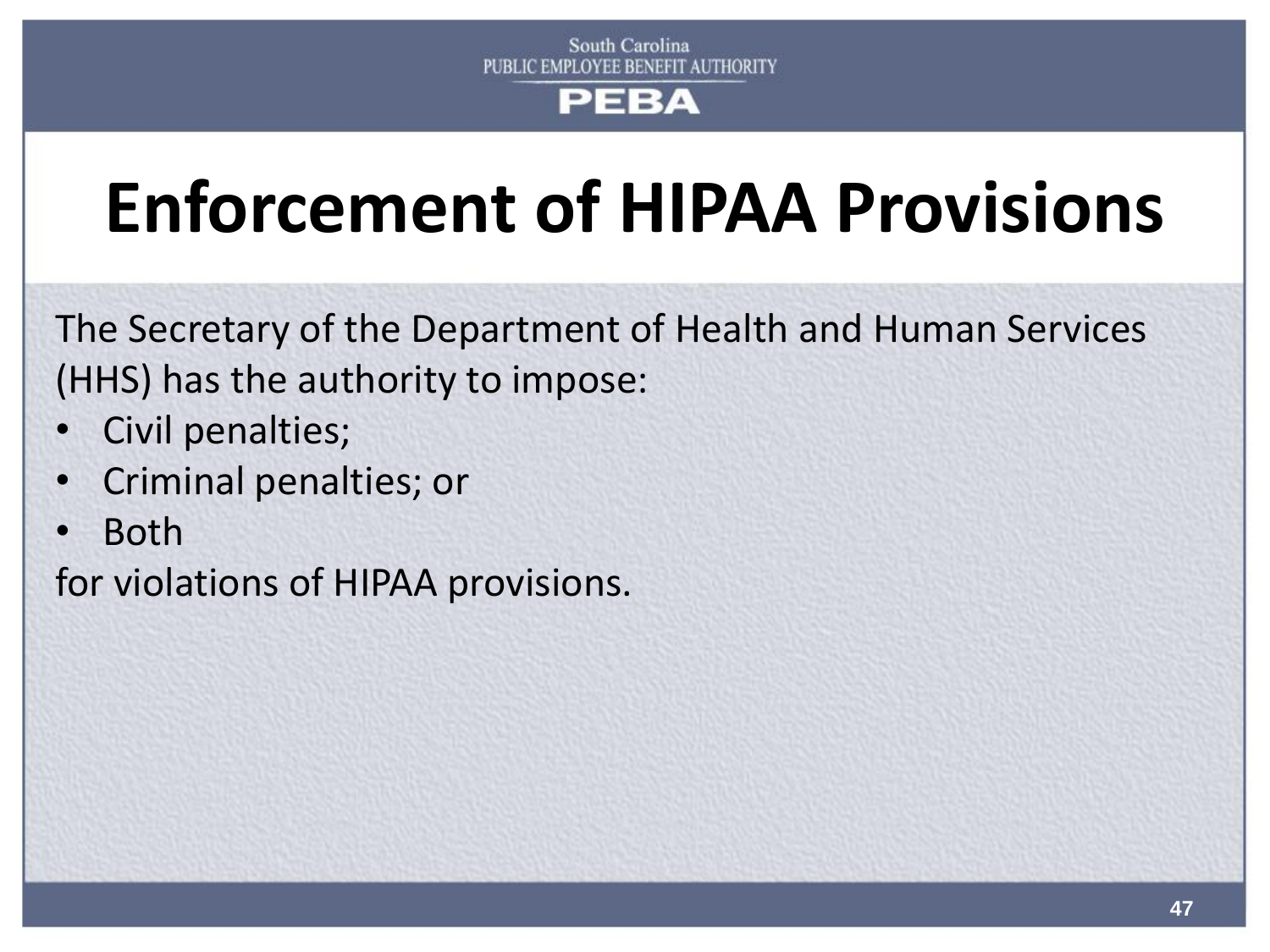### **PUBLIC EMPLOYEE BENEFIT AUTHORITY AGENDA ITEM**

#### **Wednesday, May 15, 2013 Health Agenda**

**1. Subject:** Health Budget Update

**2. Summary:** The Senate Finance Committee passed their version of the Appropriations Bill on May 8. The Senate began budget deliberations on Monday, May 13.

#### **Background Information:**

**3. What is Board asked to do?** Receive as Information

#### **4. Supporting Documents:**

- (a) Attached:
	- 1. Budget summary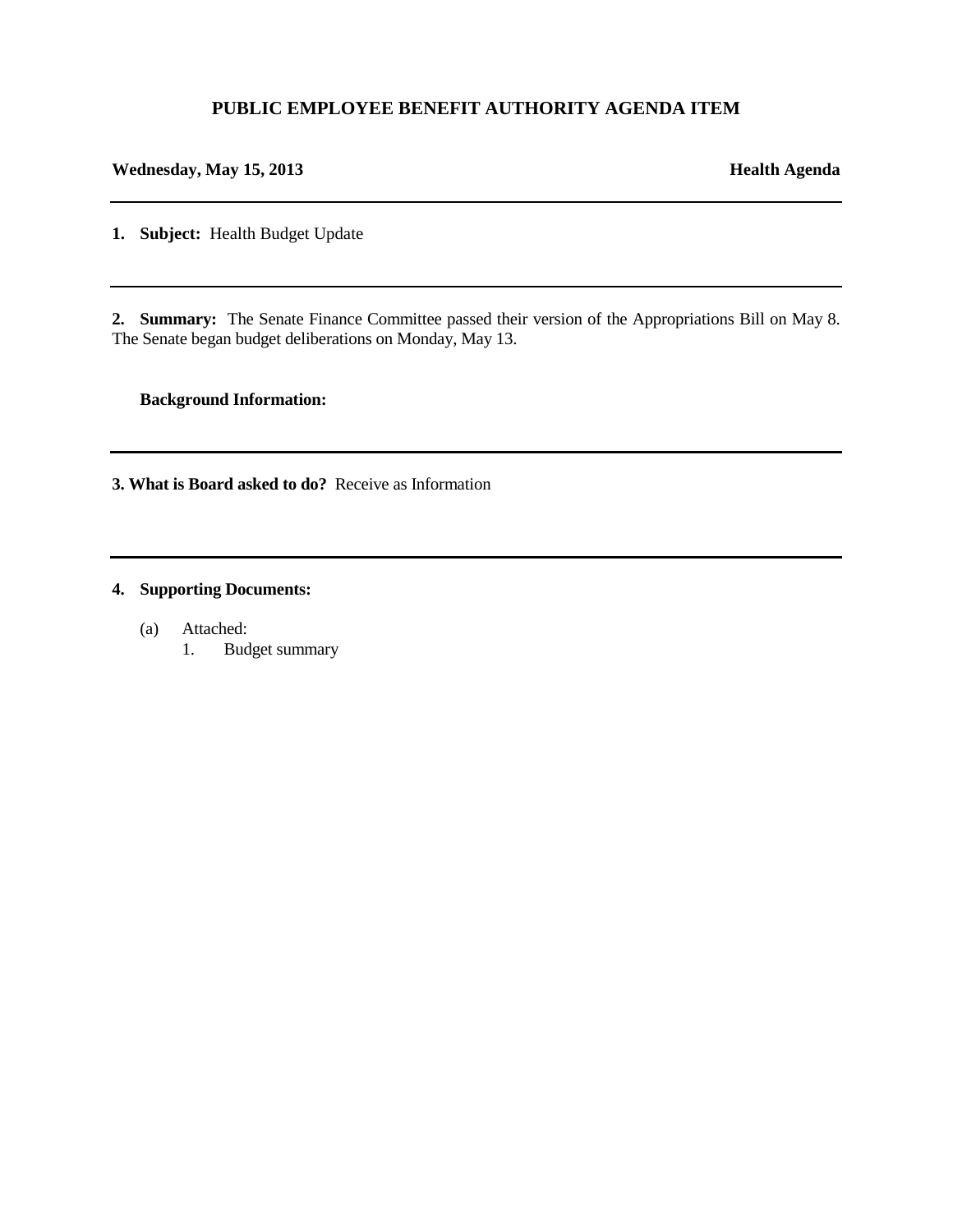### **FY 2013-2014 Budget Process H.3710**

### **Governor's Recommendation:**

"An additional \$78,371,427 for increased employer contributions for employee healthcare and benefits, assuming that the split between the employer and the employee's share of these costs remains as it is today."

#### **House of Representatives passed (March)**:

\$ 58,991,000 Recurring \$ 15,819,245 (Agency Beginning Base) \$ 74,810,245 Recurring **\*** Includes a 6.8% Employer-only premium increase; no subscriber premium increase but increases copays by 20%. (Pursuant to Proviso 105.7)

#### **New provisos:**

*105.6. (PEBA: Tobacco User Differential Study) The Public Employee Benefit Authority shall conduct a study to determine if it is in the best interest of the state and the State Health Plan to differentiate between tobacco users by category of product used and non-users regarding rates charged to enrollees in its health plans by imposing a surcharge on enrollee rates based upon the category of tobacco product used. Recommendations shall include, but not be limited to an appropriate surcharge to be assessed and shall be submitted to the Chairman of the Senate Finance Committee and the Chairman of the House Ways and Means Committee by October 1, 2013.*

 *105.7. (PEBA: FY 2014 State Health Plan) Of the funds authorized for the State Health Plan in Plan Year 2014 pursuant to Section 1-11-710(A)(2) of the 1976 Code, an employer premium increase of 6.8% and a subscriber premium increase of 0% for each tier (subscriber, subscriber/spouse, subscriber/children, full family) will result for the standard State Health Plan in Plan Year 2014. Copayment increases for participants of the State Health Plan in Plan Year 2014 shall not exceed 20%. Notwithstanding the foregoing, pursuant to Section 1-11-710(A)(3), the Public Employee Benefit Authority may adjust the plan, benefits, or contributions of the State Health Plan during Plan Year 2014 to ensure the fiscal stability of the Plan.*

|                            |               | <b>Fstimated</b><br>20% Co-pay<br>increases<br>from House |
|----------------------------|---------------|-----------------------------------------------------------|
|                            | Current       | <b>Budget</b>                                             |
| Deductible                 | \$350/\$700   | \$420/\$840                                               |
| Coinsurance max            | \$2000/\$4000 | \$2400/\$4800                                             |
| Physician co-pay           | \$10          | \$12                                                      |
| Emergency room co-pay      | \$125         | \$150                                                     |
| Outpatient Hospital co-pay | \$75          | \$90                                                      |
| Pharmacy co-pay            | \$9/\$30/\$50 | \$9/\$36/\$60                                             |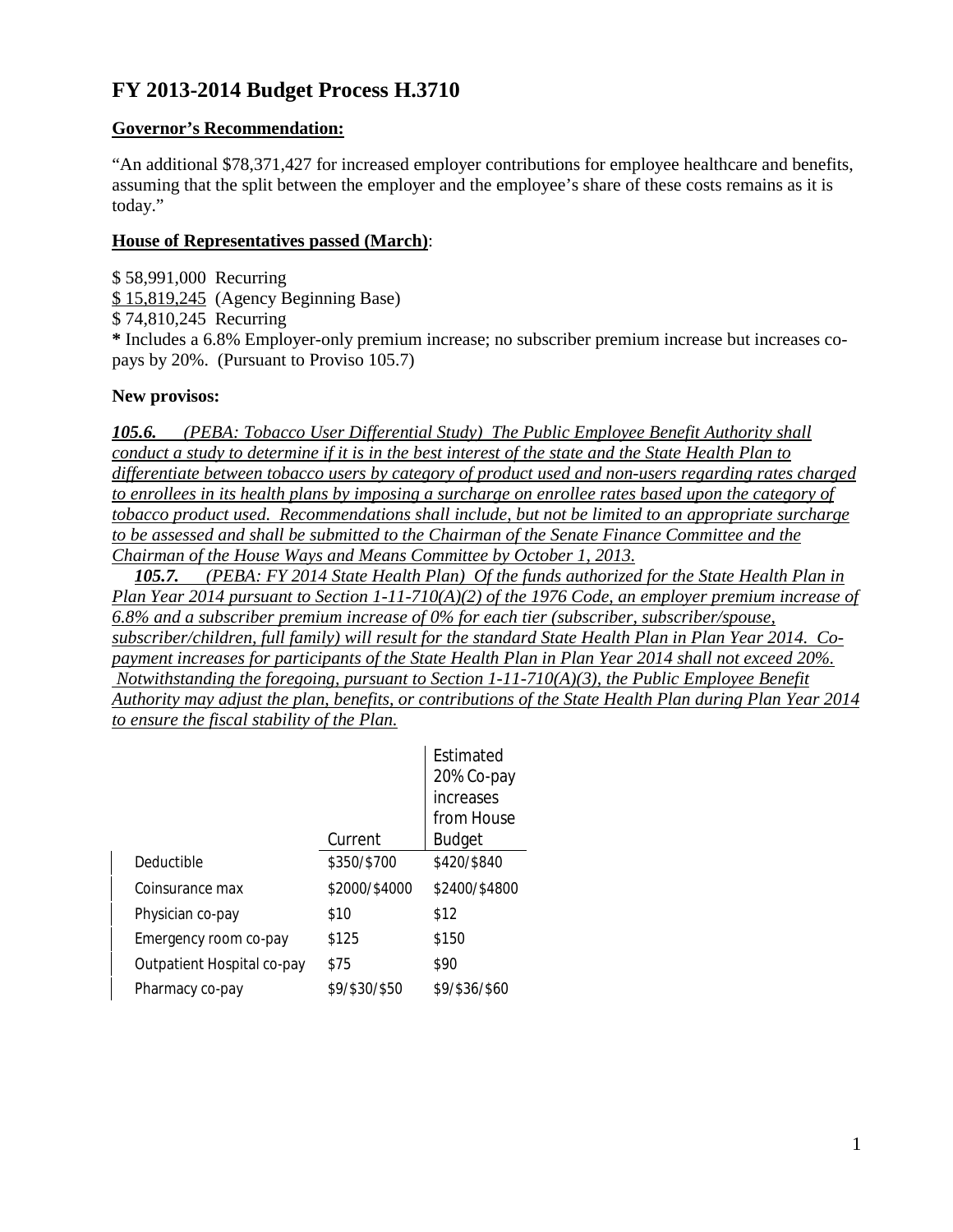### **Senate Finance Committee Passed (May)**

\$ 61,826,030 Recurring

\$ 15,819,245 (Agency Beginning Base)

\$ 77,645,275 Recurring

**\*** Includes a 6.8% Employer-only premium increase; no subscriber premium increase but increases copays by 20%. (Pursuant to Proviso 105.7)

|                            |               | Estimated<br>20% Co-pay<br>increases |
|----------------------------|---------------|--------------------------------------|
|                            |               | from SFC                             |
|                            | Current       | Budget                               |
| Deductible                 | \$350/\$700   | \$420/\$840                          |
| Coinsurance max            | \$2000/\$4000 | \$2400/\$4800                        |
| Physician co-pay           | \$10          | \$12                                 |
| Emergency room co-pay      | \$125         | \$150                                |
| Outpatient Hospital co-pay | \$75          | \$90                                 |
| Pharmacy co-pay            | \$9/\$30/\$50 | \$9/\$36/\$60                        |

### **New Provisos:**

*105.6. (PEBA: Tobacco User Differential Study) The Public Employee Benefit Authority shall conduct a study to determine if it is in the best interest of the state and the State Health Plan to differentiate between tobacco users by category of product used and non-users regarding rates charged to enrollees in its health plans by imposing a surcharge on enrollee rates based upon the category of tobacco product used. In conducting the study, the authority shall offer a period for public comment. Recommendations shall include, but not be limited to an appropriate surcharge to be assessed and shall be submitted to the Chairman of the Senate Finance Committee and the Chairman of the House Ways and Means Committee by December 31, 2013.*

[PEBA must offer a period of public comment on the study and the date of report is changed from House version.]

 *105.7. (PEBA: FY 2014 State Health Plan) Of the funds authorized for the State Health Plan in Plan Year 2014 pursuant to Section 1-11-710(A)(2) of the 1976 Code, an employer premium increase of 6.8% and a subscriber premium increase of 0% for each tier (subscriber, subscriber/spouse, subscriber/children, full family) will result for the standard State Health Plan in Plan Year 2014. Copayment increases for participants of the State Health Plan in Plan Year 2014 shall not exceed 20%. Notwithstanding the foregoing, pursuant to Section 1-11-710(A)(3), the Public Employee Benefit Authority may adjust the plan, benefits, or contributions of the State Health Plan during Plan Year 2014 to ensure the fiscal stability of the Plan.*

[Same as House version]

*105.8. (PEBA: Exempt National Guard Pension Fund) In the calculation of any across-the-board cut mandated by the Budget and Control Board or General Assembly, the amount of the appropriation for the National Guard Pension Fund shall be excluded.*

[Moved from Budget and Control Board Employee Benefits (Section 103) by the Senate Finance Committee]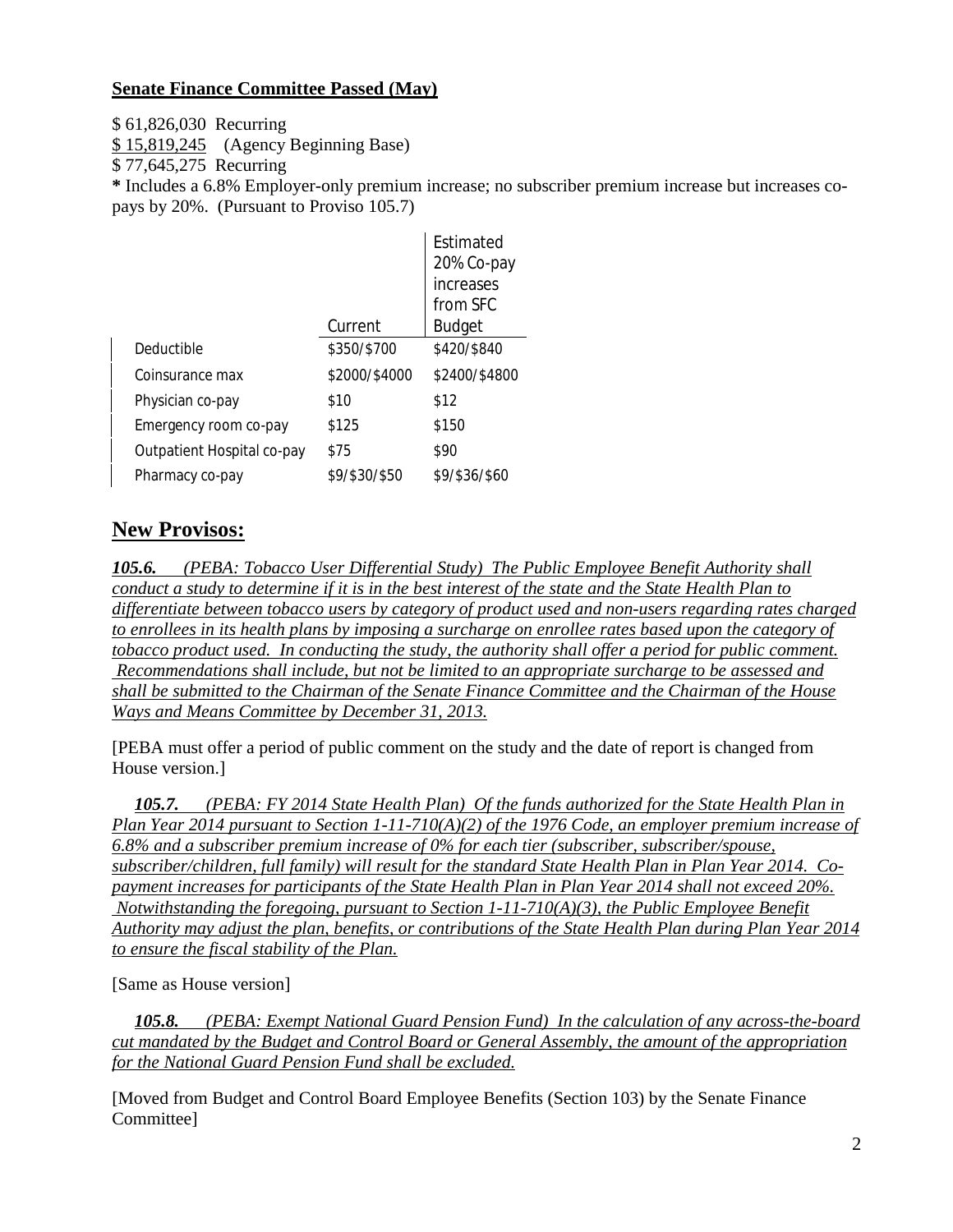### **PUBLIC EMPLOYEE BENEFIT AUTHORITY AGENDA**

#### **Wednesday, May 15, 2013 Health Agenda**

**1. Subject:** Pharmacy Benefits Manager (PBM) Contract update

**2. Summary:** The first Request For Proposals (RFP) was cancelled due to extensive, fundamental flaws in all the proposals. No protests were filed.

Last week detailed communications were sent to each proposer specifying the problems and informing them that a revised RFP (limited to the EGWP structure for Medicare insureds) is about to be issued. The new RFP will be issued on May 13, 2013.

These letters also emphasized the requirement to present any issues during the question and answer phase (as should have been done the first time) and that waiting to present the same type issues in the proposals this time would likely result in a disqualification from consideration. The pre-proposal conference will be held May 21, 2013, and proposals will be due June 5, 2013.

The contract will go into effect for the insurance plan January 1, 2014.

**3. What is Board asked to do?** Receive as Information

**4. Supporting Documents:** None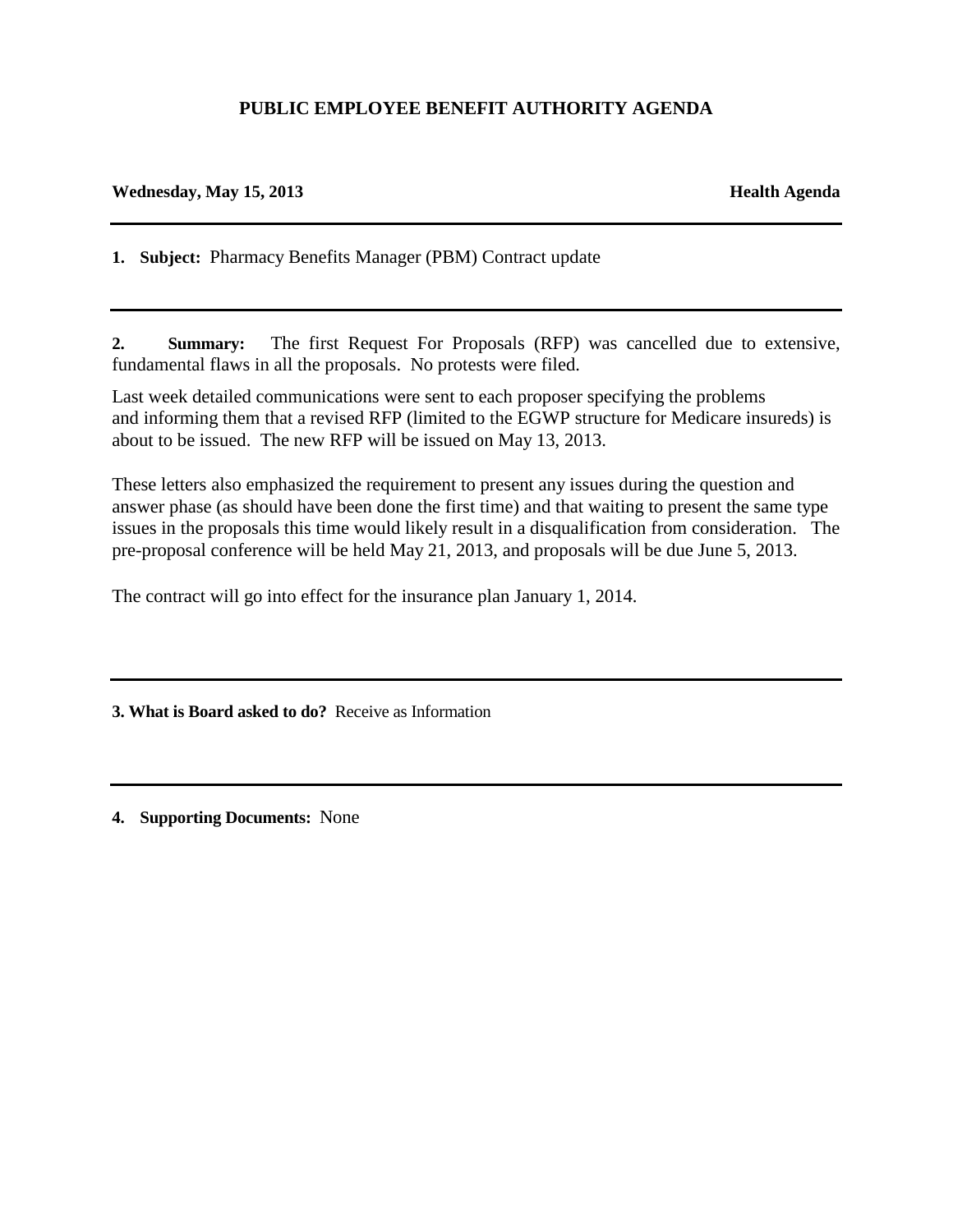#### **PUBLIC EMPLOYEE BENEFIT AUTHORITY AGENDA ITEM**

### **Wednesday, May 15, 2013 Health Agenda**

**1. Subject:** S.290 Telemedicine Bill

**2. Summary:** 

**Background Information:**

**3. What is Board asked to do?** Receive as information

### **4. Supporting Documents:**

(a) Attached: 1. Copy of S.290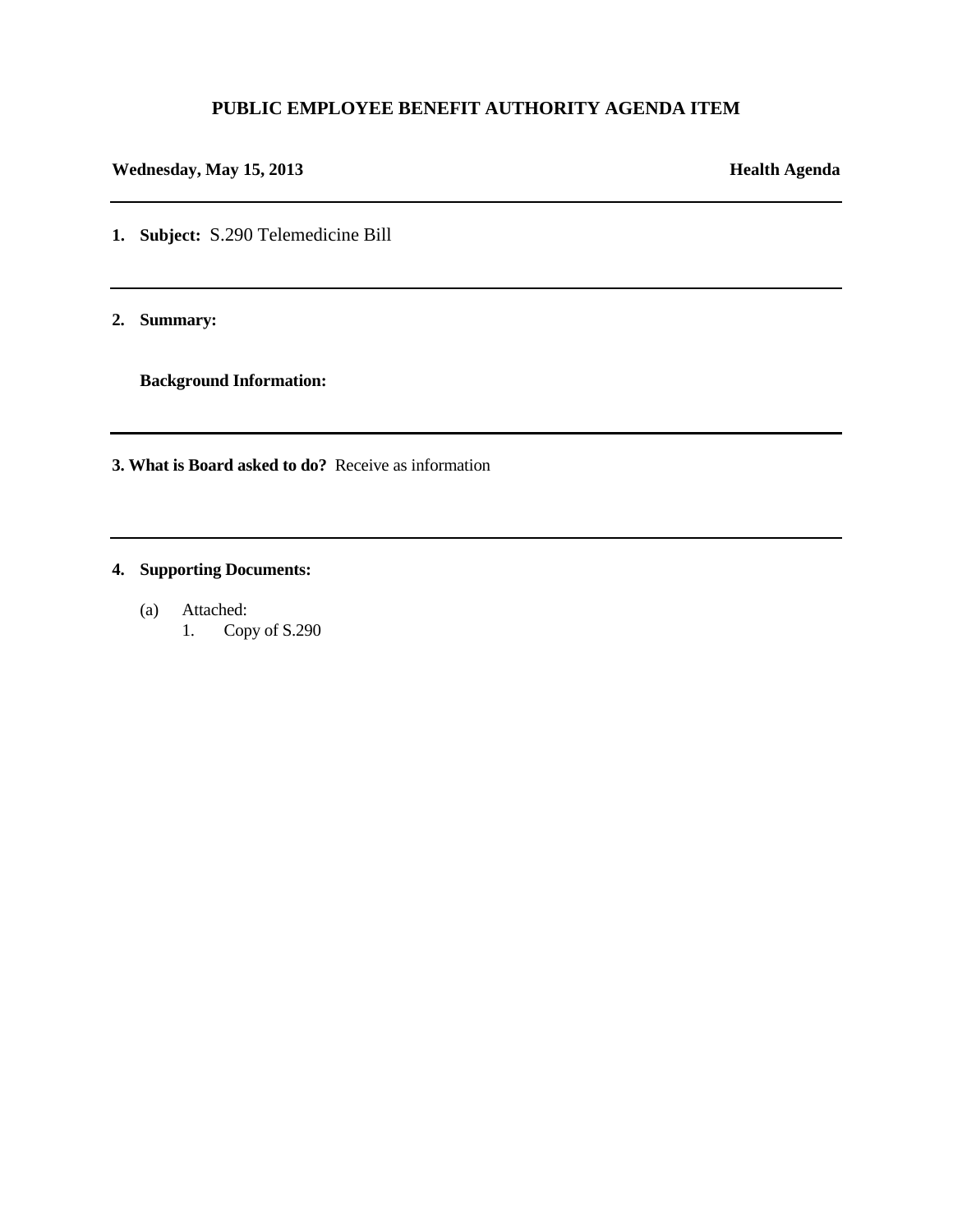### **South Carolina General Assembly**

120th Session, 2013-2014

**S. 290**

#### **STATUS INFORMATION**

General Bill Sponsors: Senators Cleary, Hutto, Hembree, Davis and Alexander Document Path: l:\council\bills\agm\19847ab13.docx Companion/Similar bill(s): 3779

Introduced in the Senate on January 24, 2013 Introduced in the House on April 24, 2013 Last Amended on April 23, 2013 Currently residing in the House Committee on **Labor, Commerce and Industry**

Summary: Telemedicine Insurance Reimbursement Act

#### **HISTORY OF LEGISLATIVE ACTIONS**

| Date      | Body Action Description with journal page number                                                 |
|-----------|--------------------------------------------------------------------------------------------------|
|           | 1/24/2013 Senate Introduced and read first time (Senate Journal-page 4)                          |
|           | 1/24/2013 Senate Referred to Committee on Banking and Insurance (Senate Journal-page 4)          |
|           | 1/31/2013 Senate Recalled from Committee on <b>Banking and Insurance</b> (Senate Journal-page 3) |
|           | 1/31/2013 Senate Committed to Committee on Medical Affairs (Senate Journal-page 3)               |
|           | 4/18/2013 Senate Committee report: Favorable with amendment Medical Affairs (Senate              |
|           | Journal-page 5)                                                                                  |
| 4/19/2013 | Scrivener's error corrected                                                                      |
|           | 4/23/2013 Senate Committee Amendment Adopted (Senate Journal-page 29)                            |
|           | 4/23/2013 Senate Read second time (Senate Journal-page 29)                                       |
|           | 4/23/2013 Senate Roll call Ayes-38 Nays-0 (Senate Journal-page 29)                               |
|           | 4/24/2013 Senate Read third time and sent to House (Senate Journal-page 15)                      |
|           | 4/24/2013 House Introduced and read first time (House Journal-page 95)                           |
|           | $4/24/2013$ House Referred to Committee on Labor, Commerce and Industry (House                   |
|           | Journal-page 95)                                                                                 |
| 4/25/2013 | Scrivener's error corrected                                                                      |
|           |                                                                                                  |

View the latest legislative information at the LPITS web site

#### **VERSIONS OF THIS BILL**

1/24/2013 4/18/2013 4/19/2013 4/23/2013 4/25/2013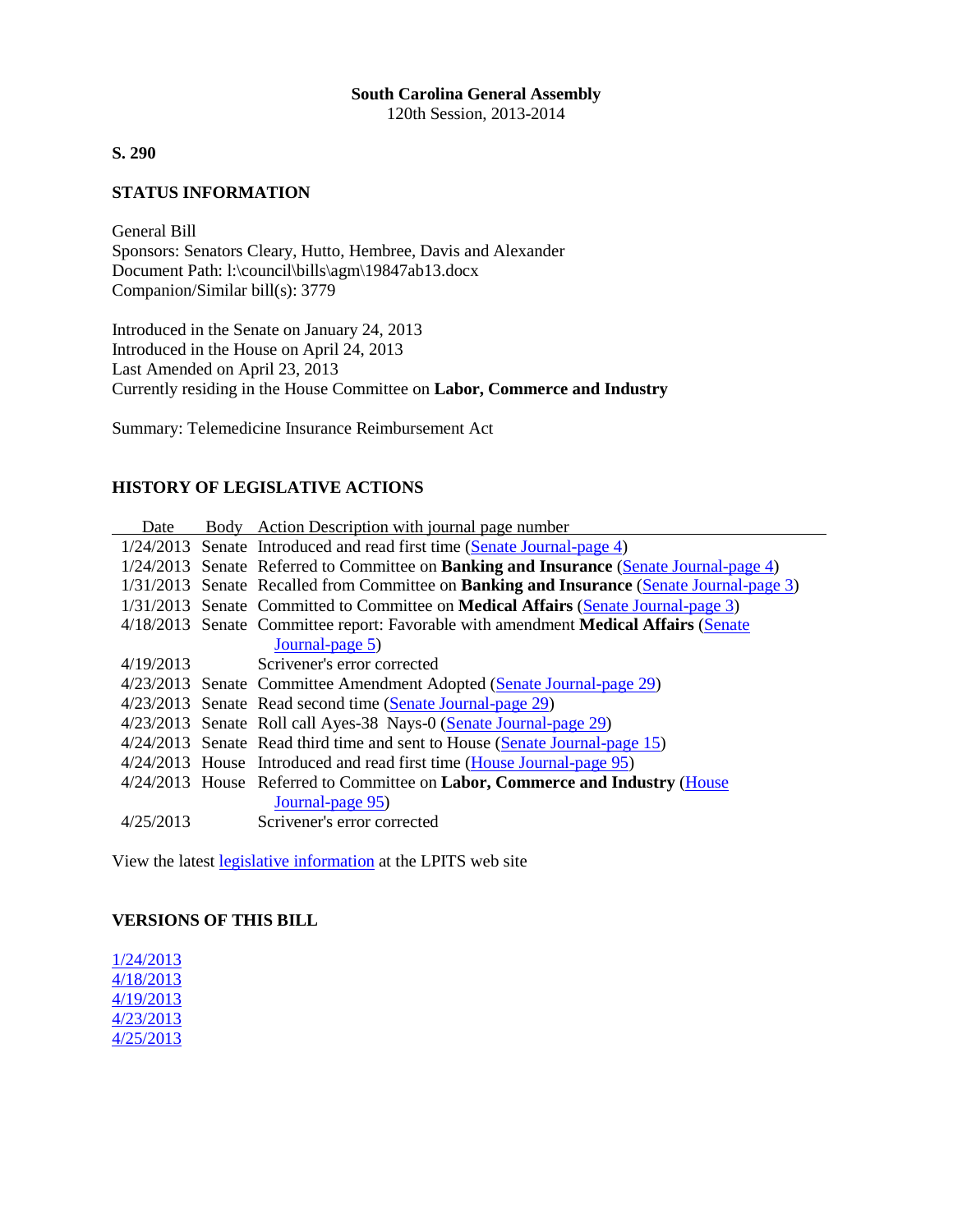COMMITTEE AMENDMENT ADOPTED April 23, 2013 **S. 290** Introduced by Senators Cleary, Hutto, Hembree, Davis and Alexander 8<br>9 S. Printed 4/23/13--S. [SEC 4/25/13 12:06 PM] Read the first time January 24, 2013.

[290-1]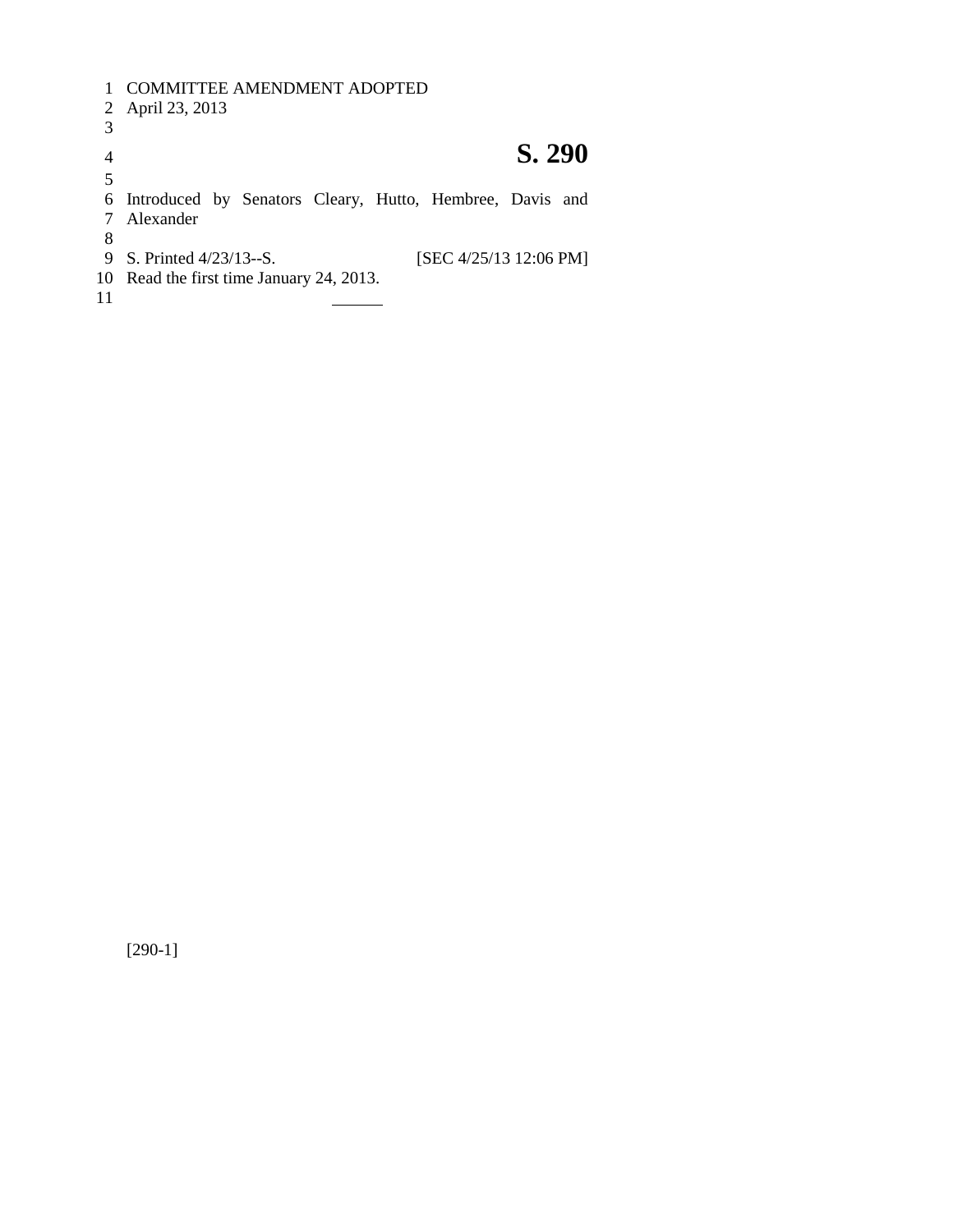$\mathfrak{D}$  **A BILL** TO AMEND THE CODE OF LAWS OF SOUTH CAROLINA, 1976, SO AS TO ENACT THE "SOUTH CAROLINA TELEMEDICINE ACT"; BY ADDING ARTICLE 3 TO CHAPTER 47, TITLE 40 SO AS TO PROVIDE DEFINITIONS AND TO REQUIRE COVERAGE OF TELEMEDICINE SERVICES BY THE STATE PUBLIC EMPLOYEE BENEFIT AUTHORITY AND BY ESTABLISHING THE TELEMEDICINE ADVISORY COUNCIL. Be it enacted by the General Assembly of the State of South Carolina: SECTION 1. Chapter 47, Title 40 of the 1976 Code is amended by adding: "Article 3 Telemedicine Section 40-47-300. This article is known and may be cited as the 'South Carolina Telemedicine Act'. Section 40-47-310. (A) For the purposes of this article: (1) 'Telemedicine' means the delivery of health care, including diagnosis, treatment, or transfer of medical data, by means of bi-directional, real-time, interactive, secured and HIPAA compliant, electronic audio and video telecommunications systems by a consulting health care provider to a patient of a referring health care provider*,* at a referring site. HIPAA compliant electronic audio and video telecommunications systems must be used between the consultant site and referring site. Standard telephone, facsimile transmissions, unsecured electronic mail, or a combination of them do not constitute telemedicine services.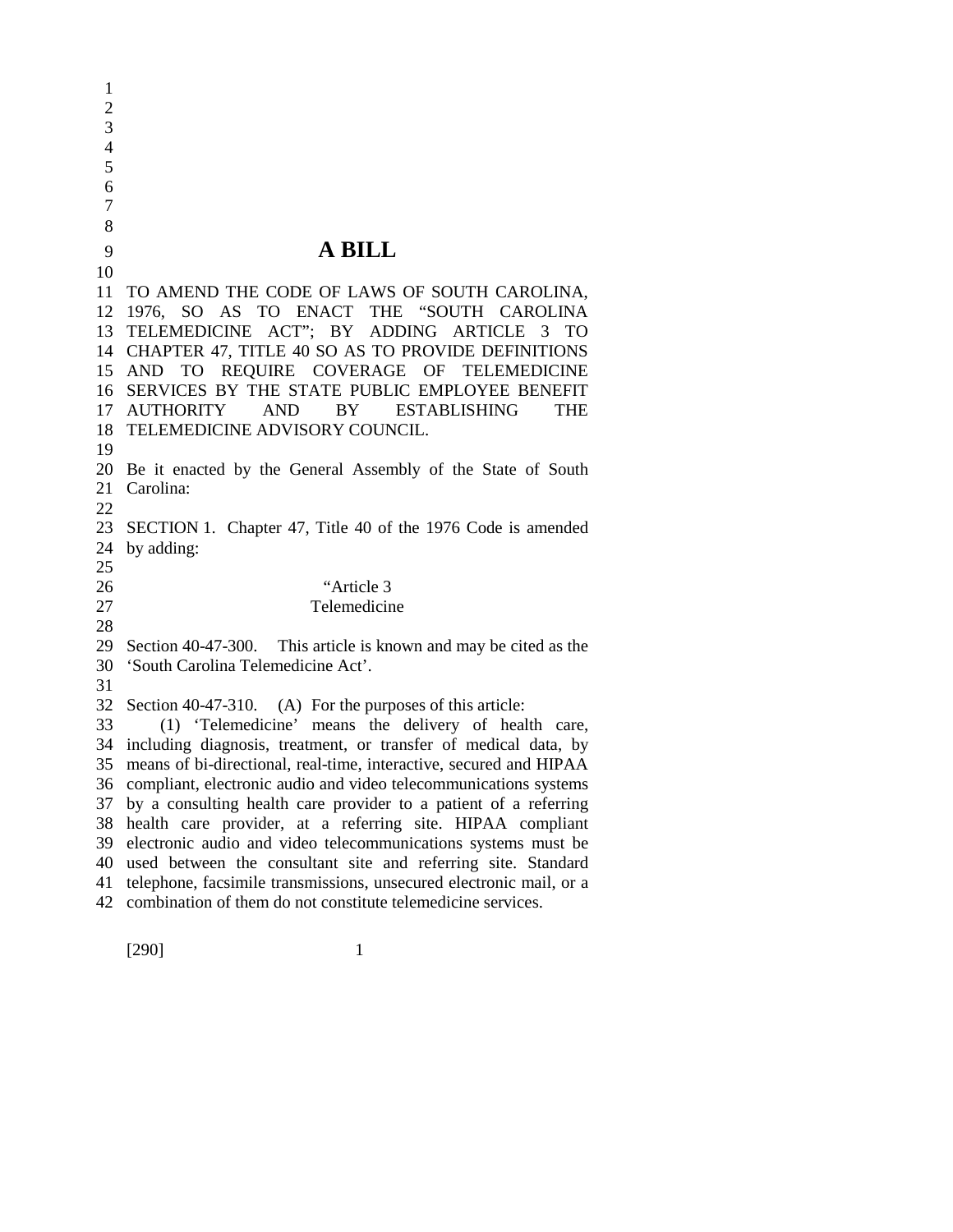(2) 'Consultant site' means the physical site at which the consulting health care provider is located at the time the health care is provided by means of telemedicine.

(3) 'Referring site' means the physical site of the patient.

 (4) 'Consulting health care provider' means an allopathic or osteopathic physician, physician assistant, or a nurse practitioner licensed in the State of South Carolina and practicing pursuant to their respective practice act under Title 40.

 (5) 'Referring health care provider' means an allopathic or osteopathic physician, physician assistant, or nurse practitioner who, upon evaluation of the patient determines the need for consultation and makes the arrangements for the consulting health care provider services. A referring health care provider must be licensed in the State of South Carolina and practicing pursuant to their respective practice act under Title 40.

 (6) 'State Health Plan' means the employee and retiree insurance program administered by the Public Employee Benefit Authority.

 (B) (1) On or after January 1, 2014, the State Health Plan shall not require face-to-face contact between a consulting health care provider and a patient as a prerequisite for payment for covered services appropriately provided through telemedicine in accordance with generally accepted health care practices and standards at the time the telemedicine service was rendered.

 (2) Notwithstanding the provisions of item (1), the State Health Plan shall establish coverage guidelines, documentation requirements, and benefit design standards for telemedicine services.

 (C) Reimbursement for covered services provided through telemedicine shall be determined by the State Health Plan and shall be based upon Current Procedural Terminology (CPT) codes with appropriate GT telemedicine modifiers (via interactive audio and video telecommunications systems).

 (D**)** It is the responsibility of the consulting health care provider to communicate the details of the telemedicine service with the patient's primary care provider or referring health care provider within a mutually agreed upon time frame and mode of communication.

 (E) The Board of Medical Examiners shall promulgate regulations to authorize and establish standards for other forms or methods of providing health care services through telephone, facsimile, or electronic means, or combination thereof; provided, however, that the State Health Plan may reimburse for such other

[290] 2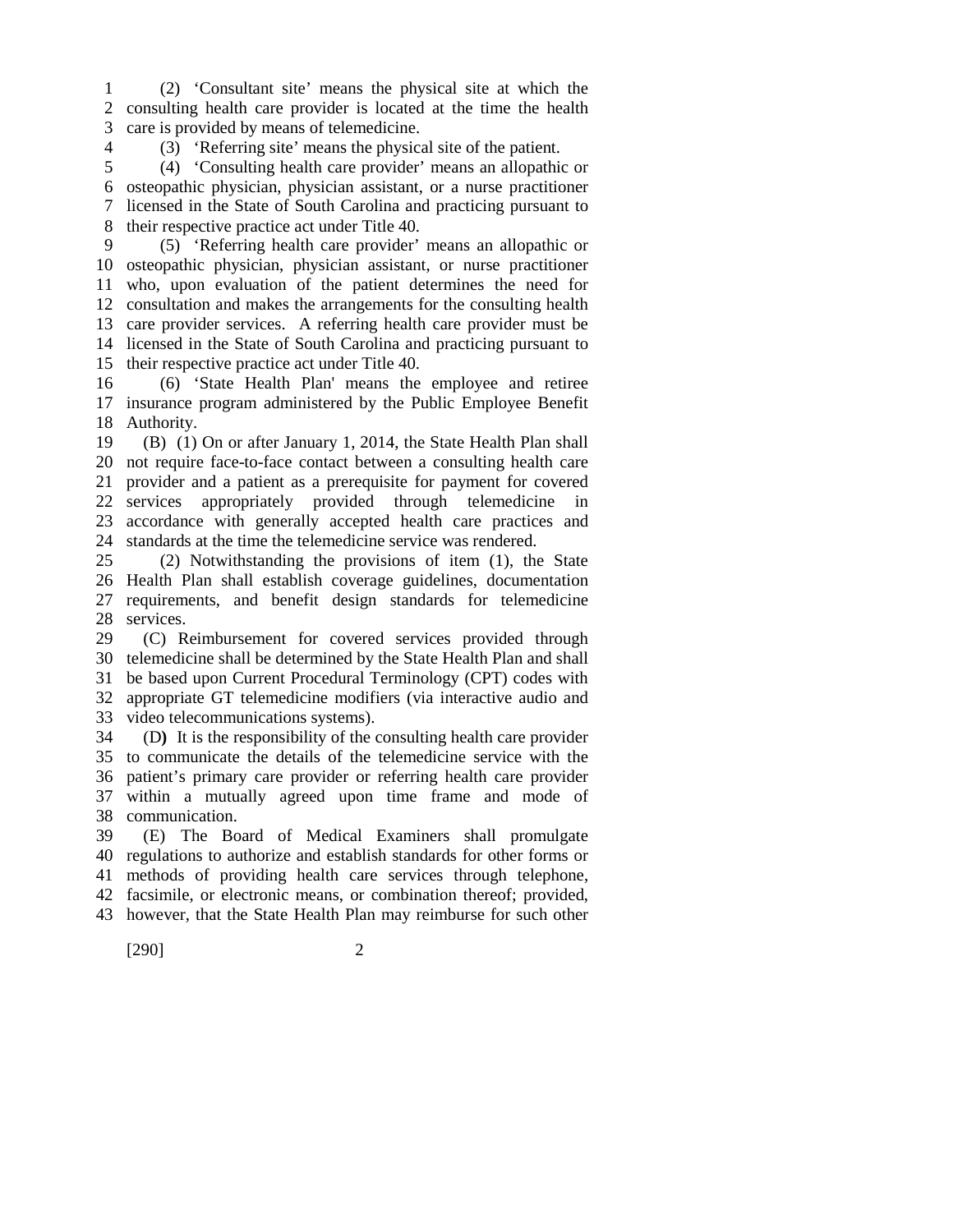services but are not required by subsection (B) of this section to do so.

 (F) The Board of Medical Examiners and the Board of Nursing shall use the same standards in evaluating and investigating a complaint and disciplining a licensee who practices telemedicine as it would use for a licensee who does not practice telemedicine.

 (G) This chapter does not affect health care services currently reimbursed by the State Health Plan that utilize electronic communications which are not real-time or preclude the Public Employee Benefit Authority from reimbursing for similar services in the future.

 Section 40-47-320. (A) There is hereby created the Telemedicine Advisory Council whose functions are to study telemedicine outcomes, evaluate reimbursement rates and make recommendations regarding the further development and use of telemedicine. The council shall consist of:

 (1) the Director of the Department of Insurance or their designee;

 (2) the Director of the Department of Health and Human Services or their designee;

 (3) the Director of the Department of Labor, Licensing and Regulation or their designee;

 (4) the Director of the Public Employee Benefit Authority or their designee;

 (5) a member of the Senate appointed by the Chairman of the Senate Medical Affairs Committee;

 (6) a member of the House of Representatives appointed by the Chairman of the House Labor, Commerce and Industry Committee;

(7) five members appointed by the Governor consisting of:

(a) a rural hospital administrator;

 (b) a physician with specialized knowledge and interest in the use of telemedicine;

 (c) a psychiatrist with specialized knowledge and interest in the use of telepsychiatry;

 (d) a representative from a health insurance issuer licensed to do business in this State; and

 (e) a representative from a public medical school in South Carolina; and

(8) the Chairman of the Board of Directors for Palmetto Care

Connections, Inc. or their designee, ex officio and non-voting.

[290] 3